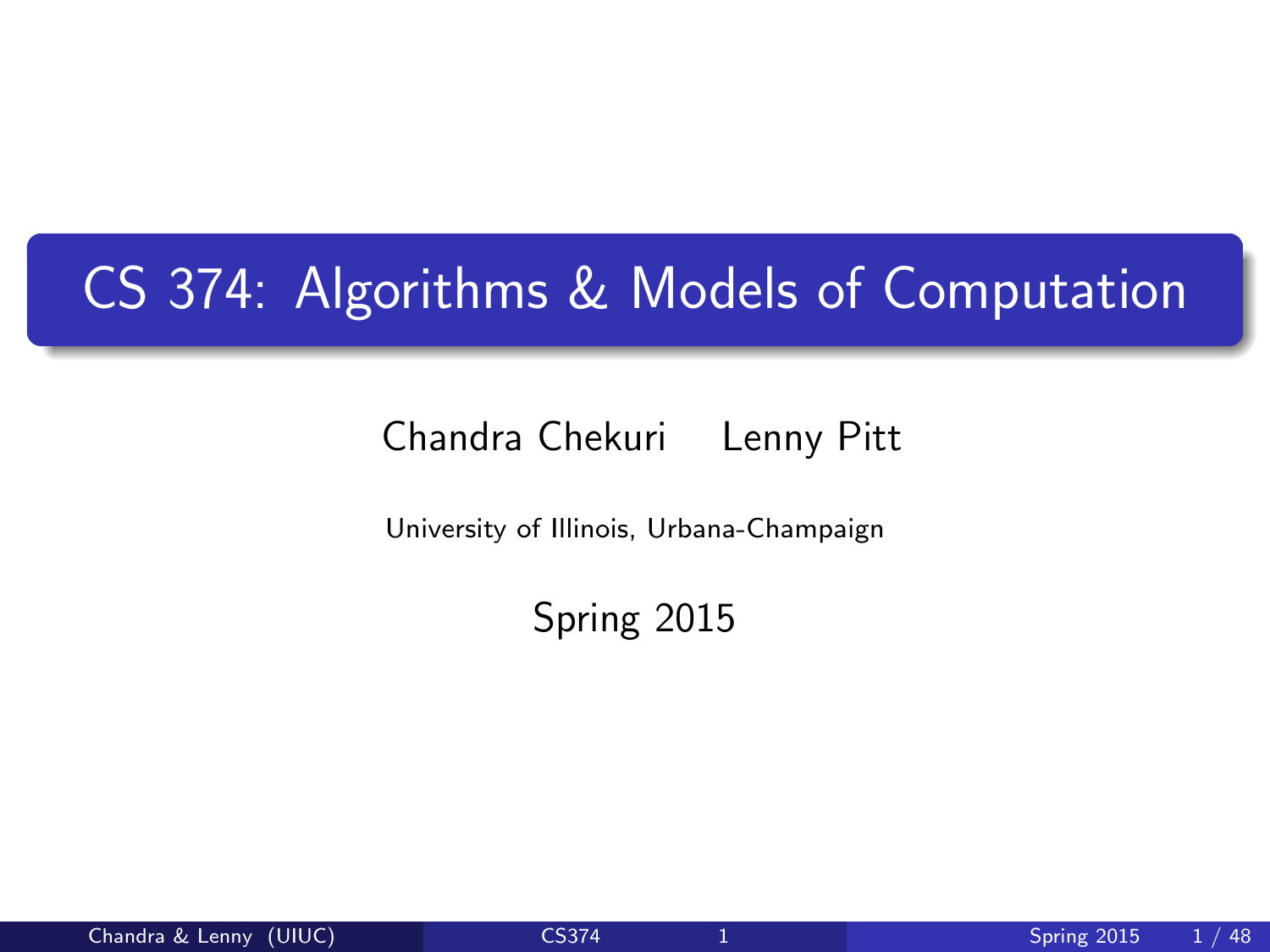CS 374: Algorithms & Models of Computation, Spring 2015

# Graphs, Representation, Search, DFS

Lecture 8 February 12, 2015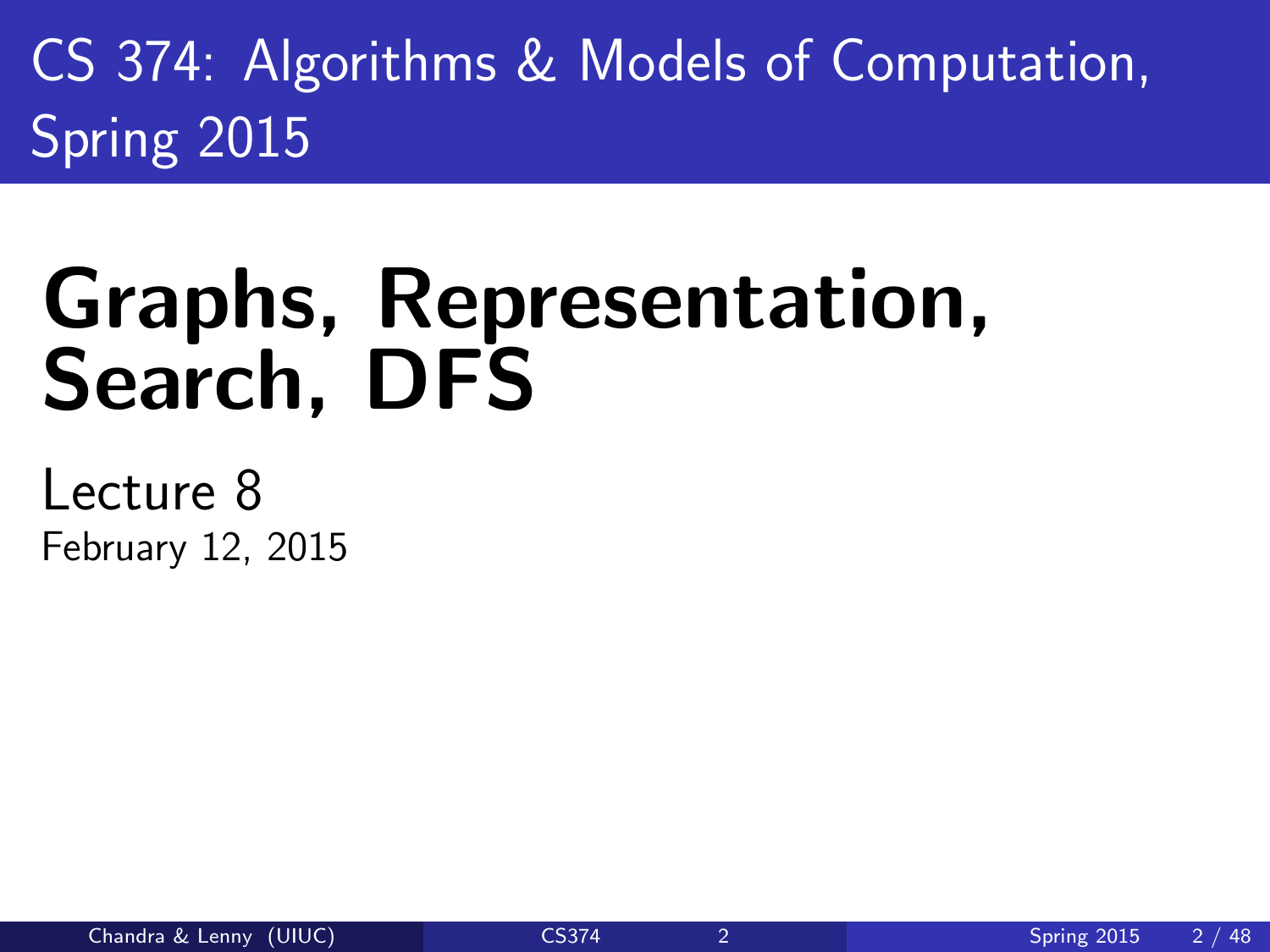# Part I

# <span id="page-2-0"></span>[Graph Basics](#page-2-0)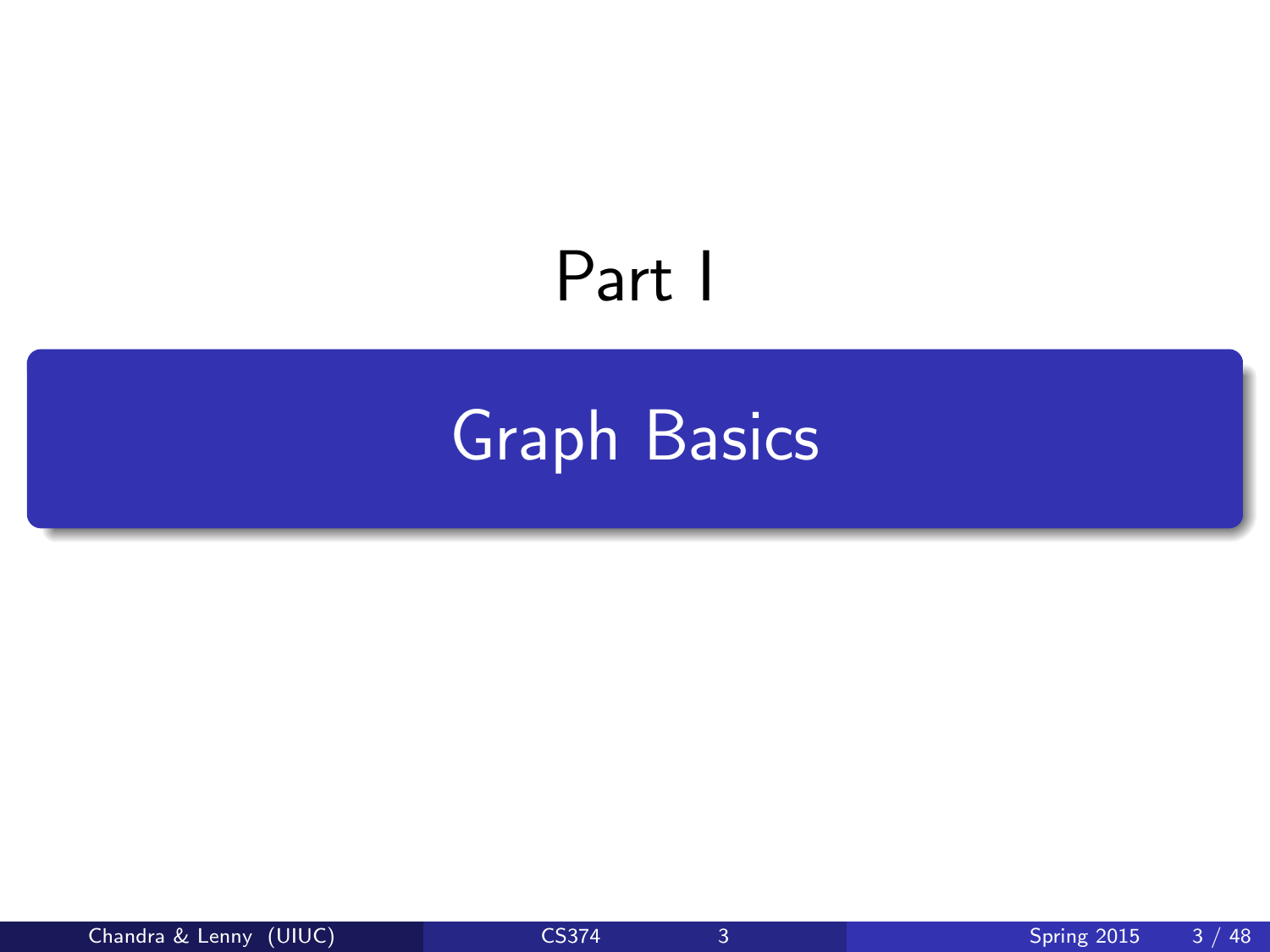## Why Graphs?

- **1** Graphs help model networks which are ubiquitous: transportation networks (rail, roads, airways), social networks (interpersonal relationships), information networks (web page links), and many problems that don't even look like graph problems.
- <sup>2</sup> Fundamental objects in Computer Science, Optimization, **Combinatorics**
- **3** Many important and useful optimization problems are graph problems
- <sup>4</sup> Graph theory: elegant, fun and deep mathematics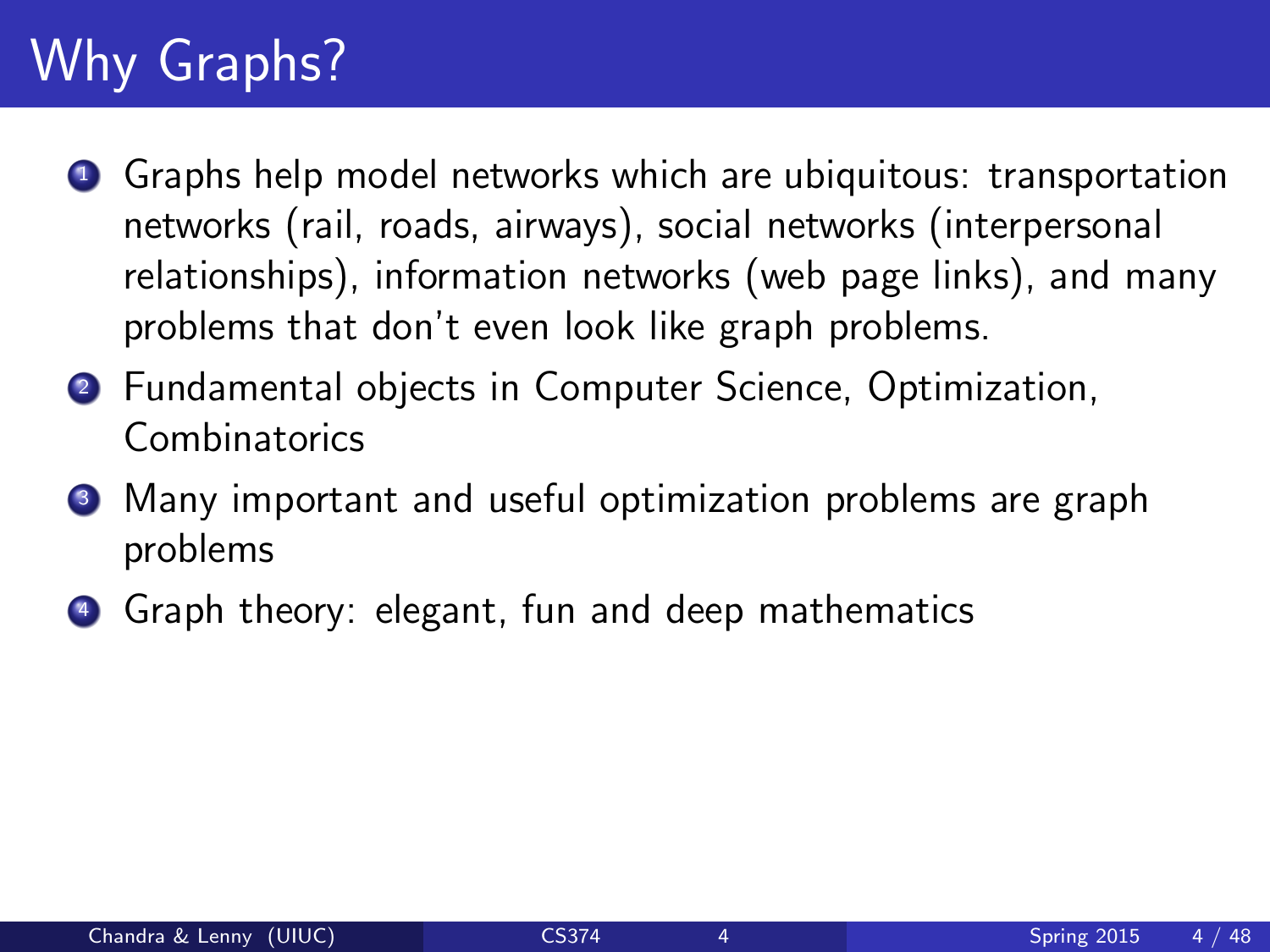# Graph

#### **Definition**

An undirected (simple) graph

- $G = (V, E)$  is a 2-tuple:
	- **1** V is a set of vertices (also referred to as nodes/points)
	- 2 E is a set of edges where each edge  $e \in E$  is a set of the form  $\{u, v\}$ with  $u, v \in V$  and  $u \neq v$ .



#### Example

In figure,  $G = (V, E)$  where  $V = \{1, 2, 3, 4, 5, 6, 7, 8\}$  and  $E = \{\{1, 2\}, \{1, 3\}, \{2, 3\}, \{2, 4\}, \{2, 5\}, \{3, 5\}, \{3, 7\},\$ {3, 8}, {4, 5}, {5, 6}, {7, 8}}.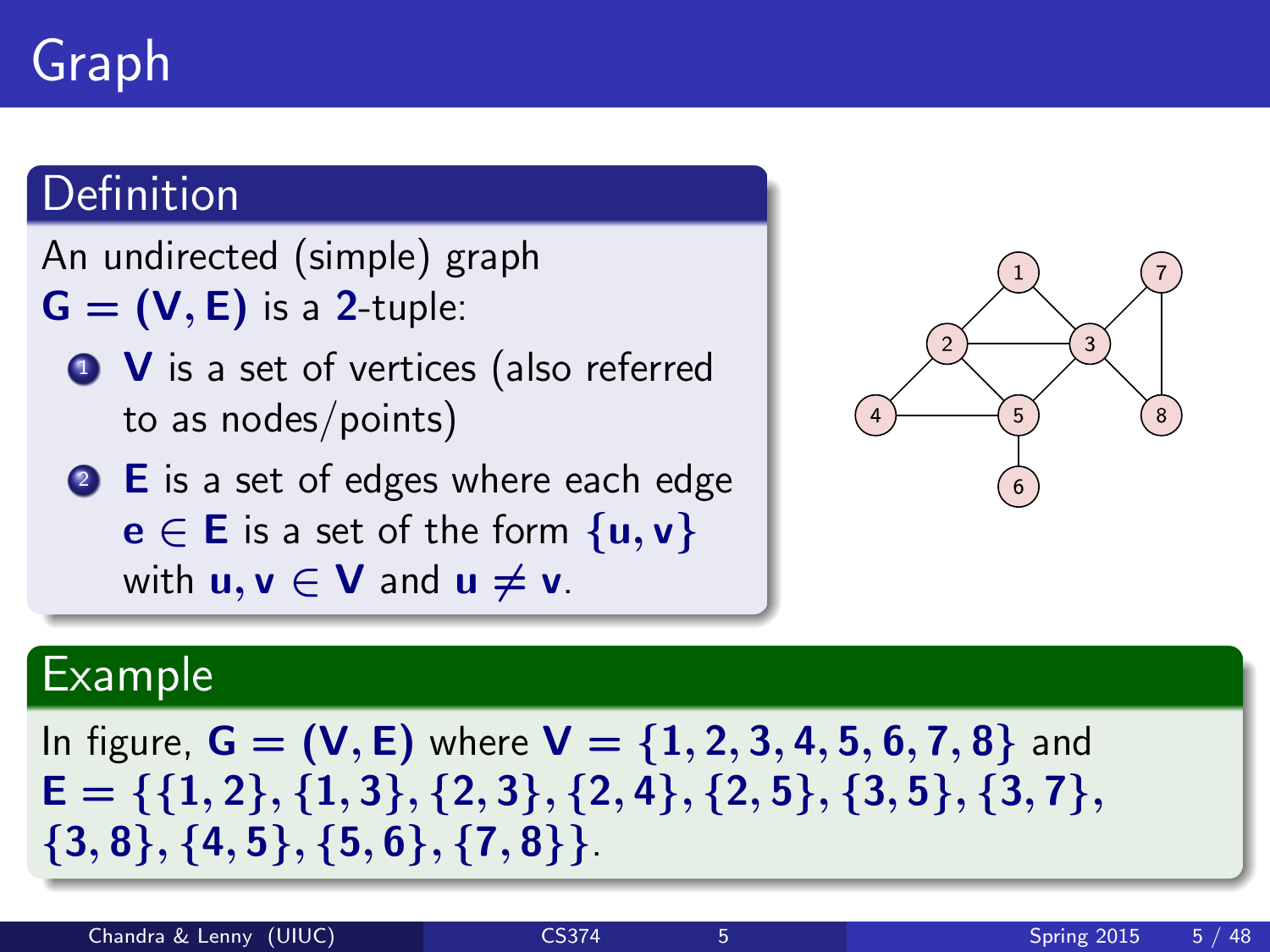### Example: Modeling Problems as Search

#### State Space Search

Many search problems can be modeled as search on a graph. The trick is figuring out what the vertices and edges are.

#### Missionaries and Cannibals

- **•** Three missionaries, three cannibals, one boat, one river
- Boat carries two people, must have at least one person
- Must all get across
- At no time can cannibals outnumber missionaries

How is this a graph search problem? What are the vertices? What are the edges?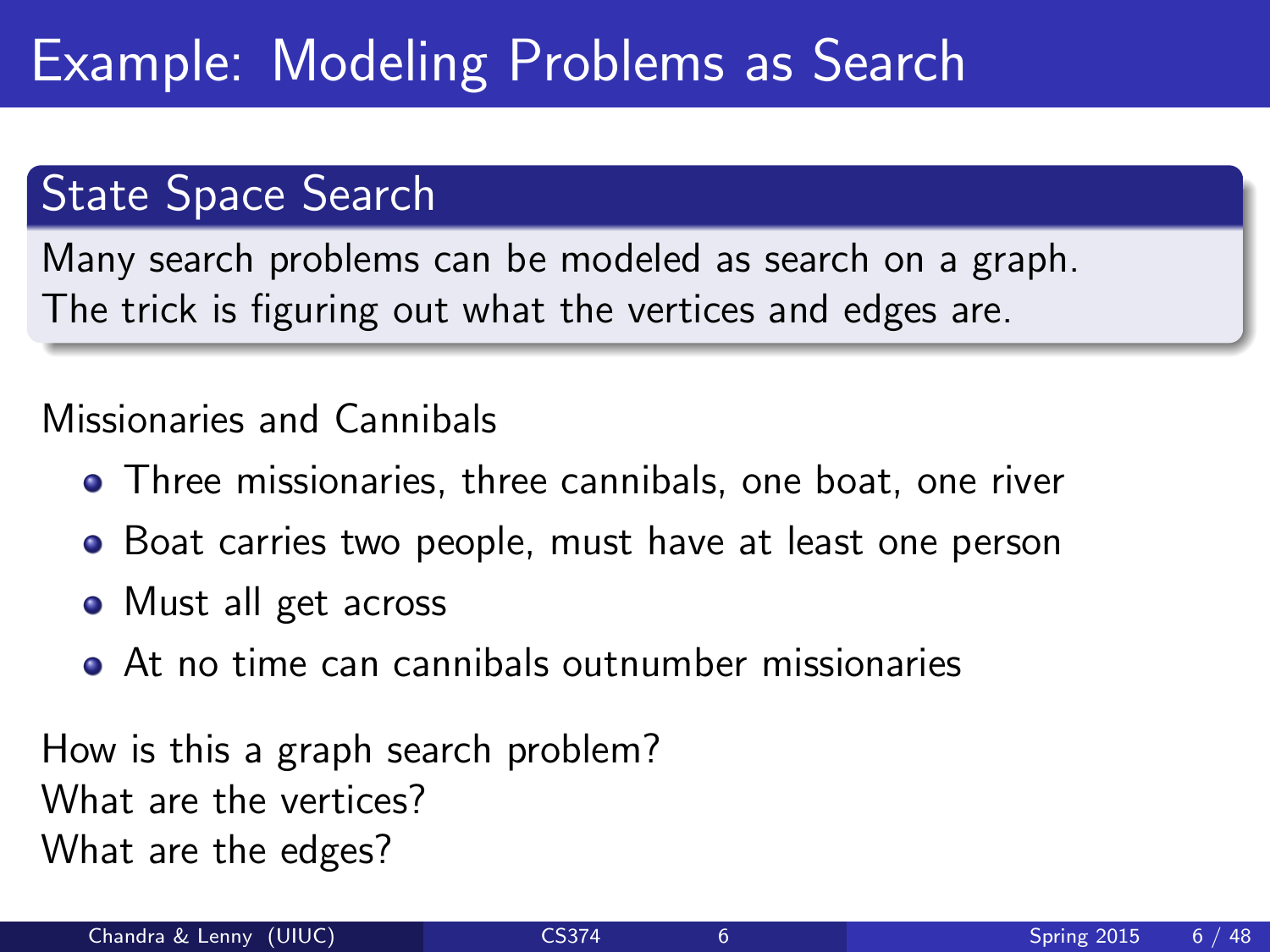### Example: Missionaries and Cannibals Graph



goal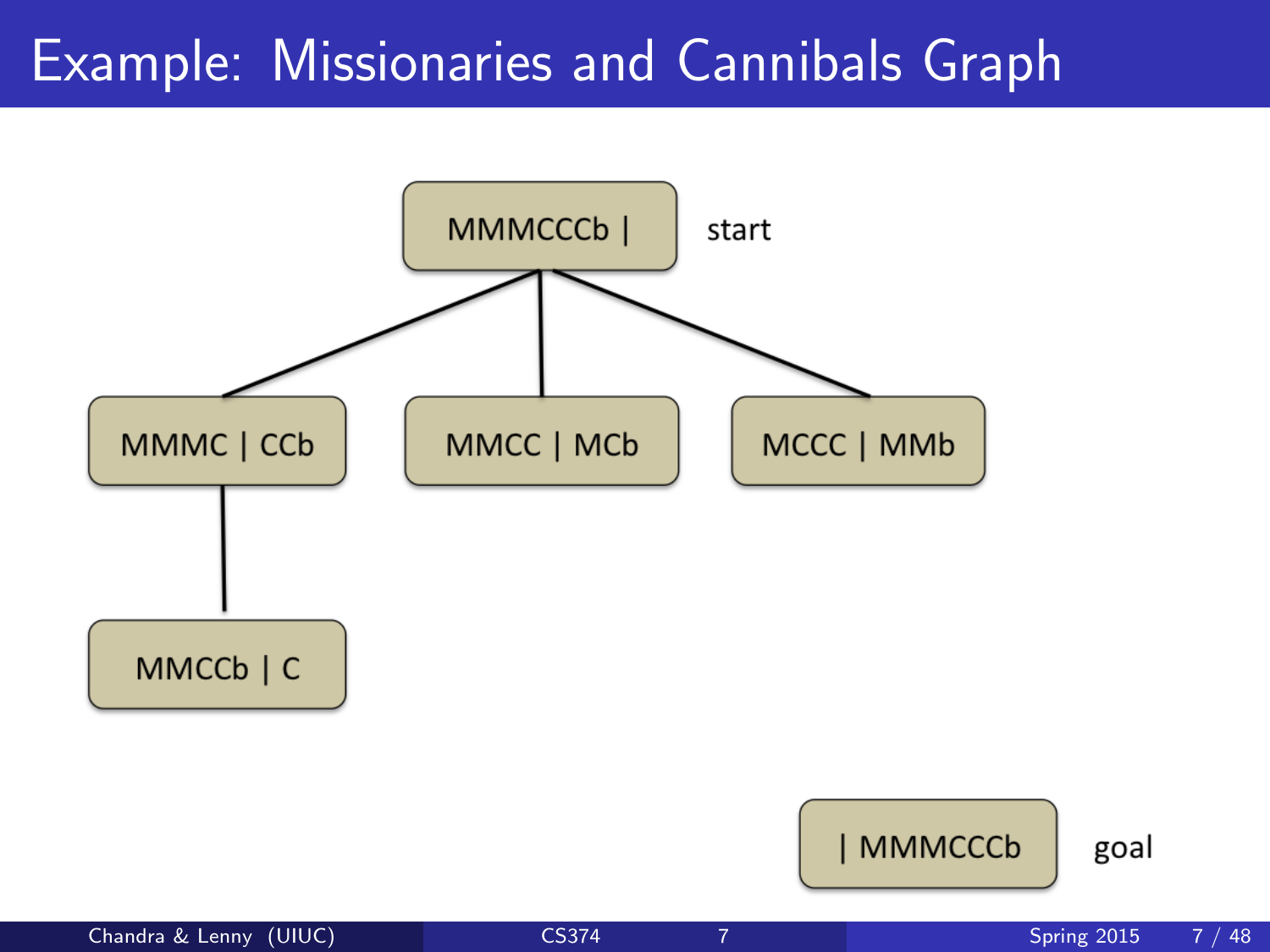## Notation and Convention

#### **Notation**

An edge in an undirected graphs is an *unordered* pair of nodes and hence it is a set. Conventionally we use  $(u, v)$  for  $\{u, v\}$  when it is clear from the context that the graph is undirected.

- **1** u and **v** are the end points of an edge  $\{u, v\}$
- 2 Multi-graphs allow
	- **1** *loops* which are edges with the same node appearing as both end points
	- **2** multi-edges: different edges between same pairs of nodes
- **3** In this class we will assume that a graph is a simple graph unless explicitly stated otherwise.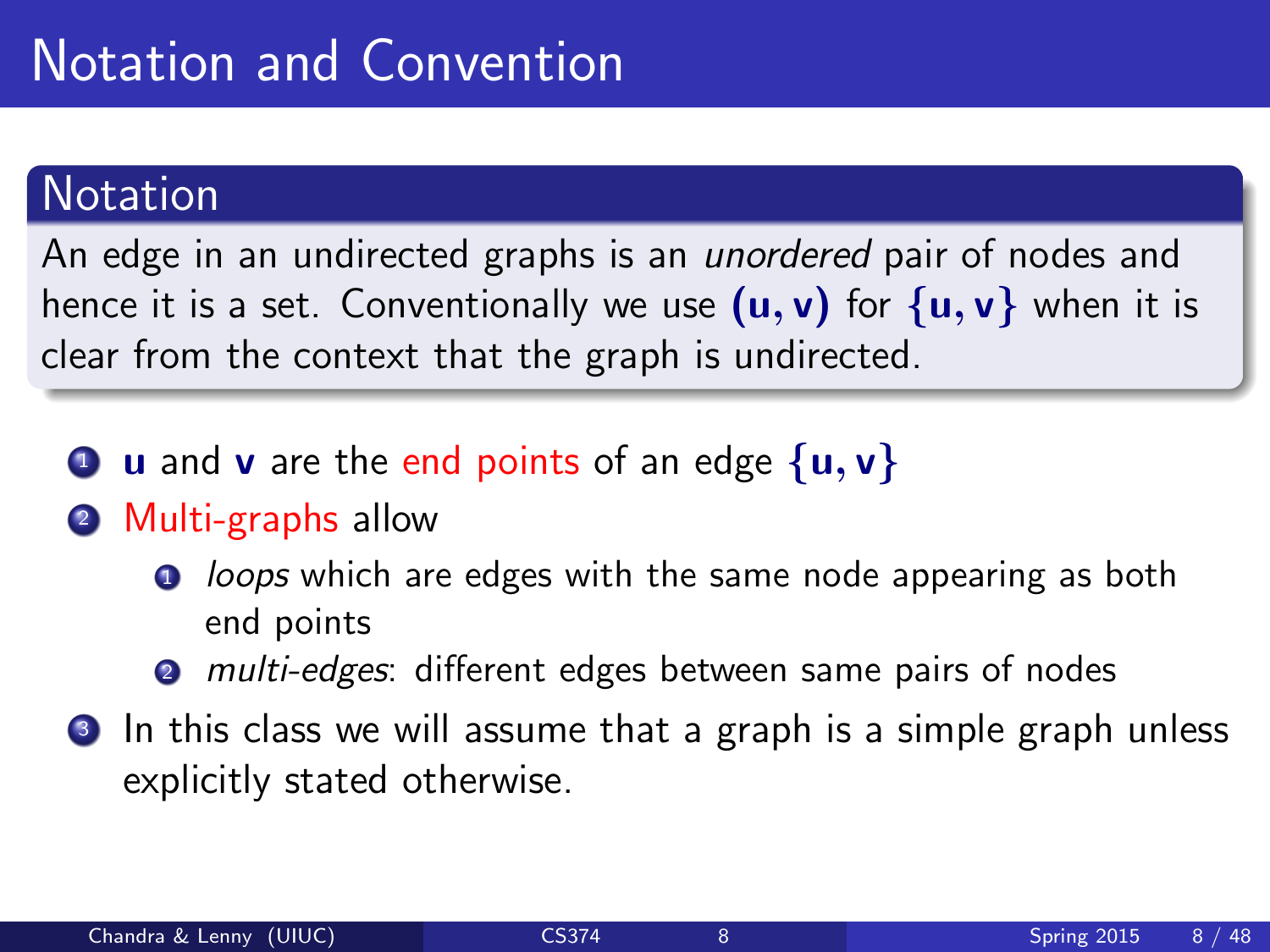## Graph Representation I

#### Adjacency Matrix

Represent  $G = (V, E)$  with **n** vertices and **m** edges using a **n**  $\times$  **n** adjacency matrix  $\bf{A}$  where

- **4** A[i, j] = A[j, i] = 1 if  $\{i, j\} \in E$  and A[i, j] = A[j, i] = 0 if  $\{i, j\} \notin E$ .
- **②** Advantage: can check if  $\{i, j\} \in \mathsf{E}$  in  $\mathsf{O}(1)$  time
- $\bullet$  Disadvantage: needs  $\Omega(\mathsf{n}^2)$  space even when  $\mathsf{m}\ll\mathsf{n}^2$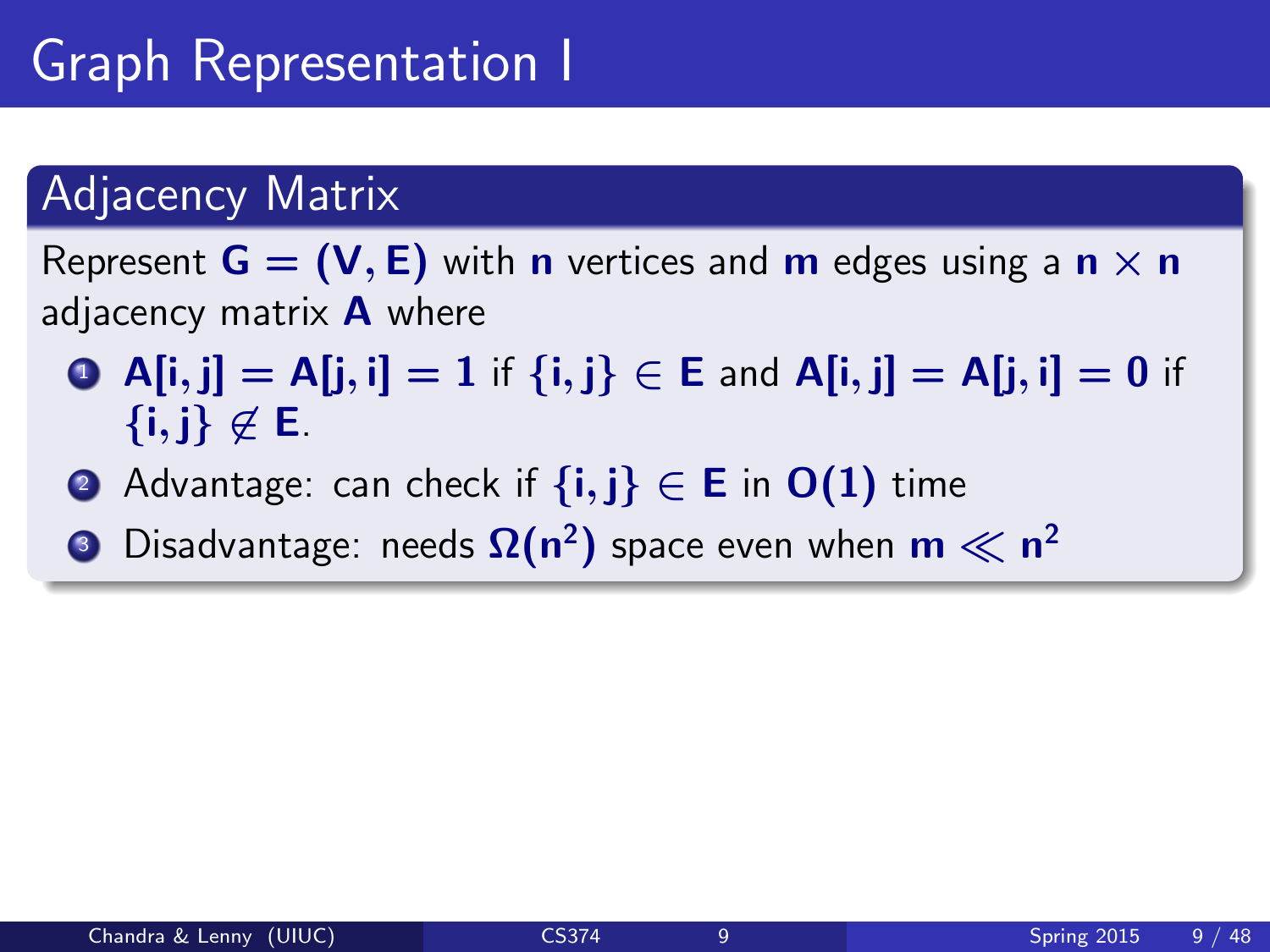## Graph Representation II

#### Adjacency Lists

Represent  $G = (V, E)$  with **n** vertices and **m** edges using adjacency lists:

- **1** For each  $u \in V$ , Adj $(u) = \{v \mid \{u, v\} \in E\}$ , that is neighbors of  $\bf{u}$ . Sometimes Adj $(\bf{u})$  is the list of edges incident to  $\bf{u}$ .
- 2 Advantage: space is  $O(m + n)$
- $\odot$  Disadvantage: cannot "easily" determine in  $O(1)$  time whether  $\{i,j\} \in \mathsf{E}$ 
	- $\bullet$  By sorting each list, one can achieve  $O(\log n)$  time
	- **2** By hashing "appropriately", one can achieve  $O(1)$  time

Note: In this class we will assume that by default, graphs are represented using plain vanilla (unsorted) adjacency lists.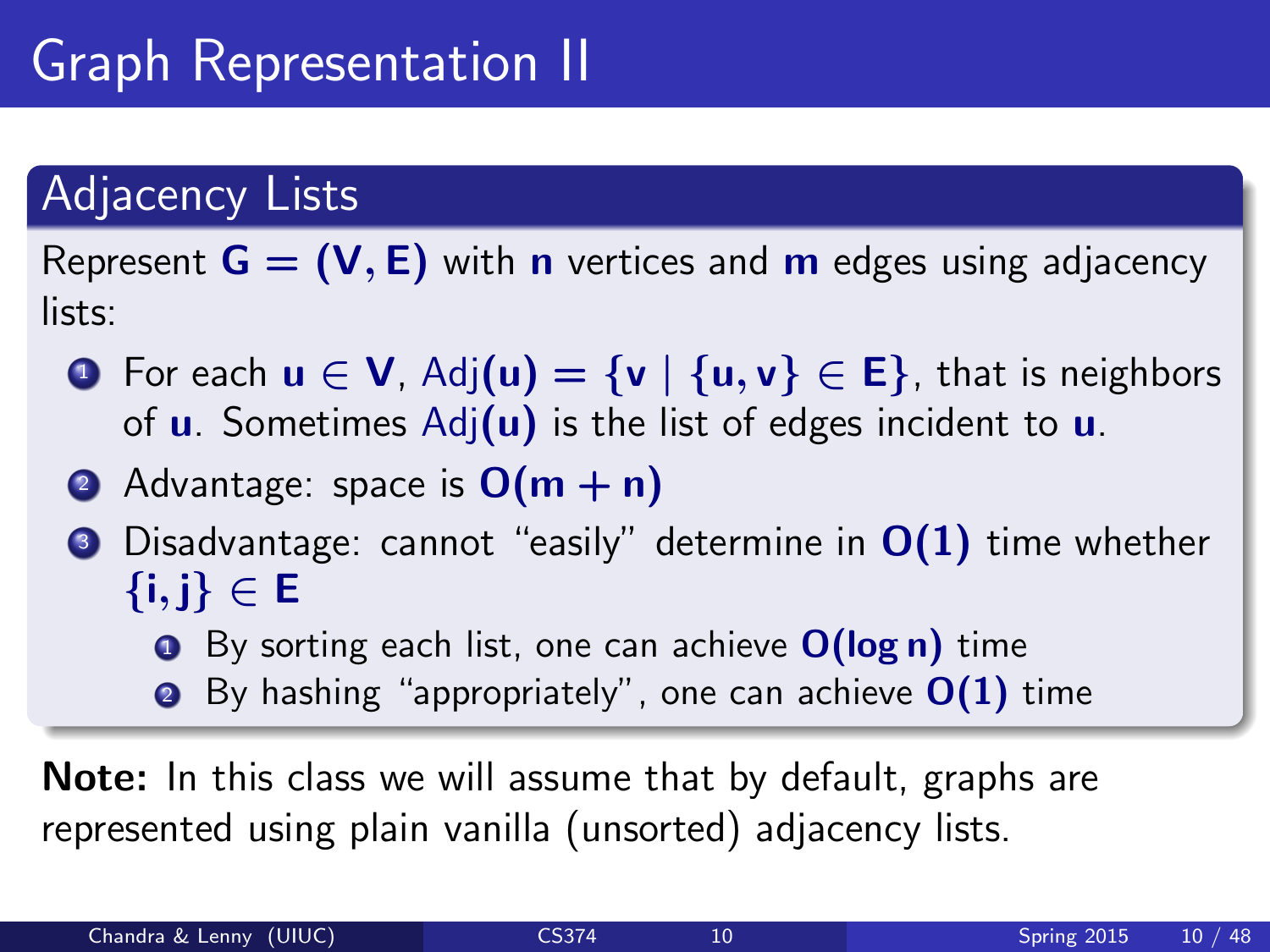#### A Concrete Representation

- Assume vertices are numbered arbitrarily as  $\{1, 2, \ldots, n\}$ .
- Edges are numbered arbitrarily as  $\{1, 2, \ldots, m\}$ .
- Edges stored in an array/list of size  $\mathbf{m}$ . E[i] is j'th edge with info on end points which are integers in range  $1$  to  $n$ .
- Array Adj of size n for adjacency lists. Adj[i] points to adjacency list of vertex **i. Adj[i]** is a list of edge indices in range 1 to  $m$ .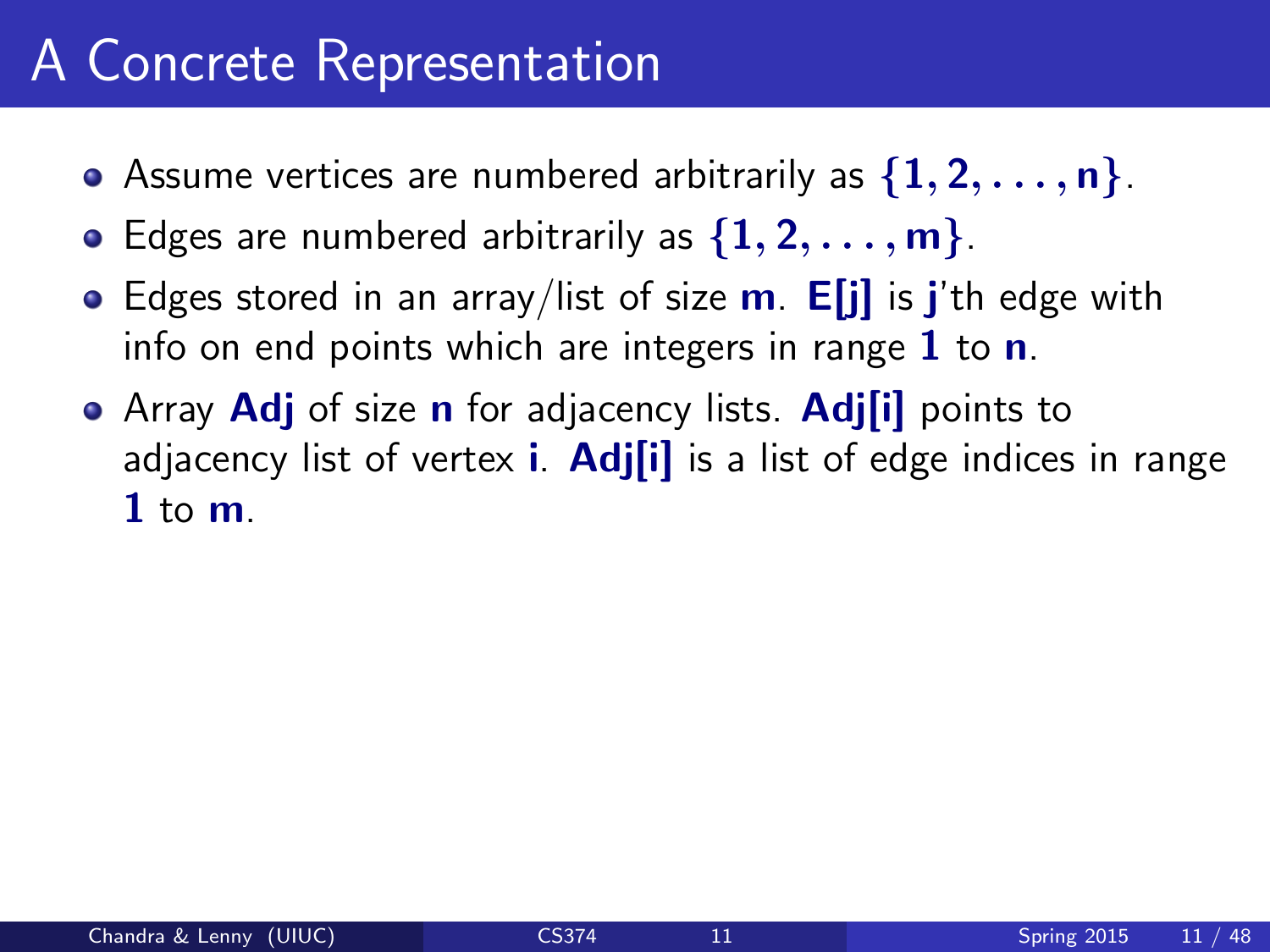### A Concrete Representation



Array of adjacency lists

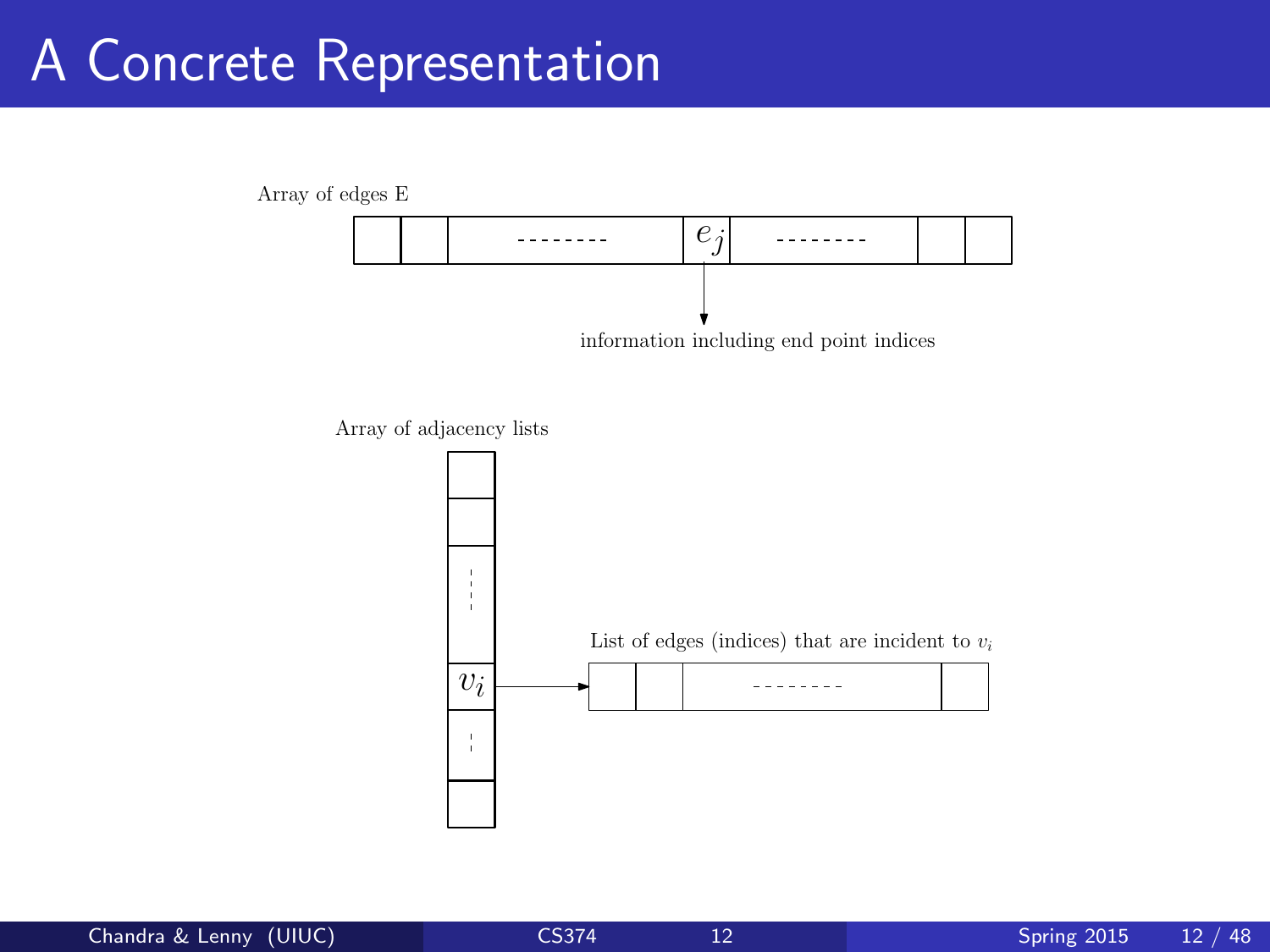#### A Concrete Representation: Advantages

- Edges are explicitly represented/numbered. Scanning/processing all edges easy to do.
- Representation easily supports multigraphs including self-loops.
- Explicit numbering of vertices and edges allows use of arrays: O(1)-time operations are easy to understand.
- Can also implement via pointer based lists for certain dynamic graph settings.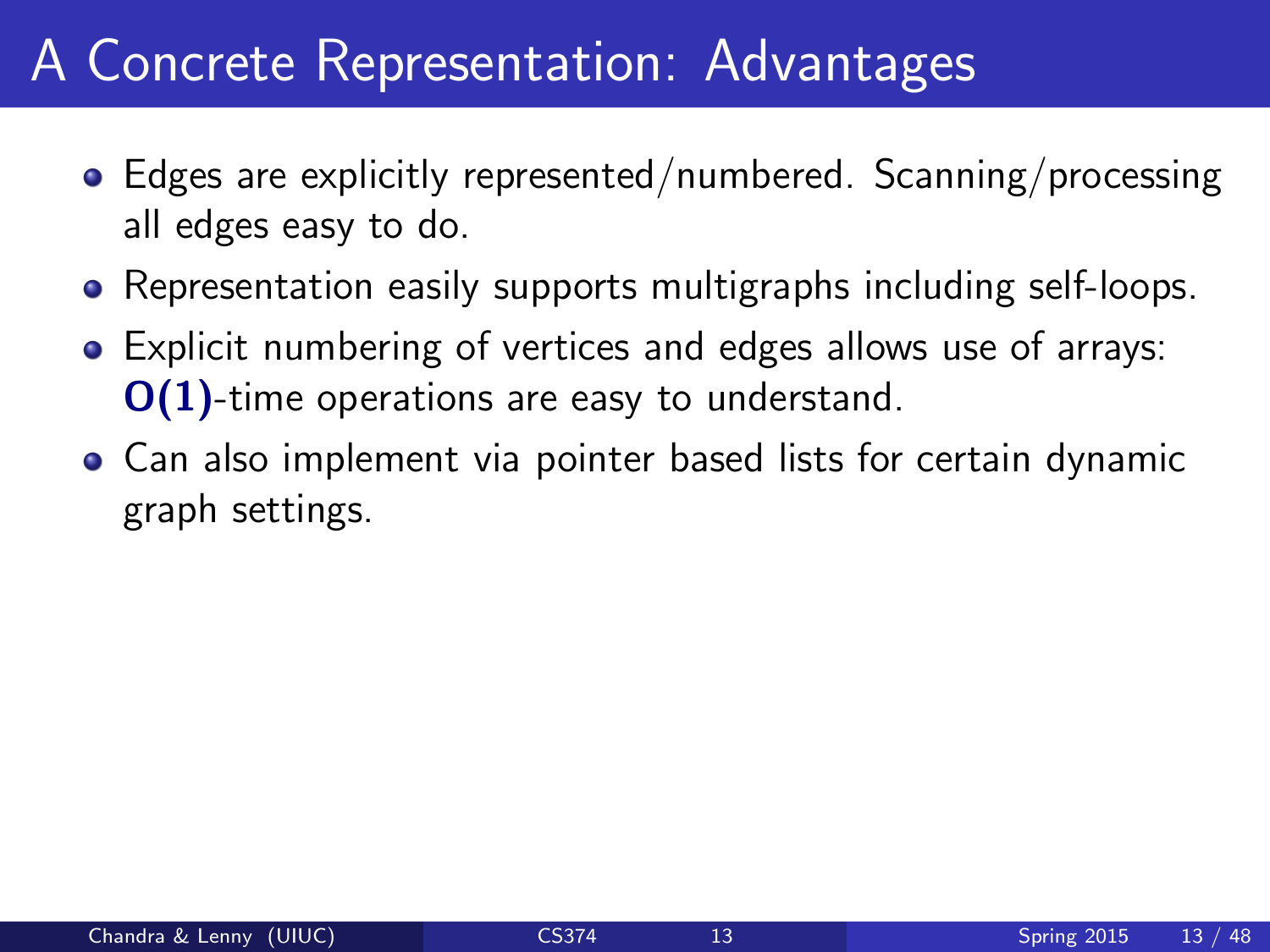Given a graph  $G = (V, E)$ :

**1** A path is a sequence of *distinct* vertices  $v_1, v_2, \ldots, v_k$  such that  $\{v_i, v_{i+1}\}\in E$  for  $1 \le i \le k-1$ . The length of the path is  $k-1$  (the number of edges in the path) and the path is from  $v_1$ to  $v_k$ . Note: a single vertex **u** is a path of length **0**.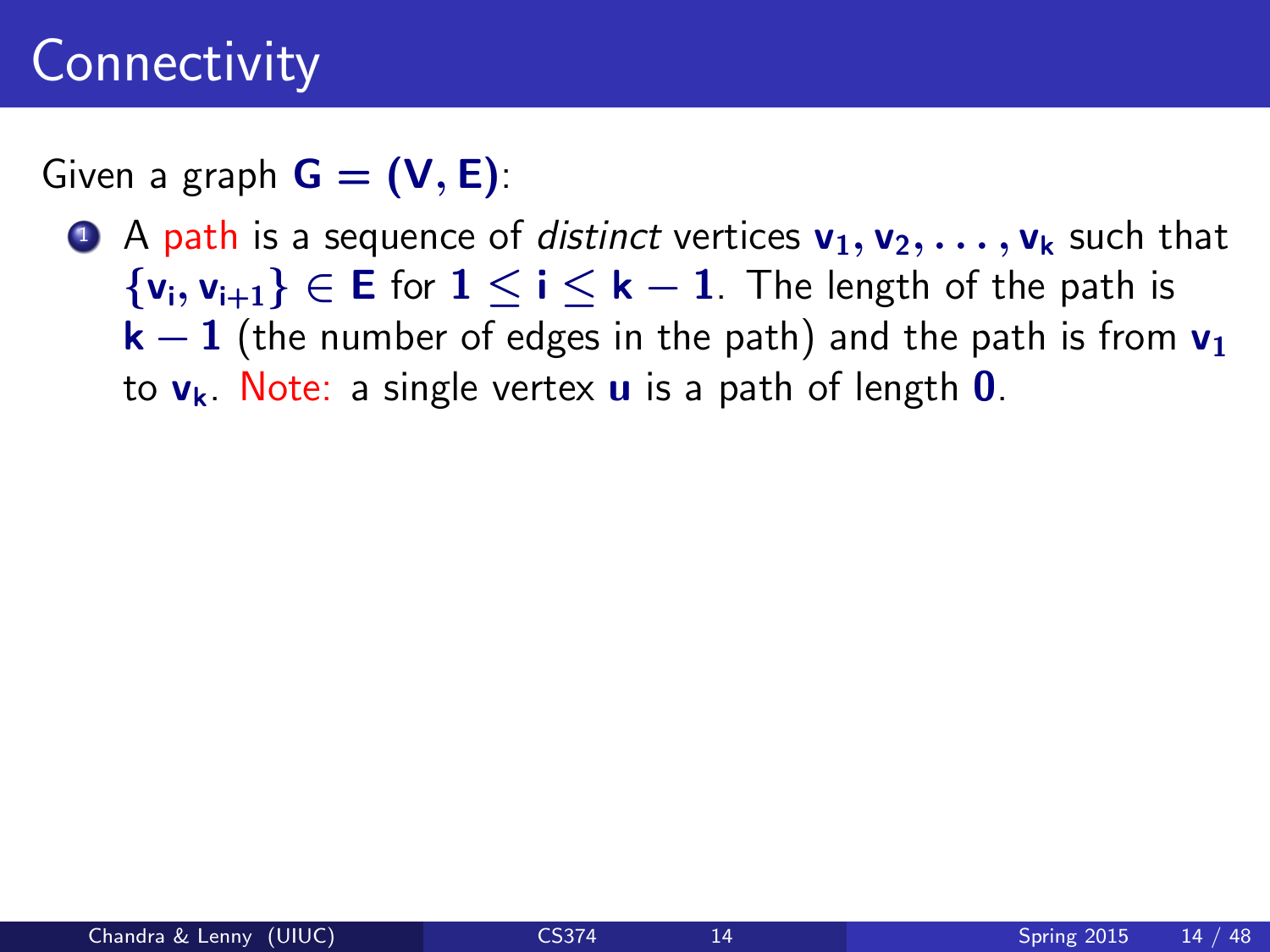Given a graph  $G = (V, E)$ :

- **4** A path is a sequence of *distinct* vertices  $v_1, v_2, \ldots, v_k$  such that  $\{v_i, v_{i+1}\}\in E$  for  $1 \le i \le k-1$ . The length of the path is  $k-1$  (the number of edges in the path) and the path is from  $v_1$ to  $v_k$ . Note: a single vertex **u** is a path of length **0**.
- **2** A cycle is a sequence of *distinct* vertices  $v_1, v_2, \ldots, v_k$  such that  $\{v_i, v_{i+1}\}\in E$  for  $1 \le i \le k-1$  and  $\{v_1, v_k\}\in E$ . Single vertex not a cycle according to this definition. Caveat: Some times people use the term cycle to also allow vertices to be repeated; we will use the term tour.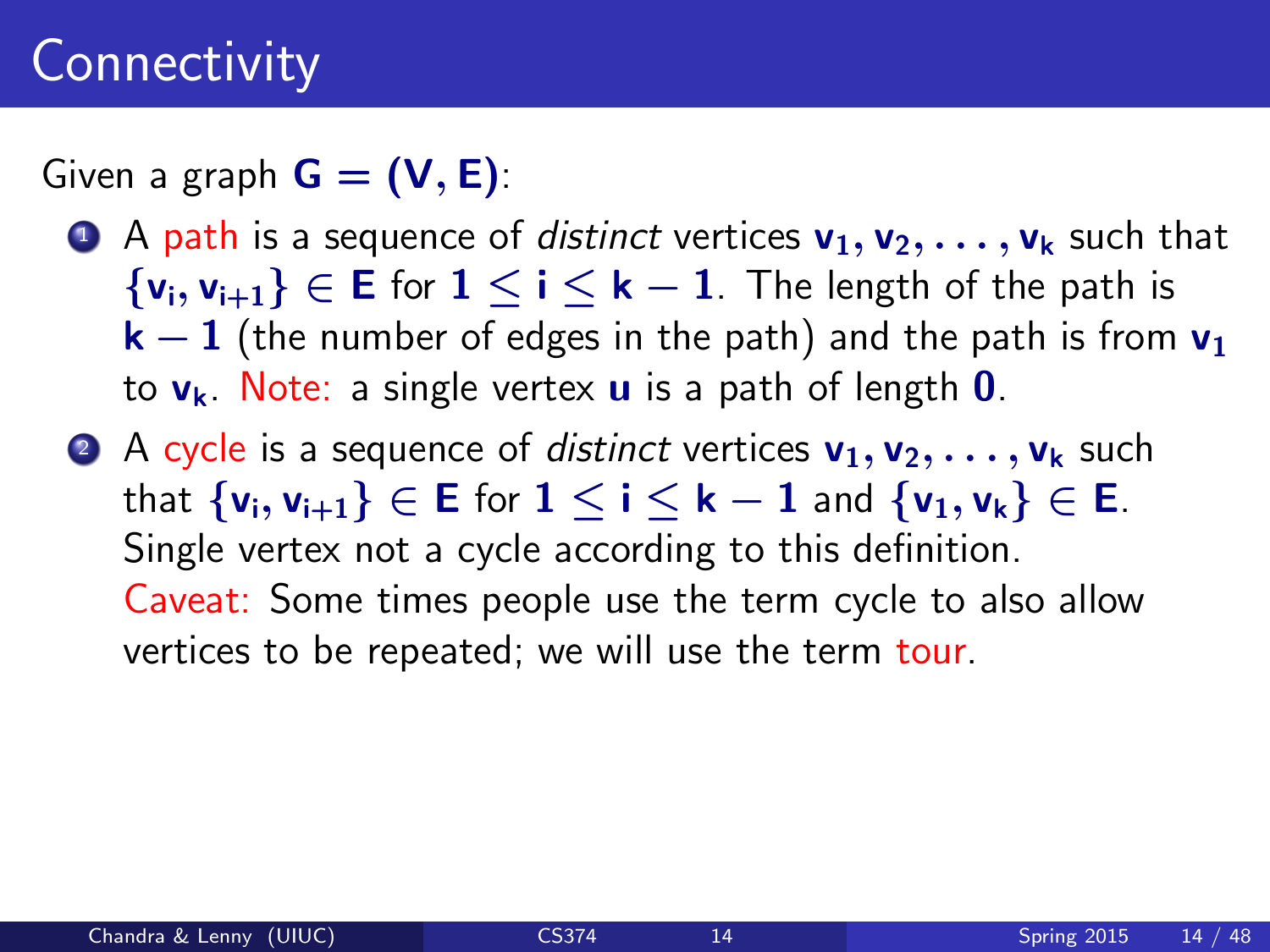Given a graph  $G = (V, E)$ :

- **4** A path is a sequence of distinct vertices  $v_1, v_2, \ldots, v_k$  such that  $\{v_i, v_{i+1}\}\in E$  for  $1 \le i \le k-1$ . The length of the path is  $k-1$  (the number of edges in the path) and the path is from  $v_1$ to  $v_k$ . Note: a single vertex **u** is a path of length **0**.
- **2** A cycle is a sequence of *distinct* vertices  $v_1, v_2, \ldots, v_k$  such that  $\{v_i, v_{i+1}\}\in E$  for  $1 \le i \le k-1$  and  $\{v_1, v_k\}\in E$ . Single vertex not a cycle according to this definition. Caveat: Some times people use the term cycle to also allow vertices to be repeated; we will use the term tour.
- **3** A vertex **u** is connected to **v** if there is a path from **u** to **v**.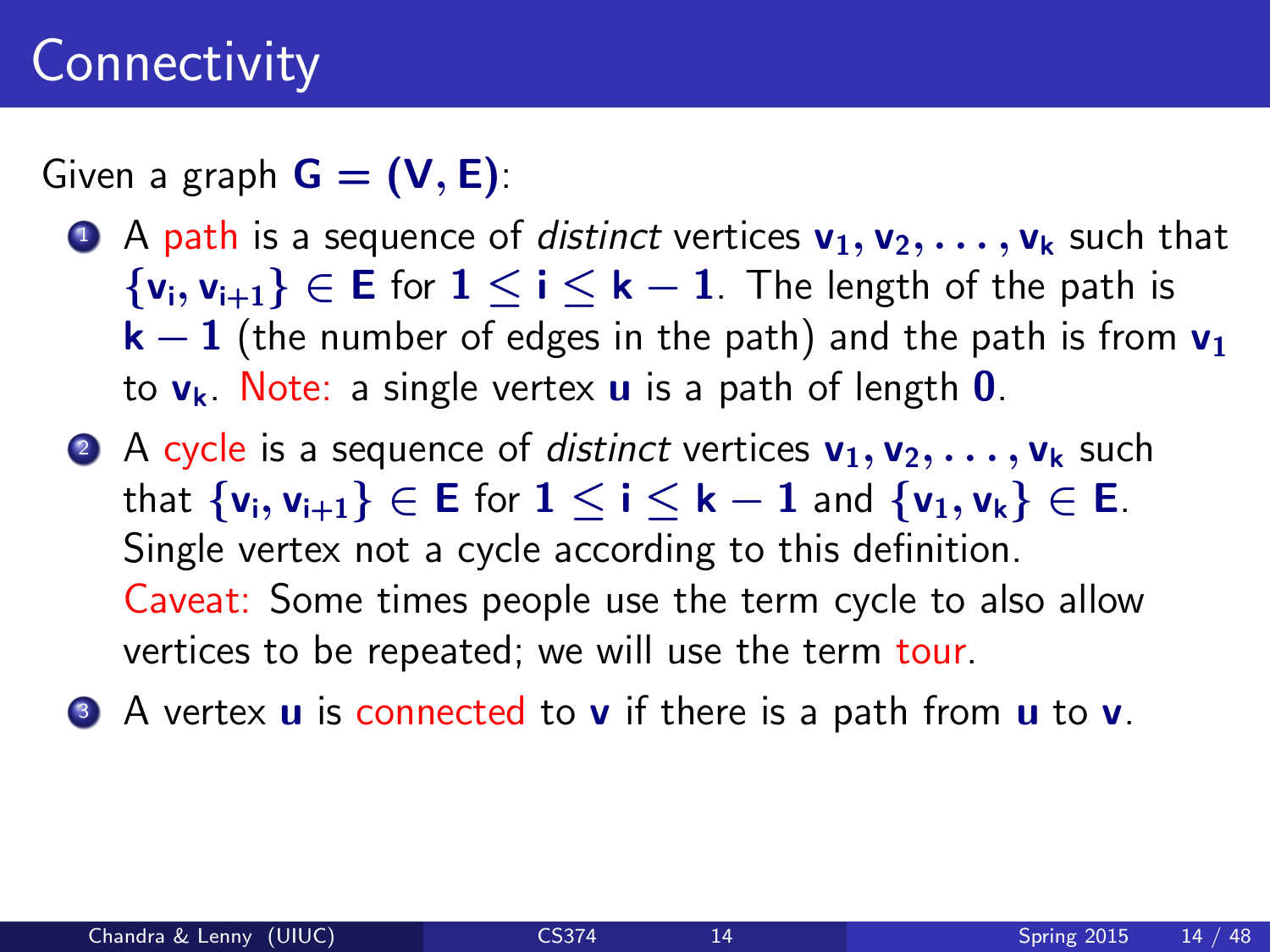Given a graph  $G = (V, E)$ :

- **4** A path is a sequence of distinct vertices  $v_1, v_2, \ldots, v_k$  such that  $\{v_i, v_{i+1}\}\in E$  for  $1 \le i \le k-1$ . The length of the path is  $k-1$  (the number of edges in the path) and the path is from  $v_1$ to  $v_k$ . Note: a single vertex **u** is a path of length **0**.
- **2** A cycle is a sequence of *distinct* vertices  $v_1, v_2, \ldots, v_k$  such that  $\{v_i, v_{i+1}\}\in E$  for  $1 \le i \le k-1$  and  $\{v_1, v_k\}\in E$ . Single vertex not a cycle according to this definition. Caveat: Some times people use the term cycle to also allow vertices to be repeated; we will use the term tour.
- **3** A vertex **u** is connected to **v** if there is a path from **u** to **v**.
- $\bullet$  The connected component of **u**, con(**u**), is the set of all vertices connected to **u**. Is  $\mathbf{u} \in \text{con}(\mathbf{u})$ ?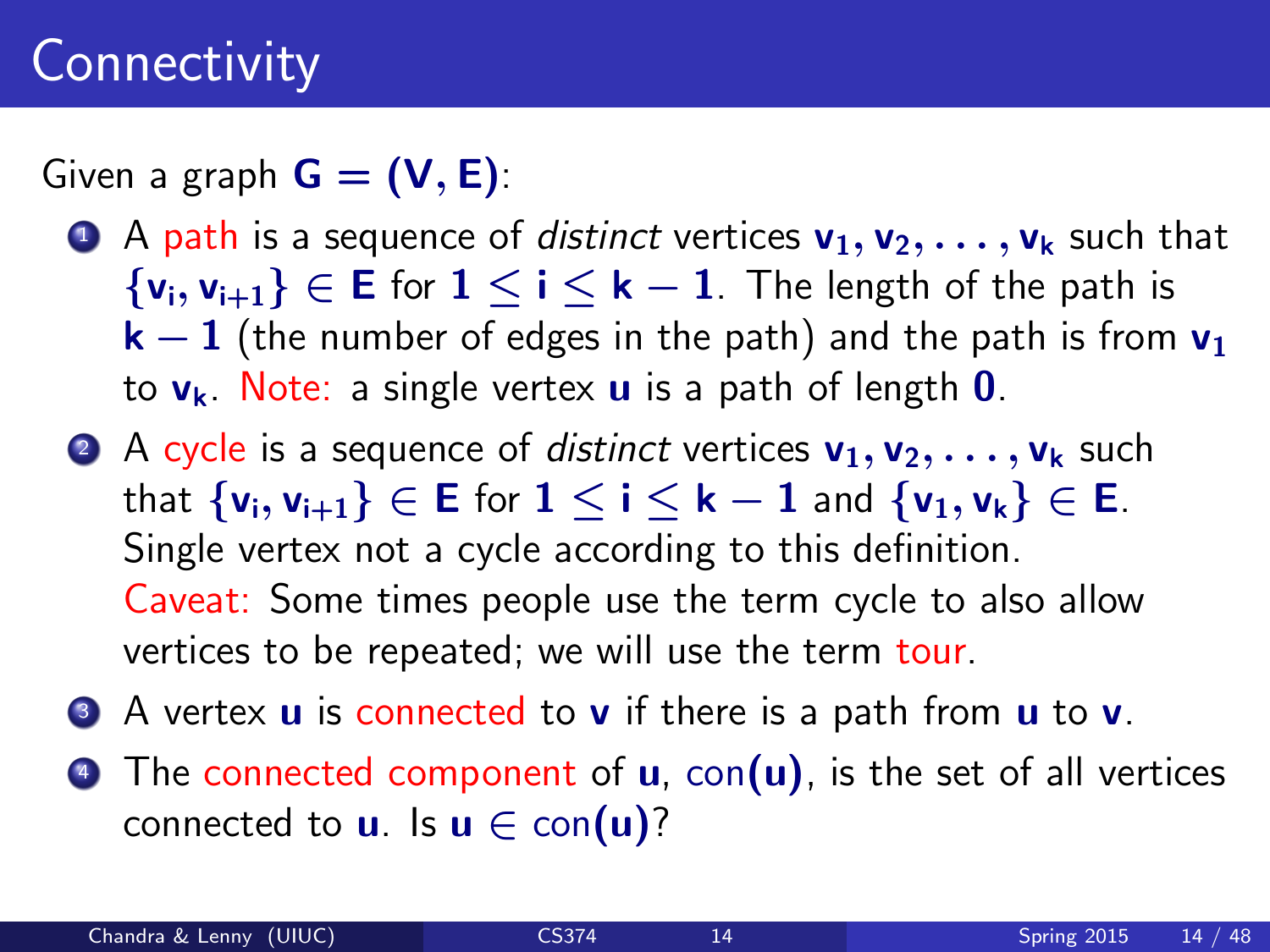### Connectivity contd

Define a relation **C** on  $V \times V$  as uCv if u is connected to v

- **1** In undirected graphs, connectivity is a reflexive, symmetric, and transitive relation. Connected components are the equivalence classes.
- <sup>2</sup> Graph is connected if only one connected component.

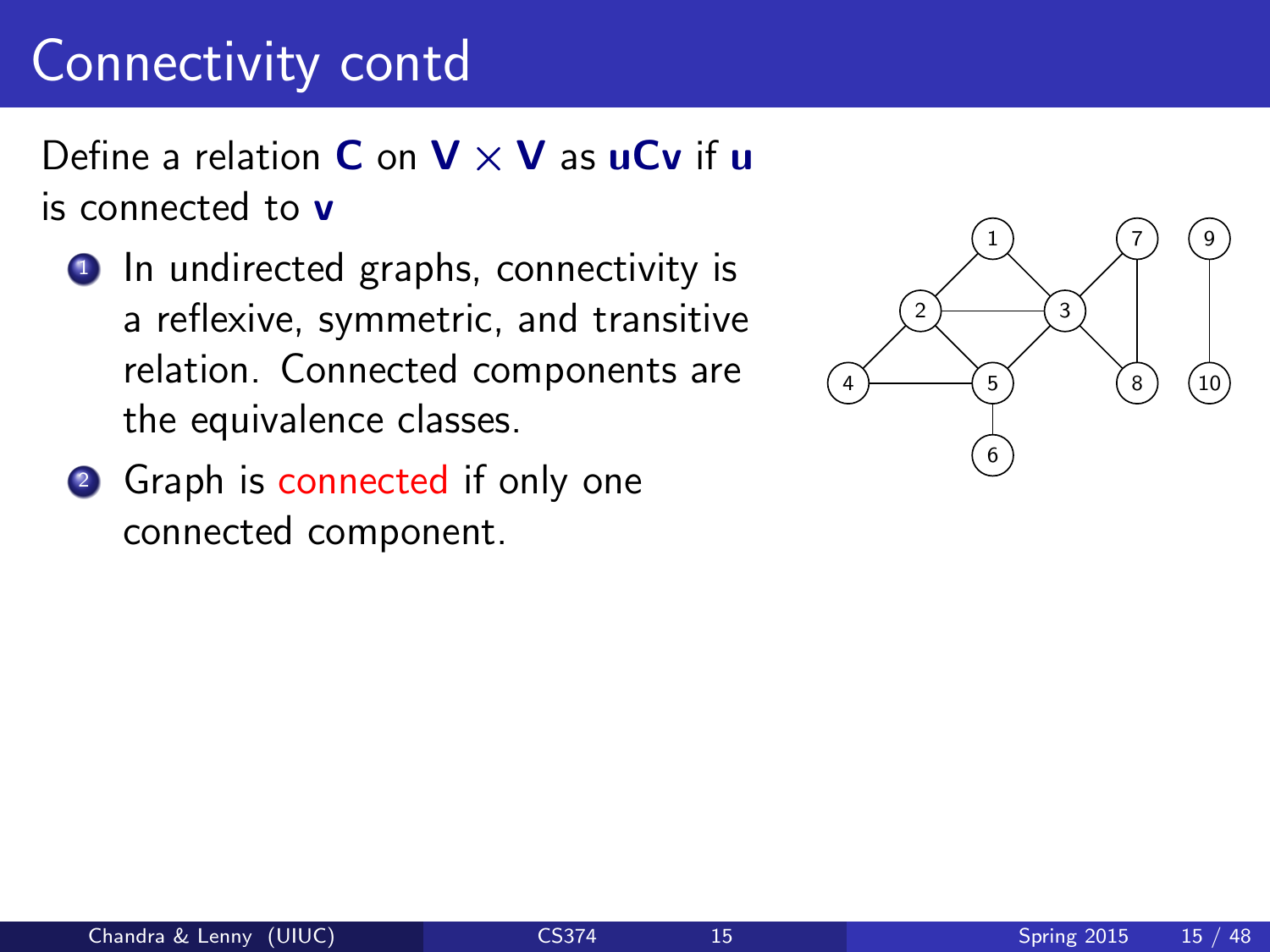### Connectivity Problems

#### Algorithmic Problems

- **1** Given graph **G** and nodes **u** and **v**, is **u** connected to **v**?
- **2** Given **G** and node **u**, find all nodes that are connected to **u**.
- **3** Find all connected components of **G**.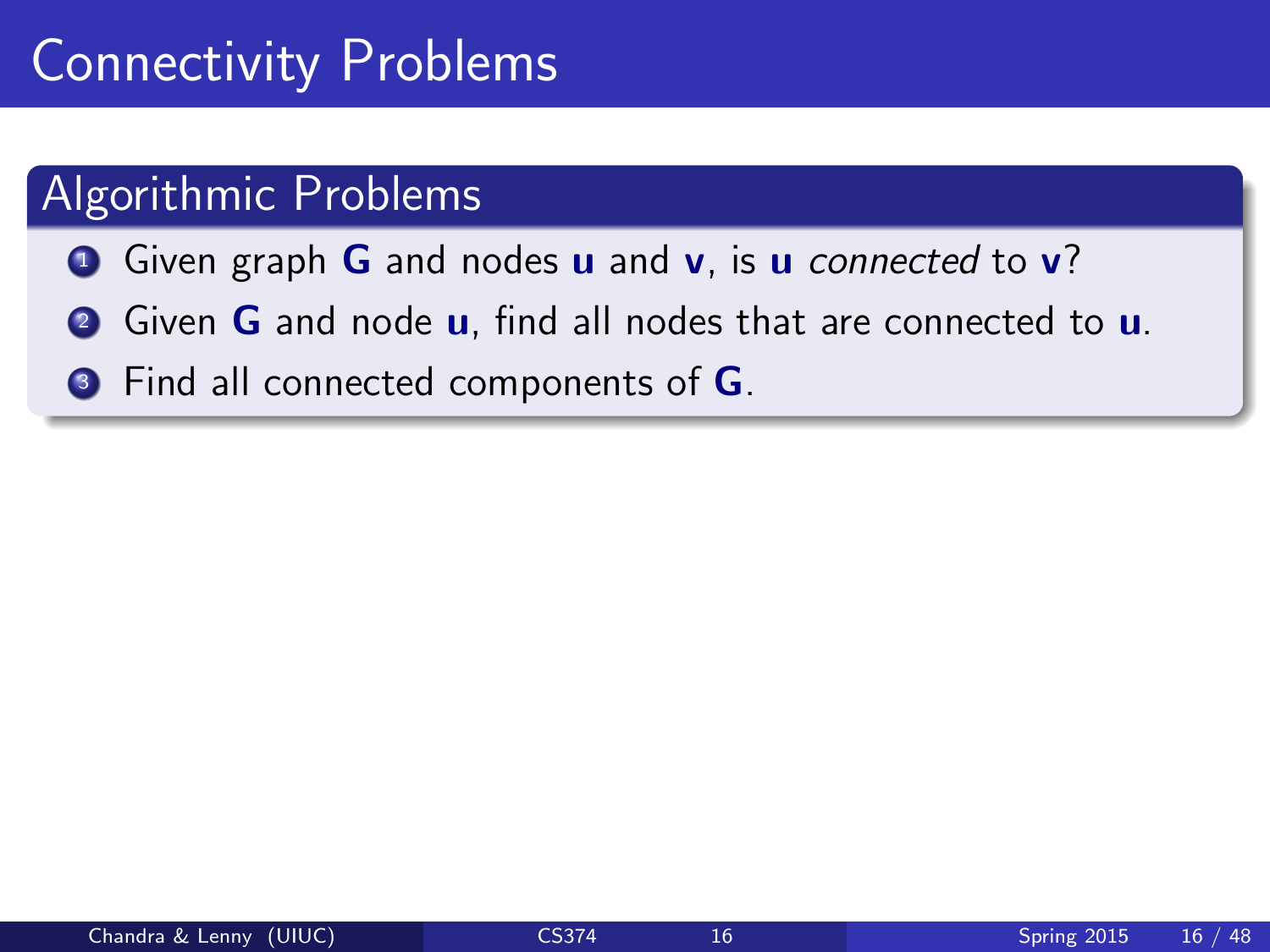### Connectivity Problems

#### Algorithmic Problems

- **1** Given graph **G** and nodes **u** and **v**, is **u** connected to **v**?
- **2** Given **G** and node **u**, find all nodes that are connected to **u**.
- **3** Find all connected components of **G**.

Can be accomplished in  $O(m + n)$  time using BFS or DFS.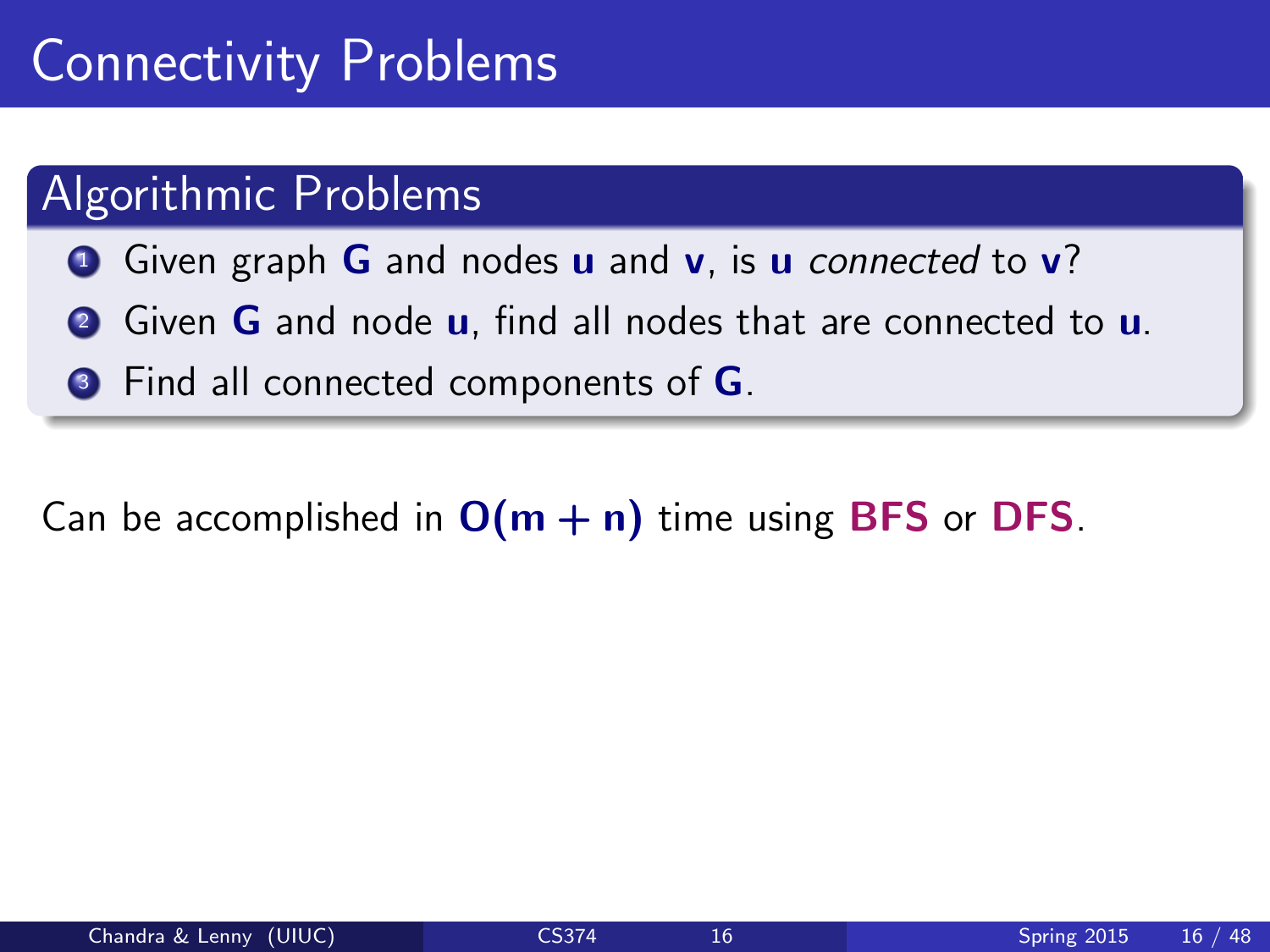#### Basic Graph Search

Given  $G = (V, E)$  and vertex  $u \in V$ :

```
Explore(u):
    Initialize S = \{u\}while there is an edge (x, y) with x \in S and y \not\in S do
         add y to S
```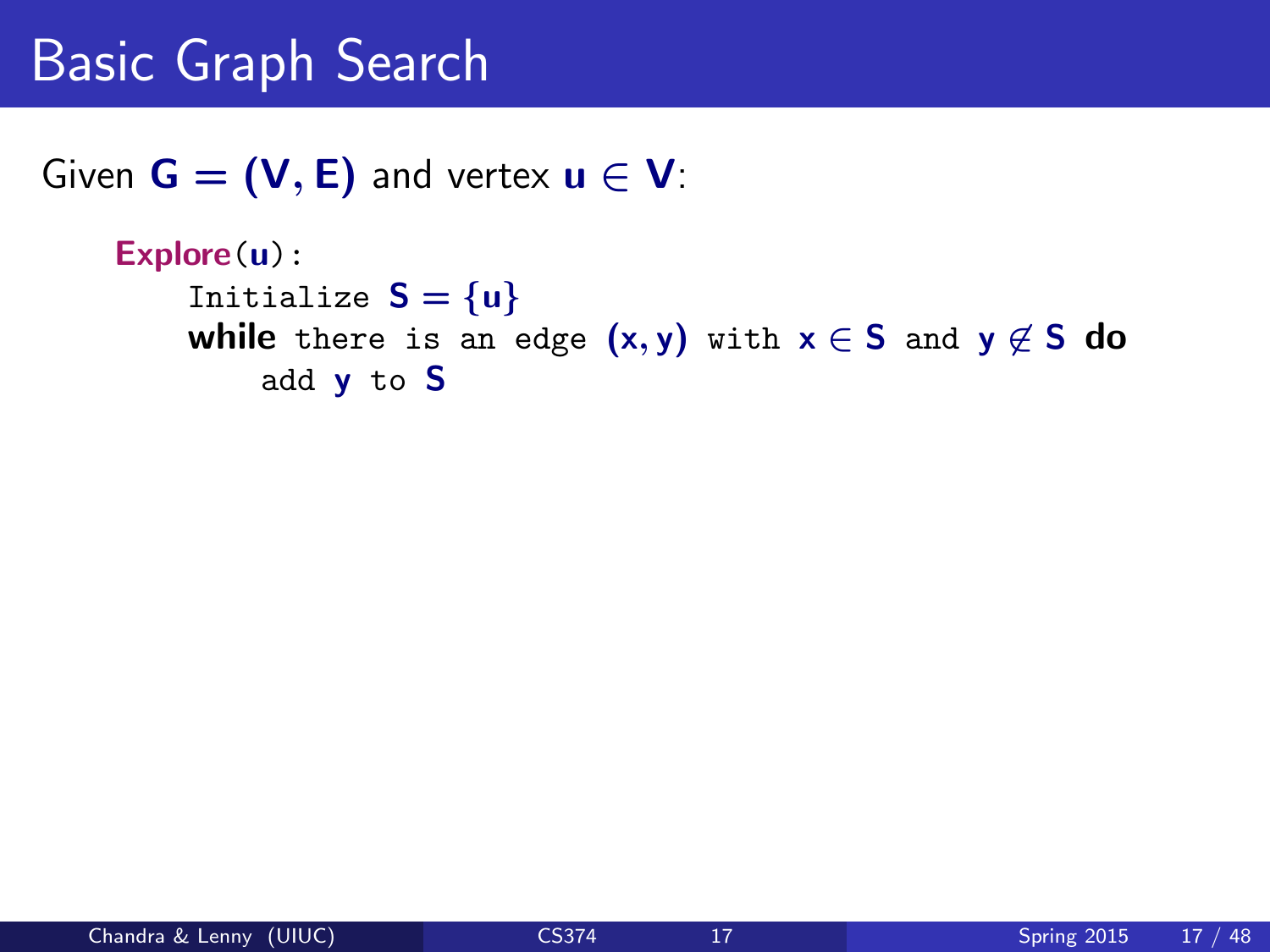#### Basic Graph Search

Given  $G = (V, E)$  and vertex  $u \in V$ :

```
Explore(u):
    Initialize S = \{u\}while there is an edge (x, y) with x \in S and y \not\in S do
         add y to S
```
#### **Proposition**

Explore(u) terminates with  $S = con(u)$ .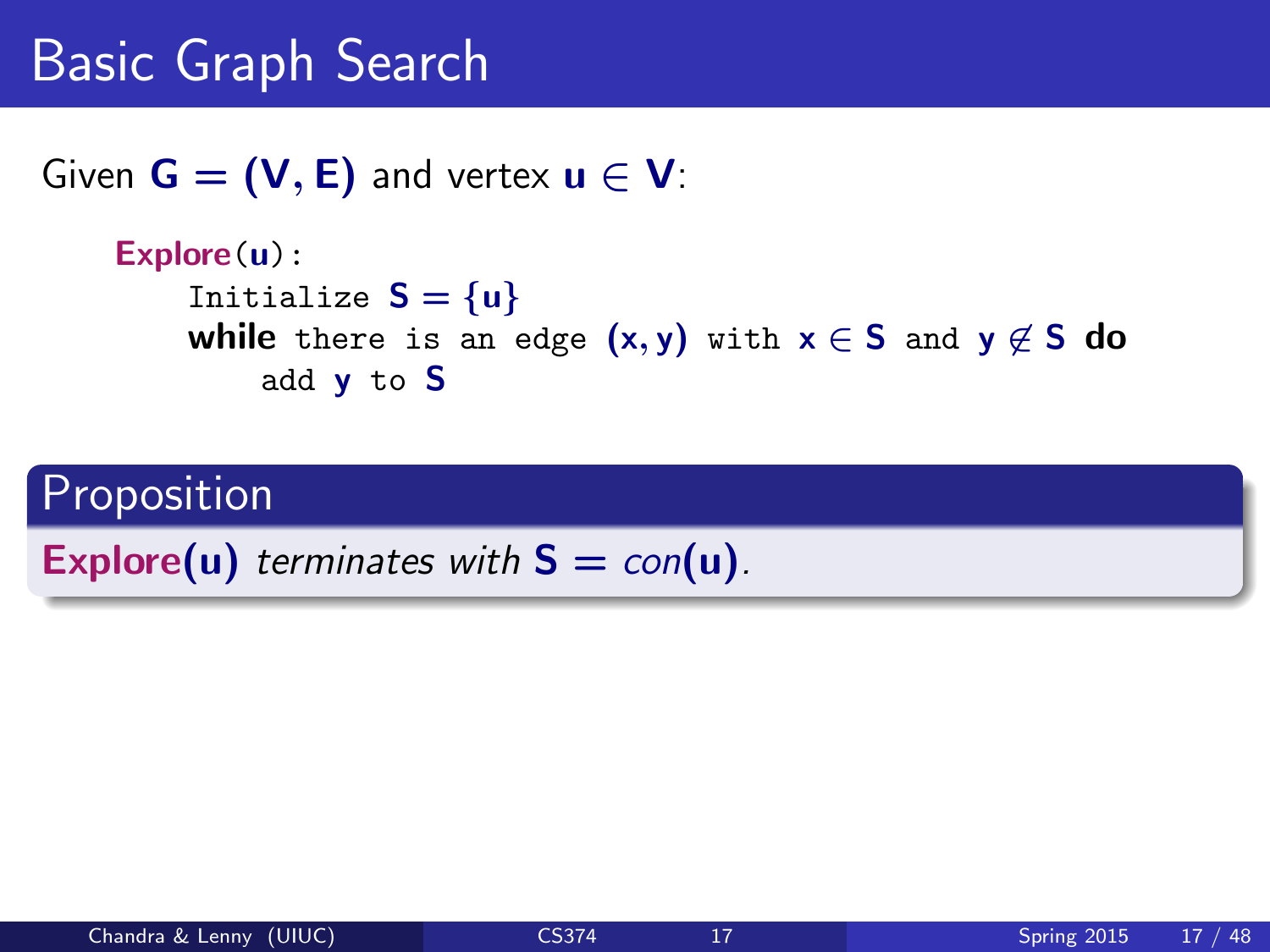### Basic Graph Search

Given  $G = (V, E)$  and vertex  $u \in V$ :

```
Explore(u):
    Initialize S = \{u\}while there is an edge (x, y) with x \in S and y \notin S do
         add y to S
```
#### Proposition

Explore(u) terminates with  $S = con(u)$ .

Running time: depends on implementation

- $\bullet$  Naive:  $O(mn)$  with  $O(m)$  time for each scan.
- <sup>2</sup> Breadth First Search (BFS): use queue data structure
- **3** Depth First Search (DFS): use stack data structure
- $\bullet$  DFS/BFS run in  $O(m + n)$  time. Review CS 225 material!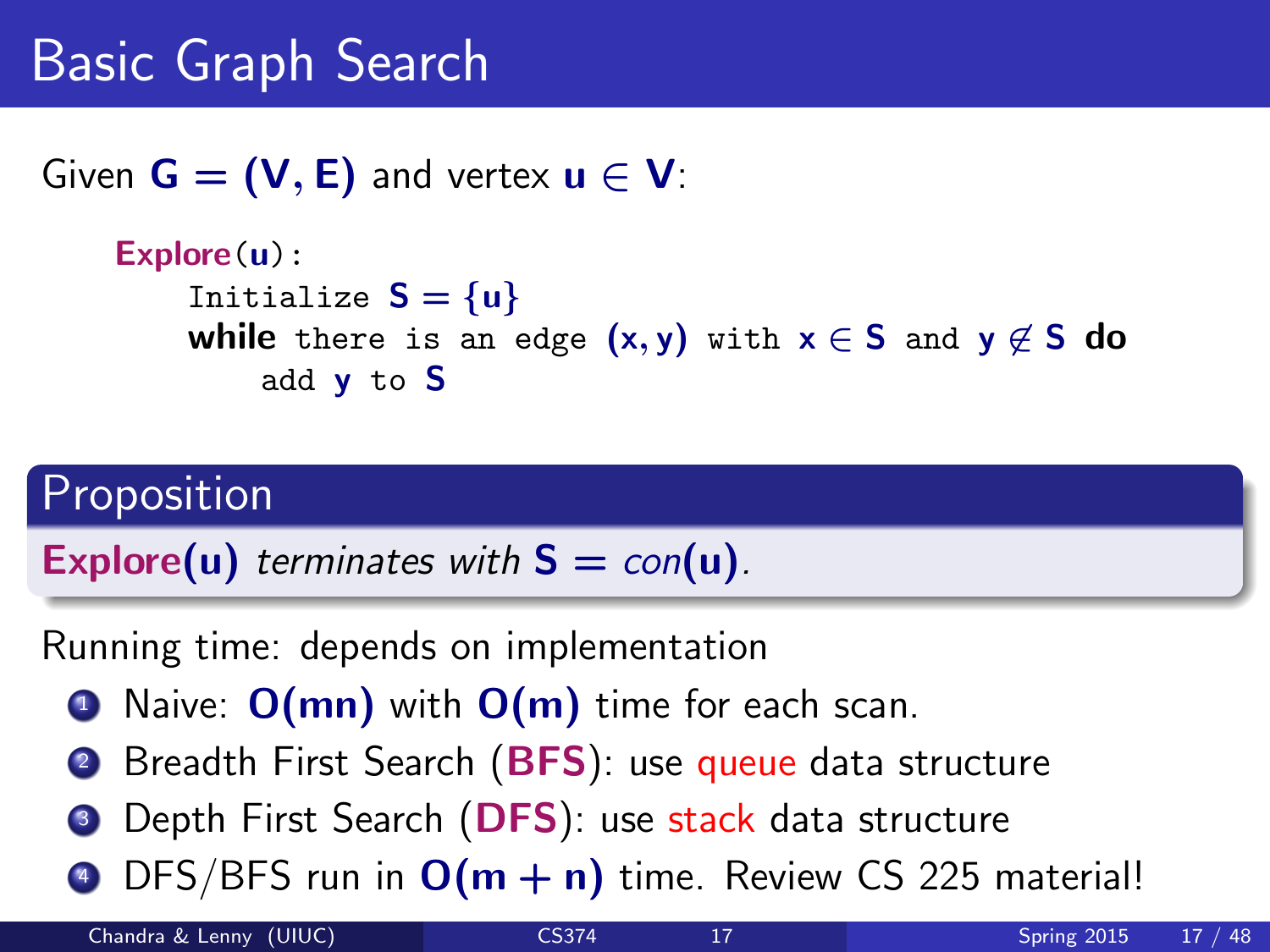# Part II

<span id="page-23-0"></span>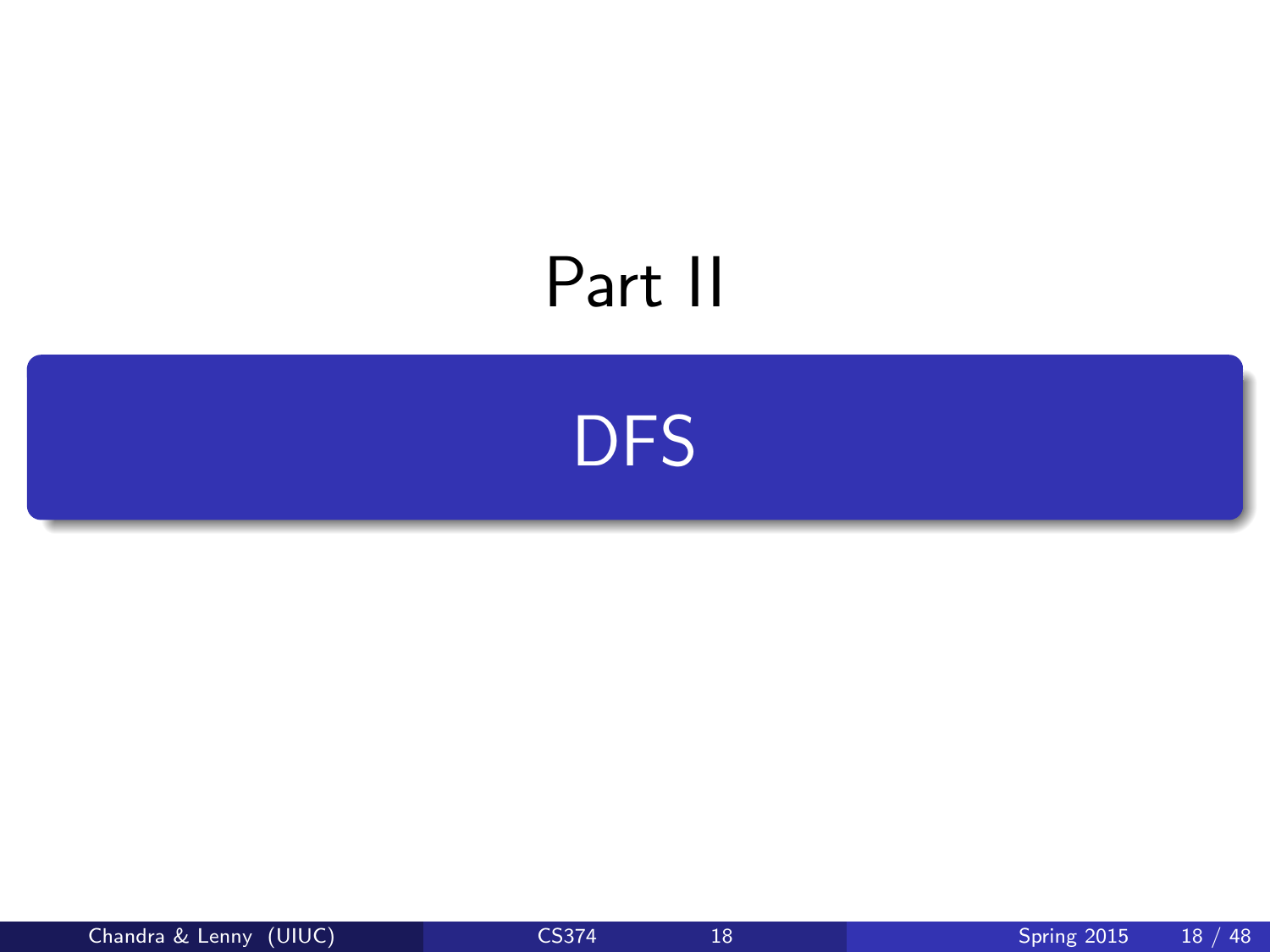### Depth First Search

DFS is a very versatile graph exploration strategy. Hopcroft and Tarjan (Turing Award winners) demonstrated the power of DFS to understand graph structure. DFS can be used to obtain linear time  $(O(m + n))$  algorithms for

- <sup>1</sup> Finding cut-edges and cut-vertices of undirected graphs
- <sup>2</sup> Finding strong connected components of directed graphs
- **3** Linear time algorithm for testing whether a graph is planar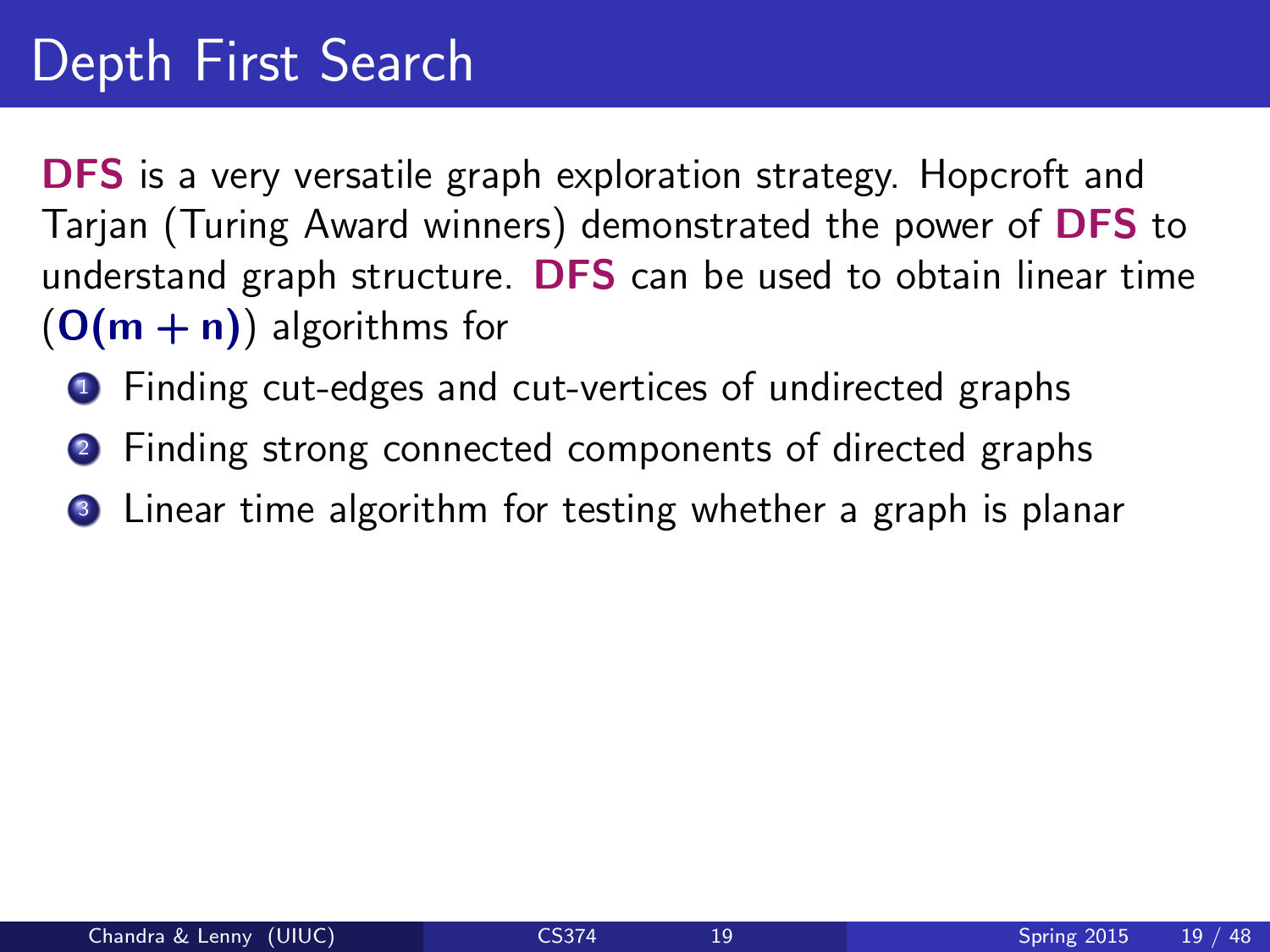### DFS in Undirected Graphs

Recursive version.



```
DFS(u)
        Mark u as visited
        for each edge (u,v) in Adj(u) do
            if v is not marked
                DFS(v)
```
Implemented using a global array Mark for all recursive calls.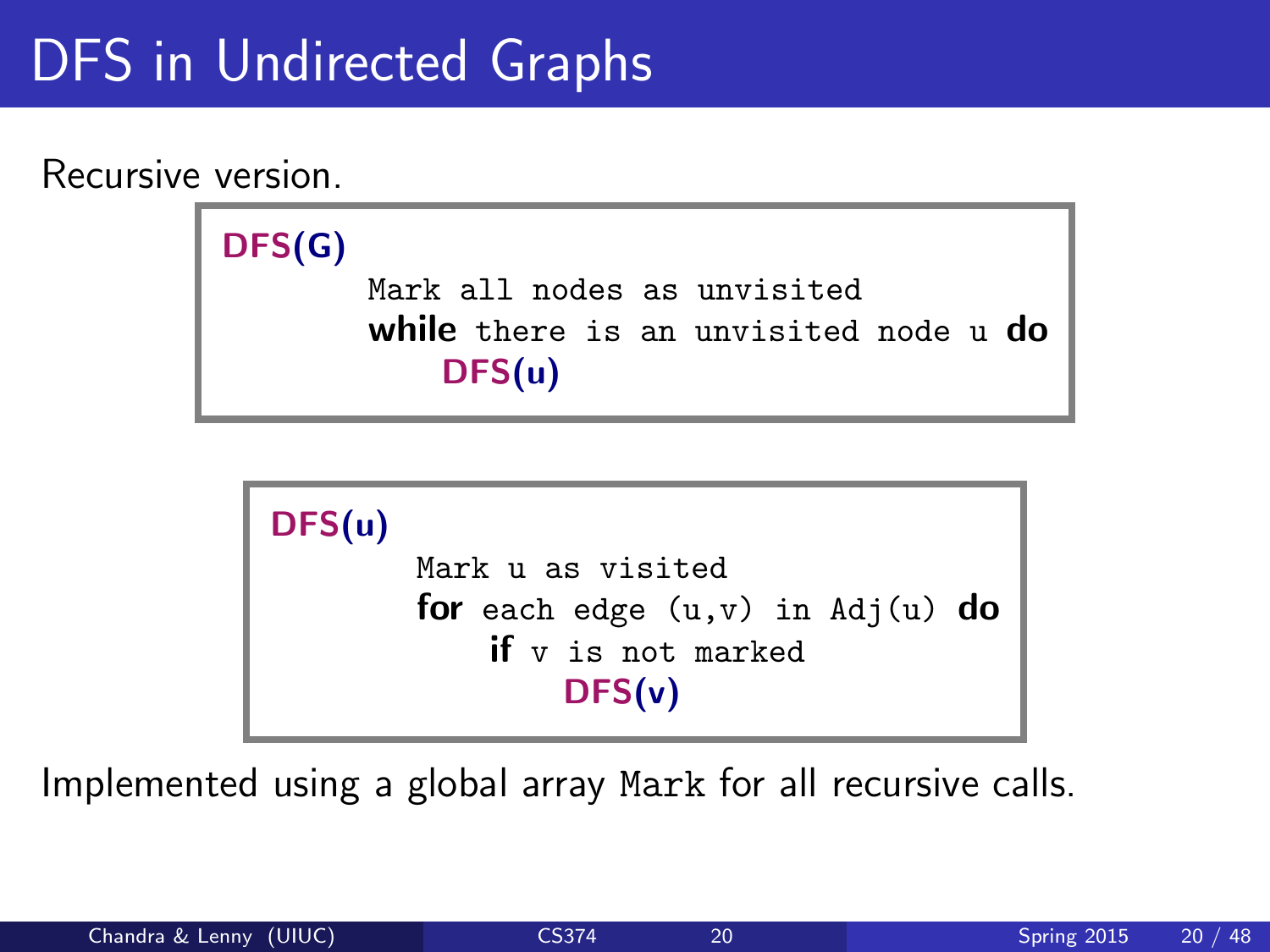

Connected Graphs

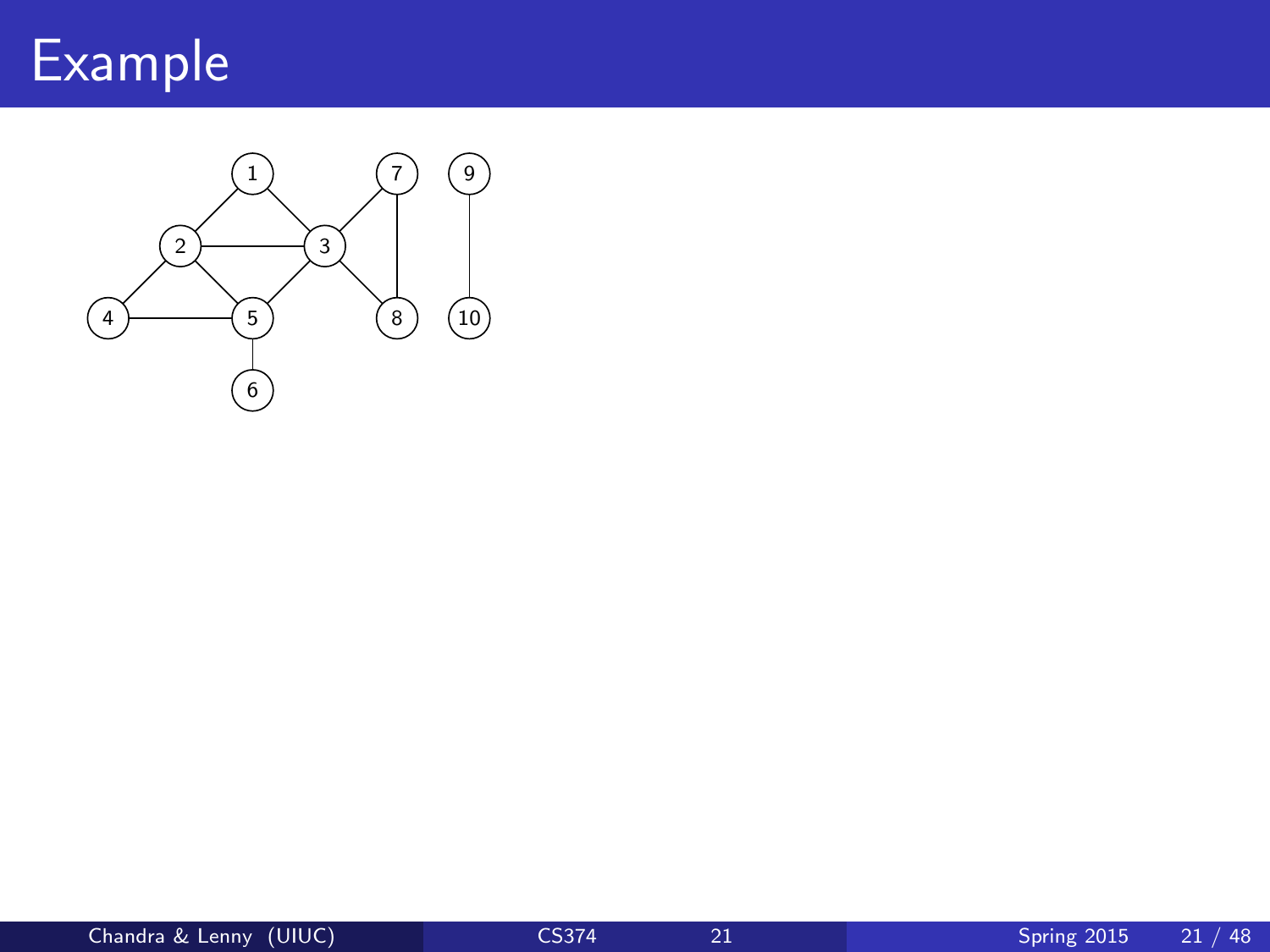### DFS Tree/Forest

#### DFS(G) Mark all nodes unvisited Set  $T$  to be empty while ∃ unvisited node u do DFS(u) Output T

#### DFS(u) Mark u as visited for uv in Adj(u) do if v is not marked add uv to T DFS(v)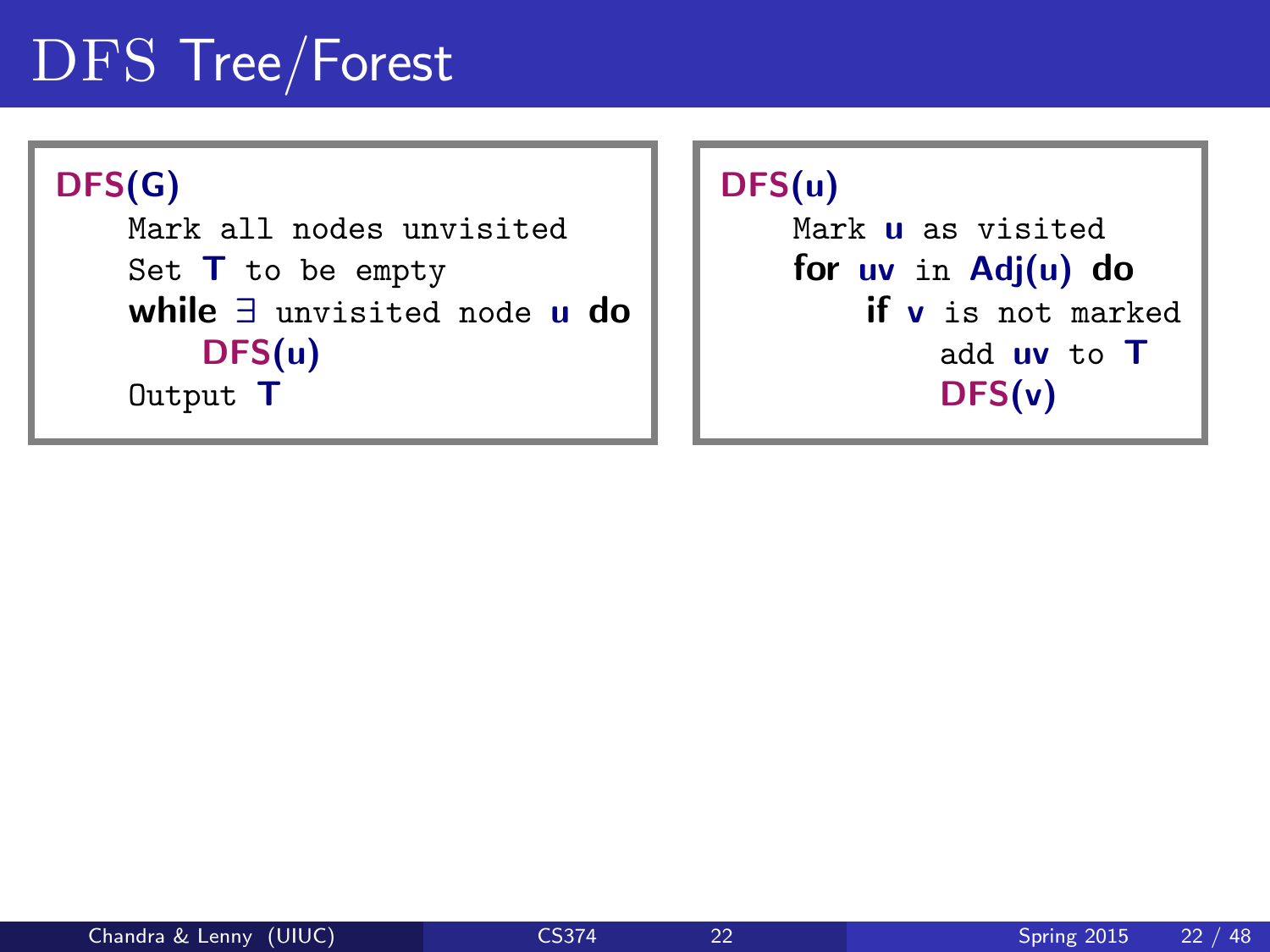## DFS Tree/Forest





Edges classified into two types:  $uv \in E$  is a

- $\bullet$  tree edge: belongs to  $\mathsf T$
- 2 non-tree edge: does not belong to T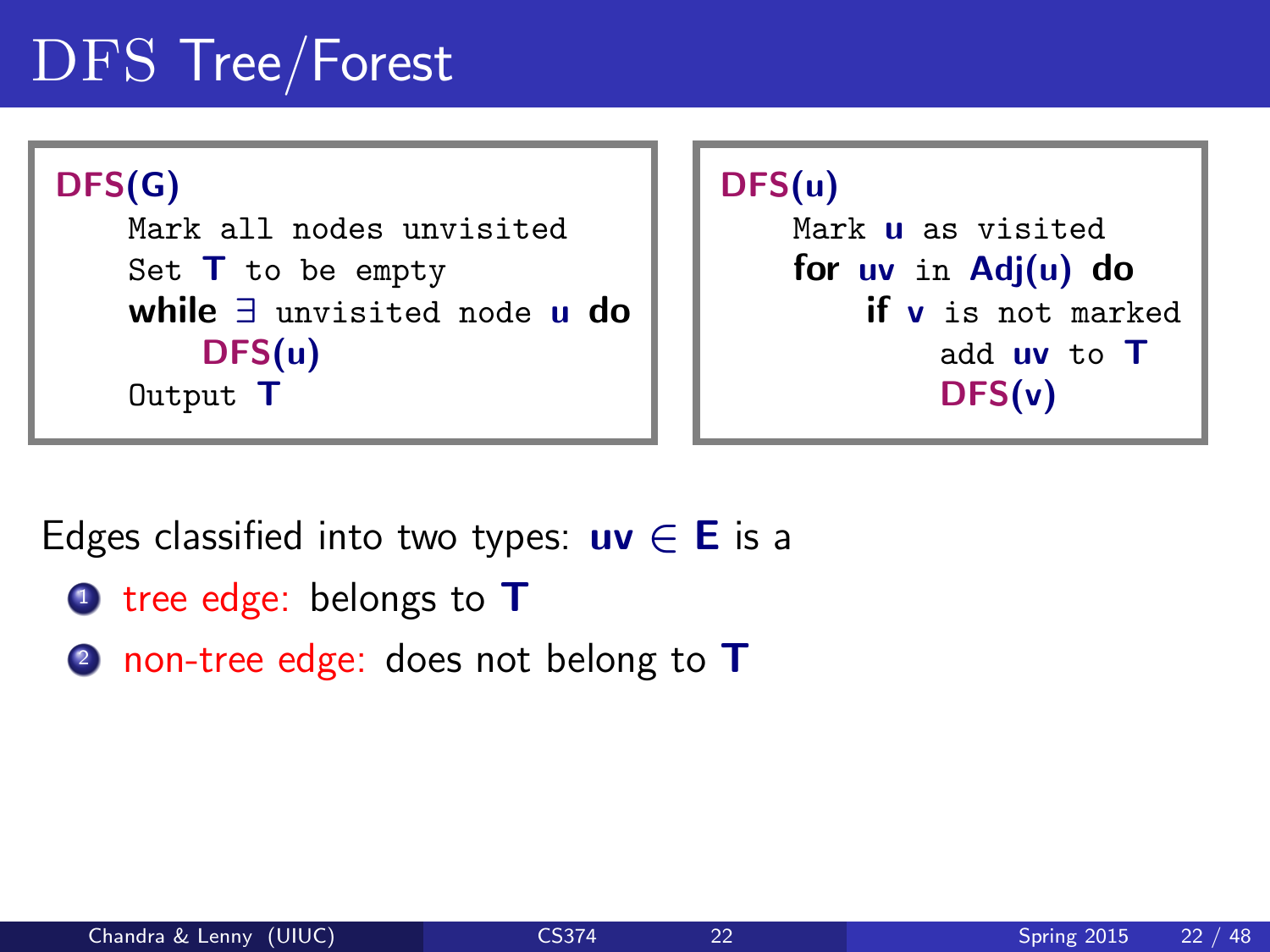### Properties of DFS tree

#### **Proposition**

- $\bullet$  T is a forest
- 2 connected components of  $T$  are same as those of  $G$ .
- **3** If  $uv \in E$  is a non-tree edge then, in  $T$ , either:
	- $\bullet$  **u** is an ancestor of **v**, or
	- **2** v is an ancestor of **u**.

Question: Why are there no cross-edges?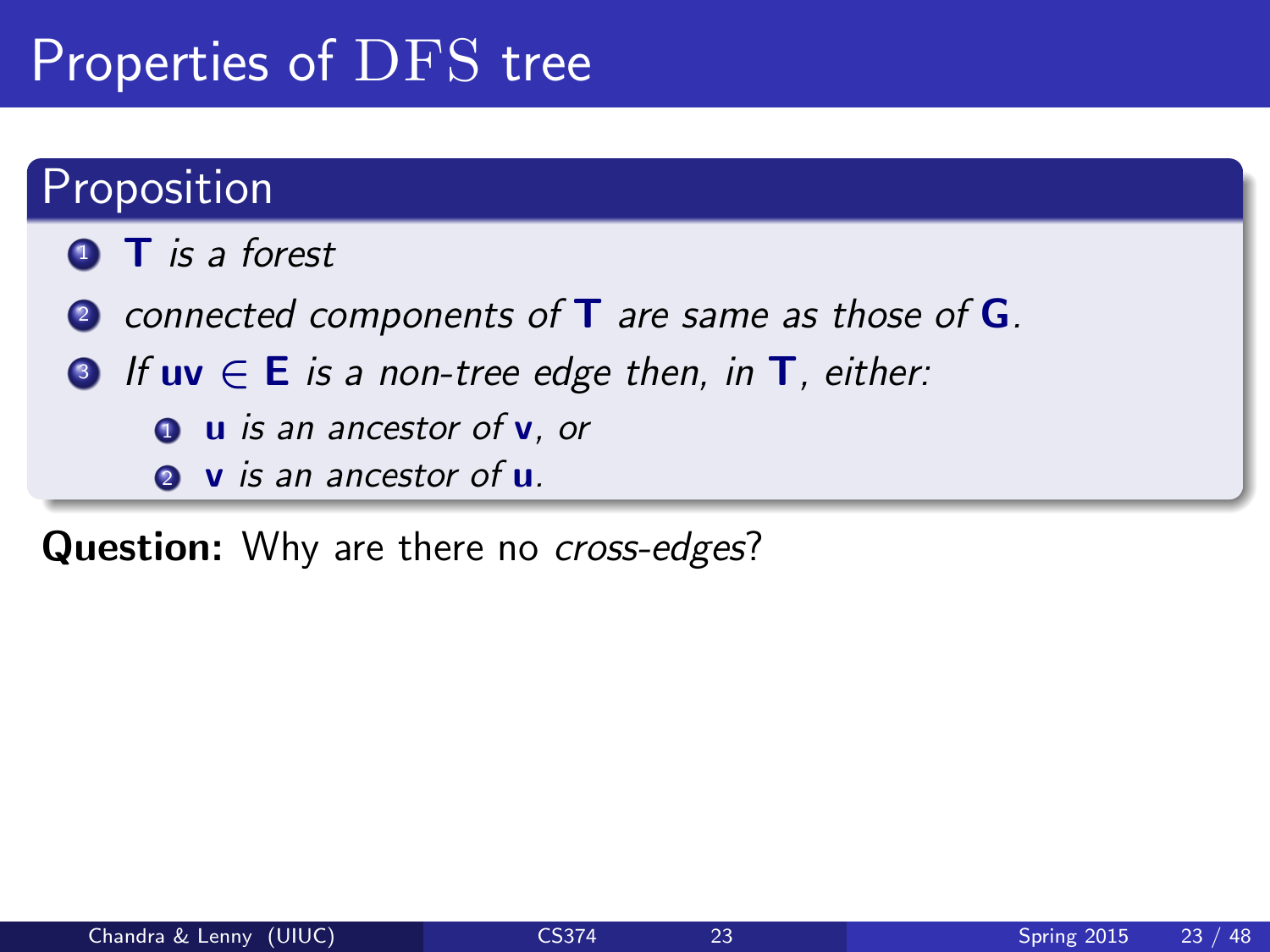### DFS with Predecessors

Keep track of predecessors.

```
DFS(G)
    for all u \in V(G) do
        Mark u as unvisited
        Set pred(u) to null
    T is set to \emptysetwhile ∃unvisited u do
        DFS(u)
    Output T
```

```
DFS(u)
```
Mark **u** as visited for each uv in Out(u) do if v is not marked then add edge uv to T set  $pred(v)$  to  $u$ DFS(v)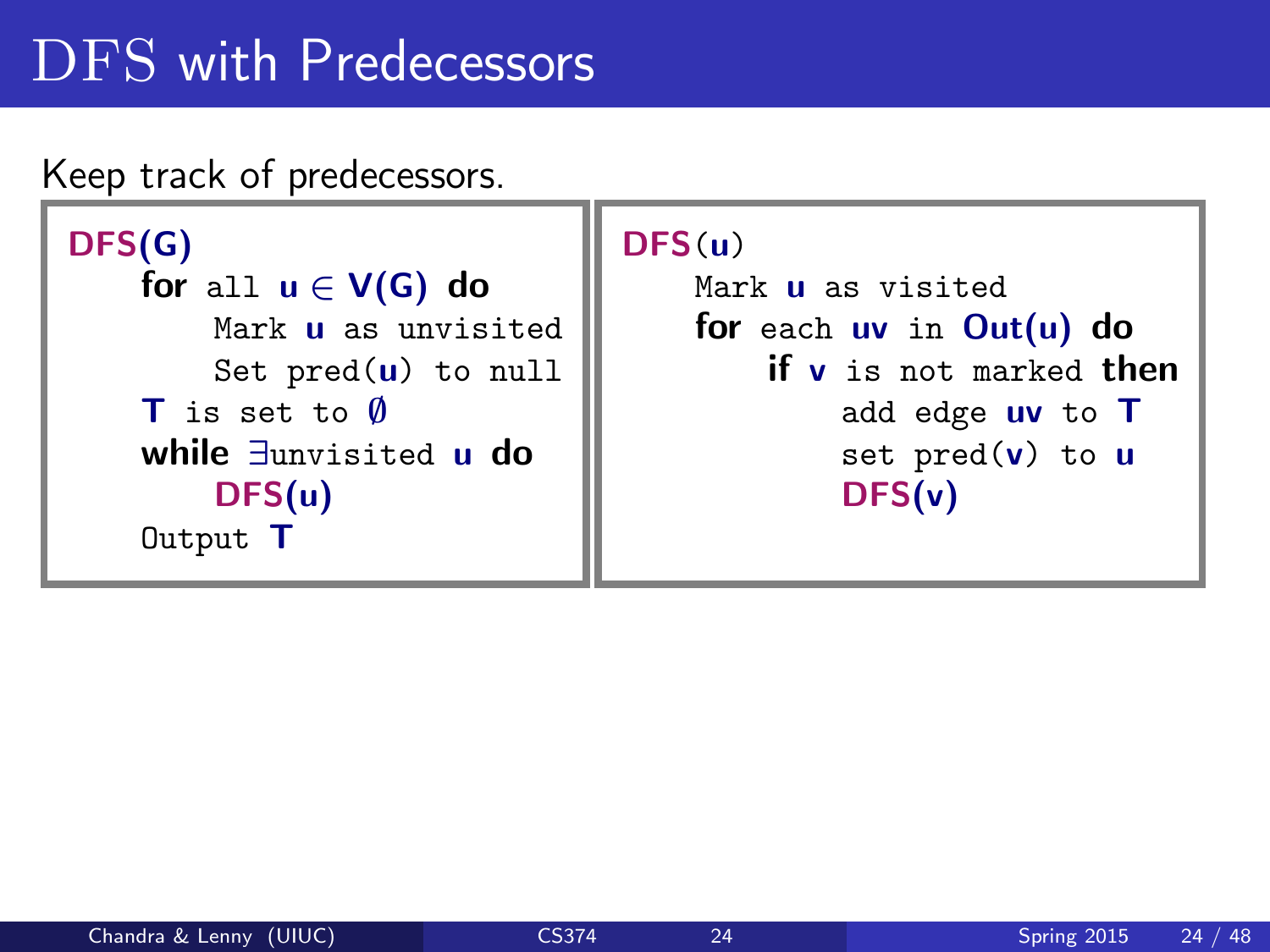### DFS with Visit Times

Keep track of when nodes are visited.

```
DFS(G)
   for all u \in V(G) do
       Mark u as unvisited
   T is set to Ø
   time = 0while ∃unvisited u do
       DFS(u)
   Output T
```

```
DFS(u)
```

```
Mark u as visited
pre(u) = ++timefor each uv in Out(u) do
   if v is not marked then
        add edge uv to T
        DFS(v)
post(u) = ++time
```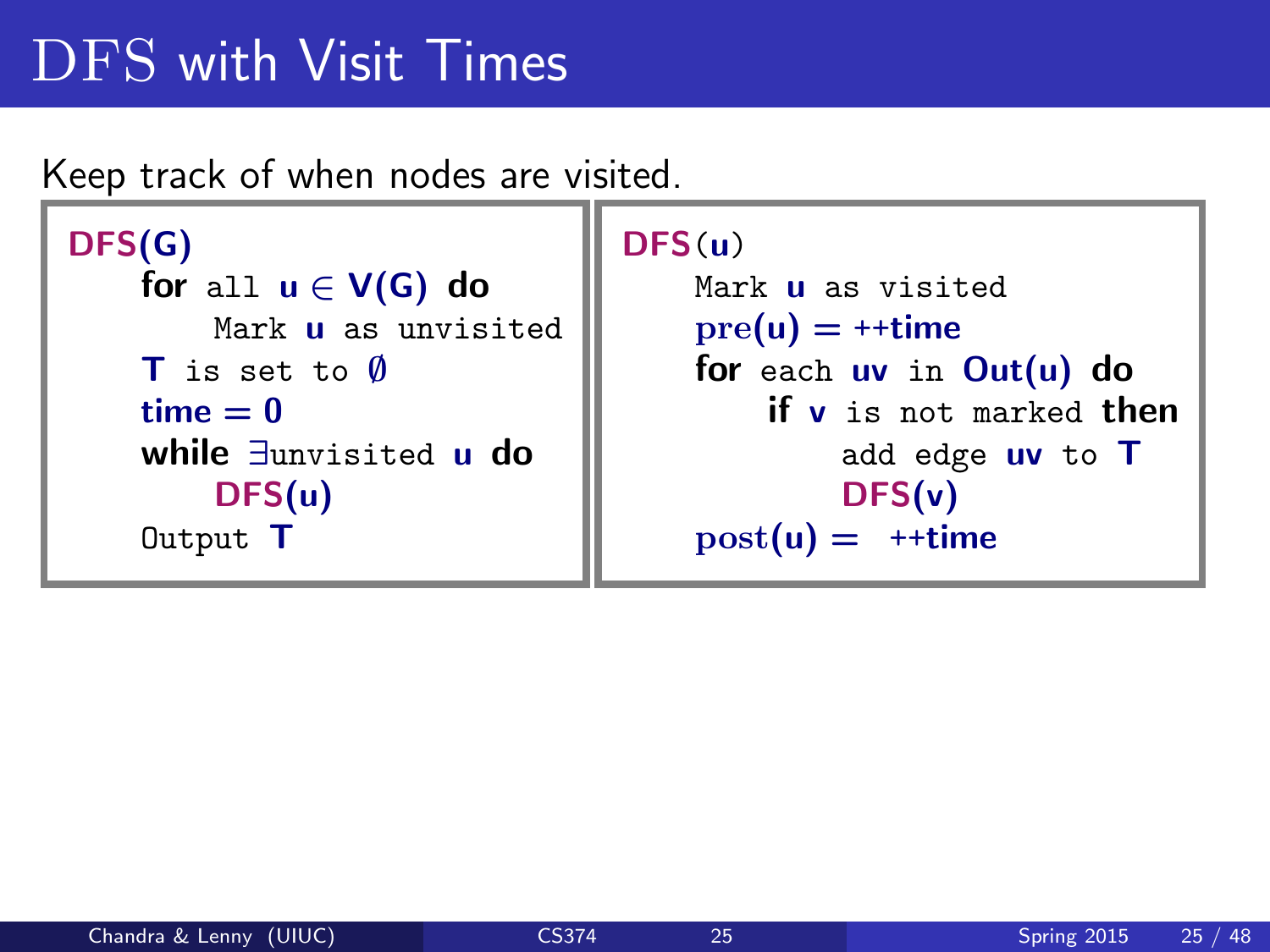

Connected Graphs

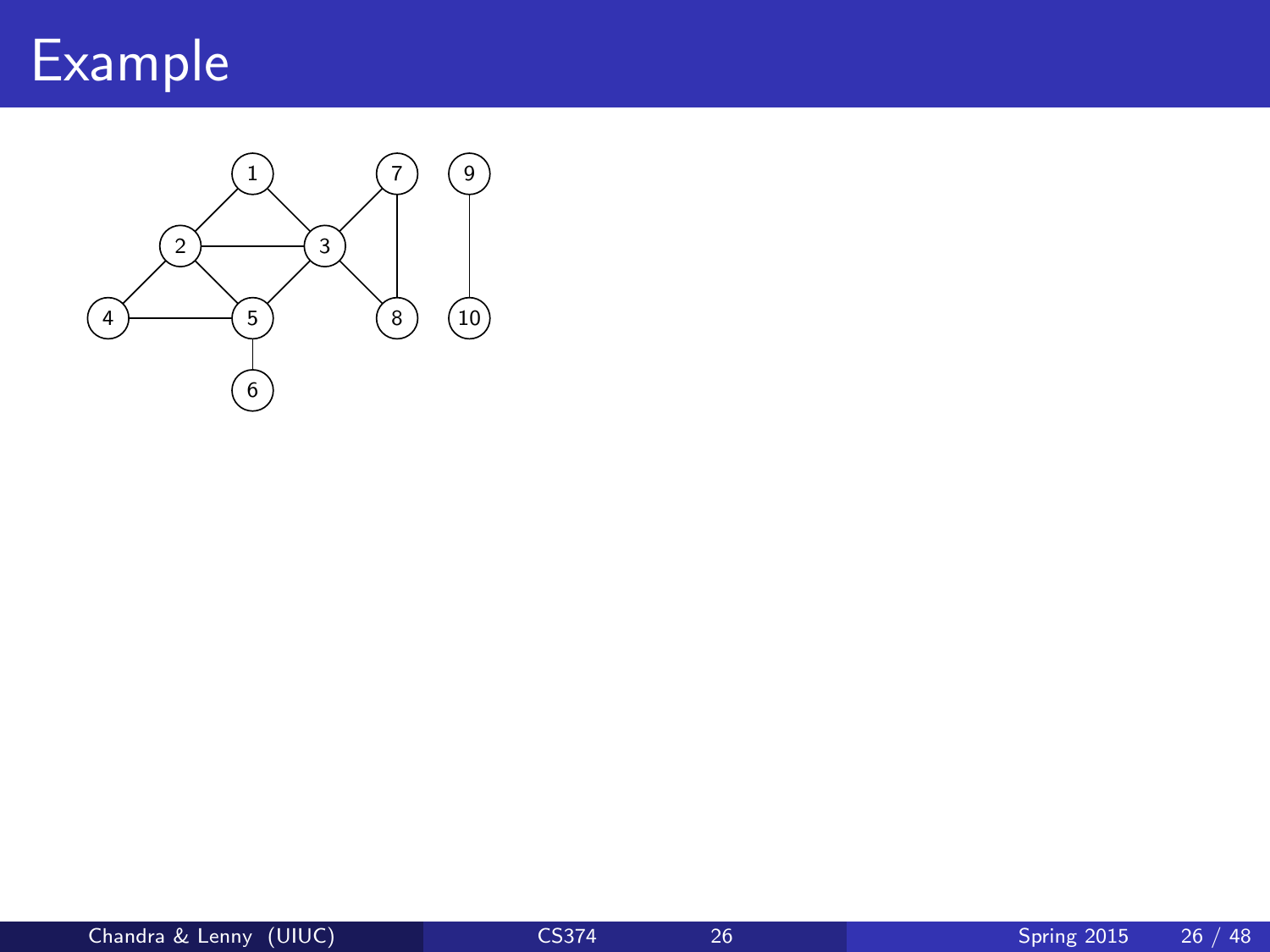

Connected Graphs

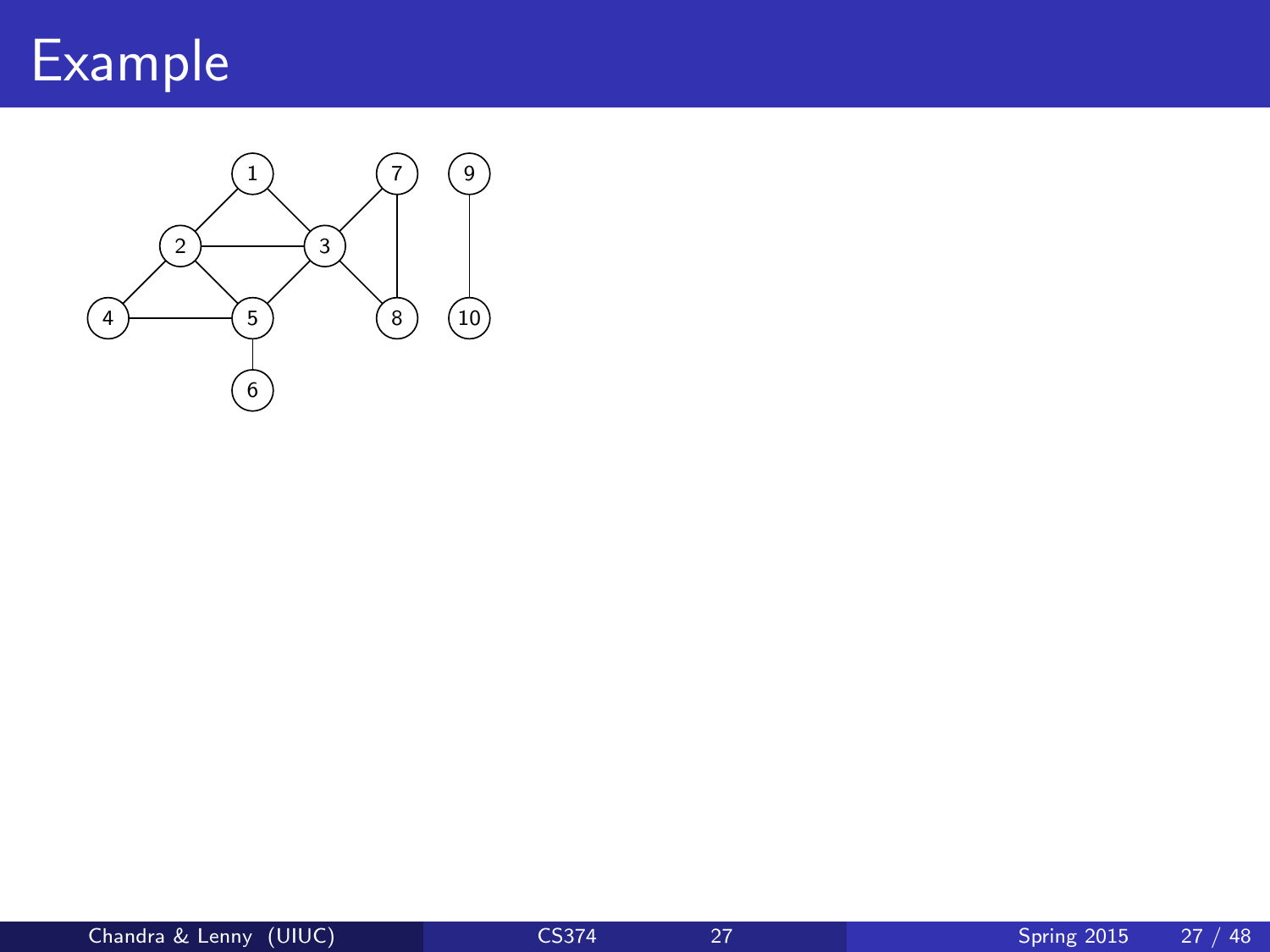#### pre and post numbers

#### Node  $u$  is active in time interval  $[pre(u), post(u)]$

#### Proposition

For any two nodes **u** and **v**, the two intervals  $[\text{pre}(u), \text{post}(u)]$  and  $[pre(v), post(v)]$  are disjoint or one is contained in the other.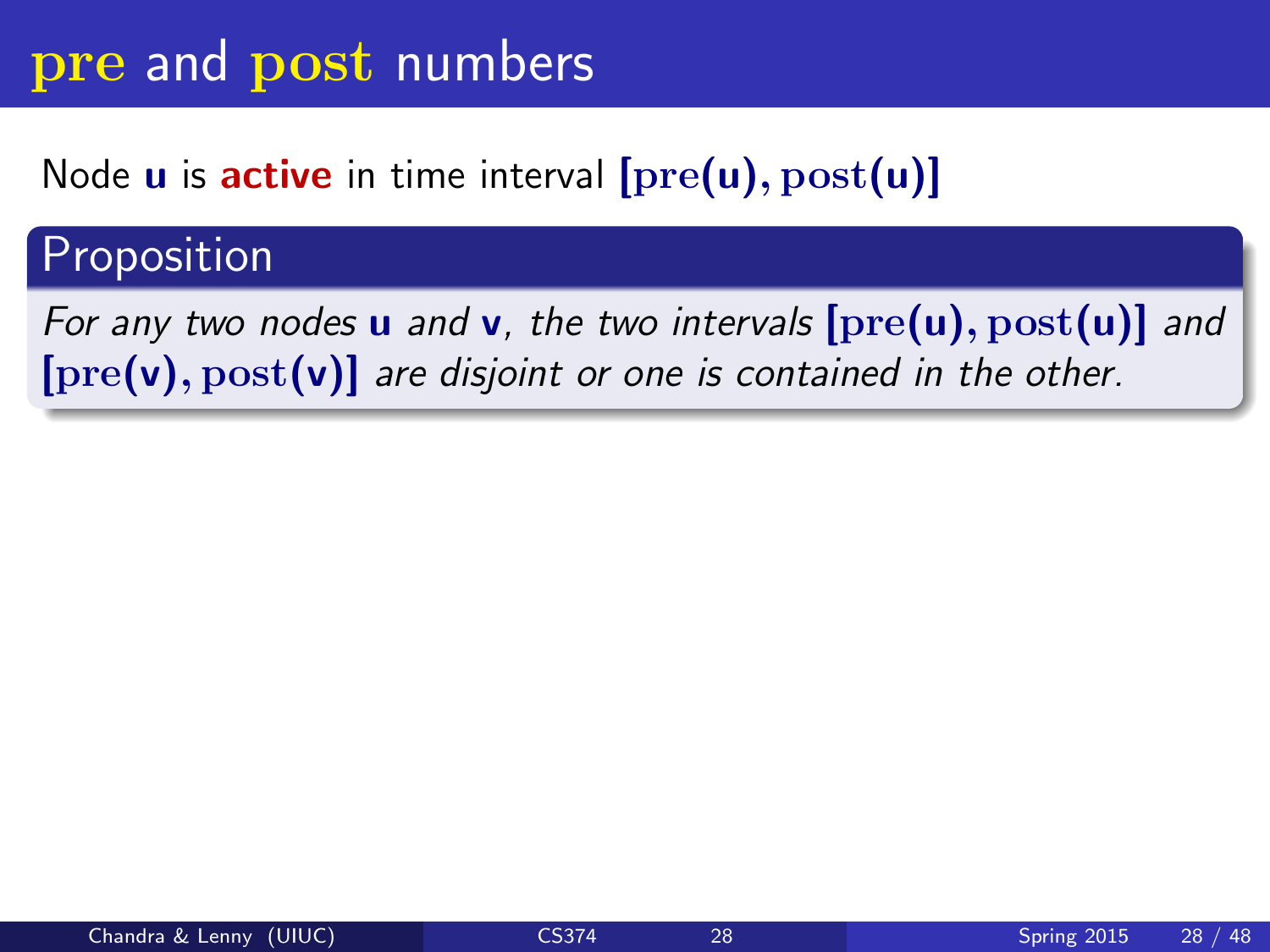#### pre and post numbers

#### Node **u** is **active** in time interval  $[\text{pre}(u), \text{post}(u)]$

#### Proposition

For any two nodes **u** and **v**, the two intervals  $[\text{pre}(u), \text{post}(u)]$  and  $[pre(v), post(v)]$  are disjoint or one is contained in the other.

#### Proof.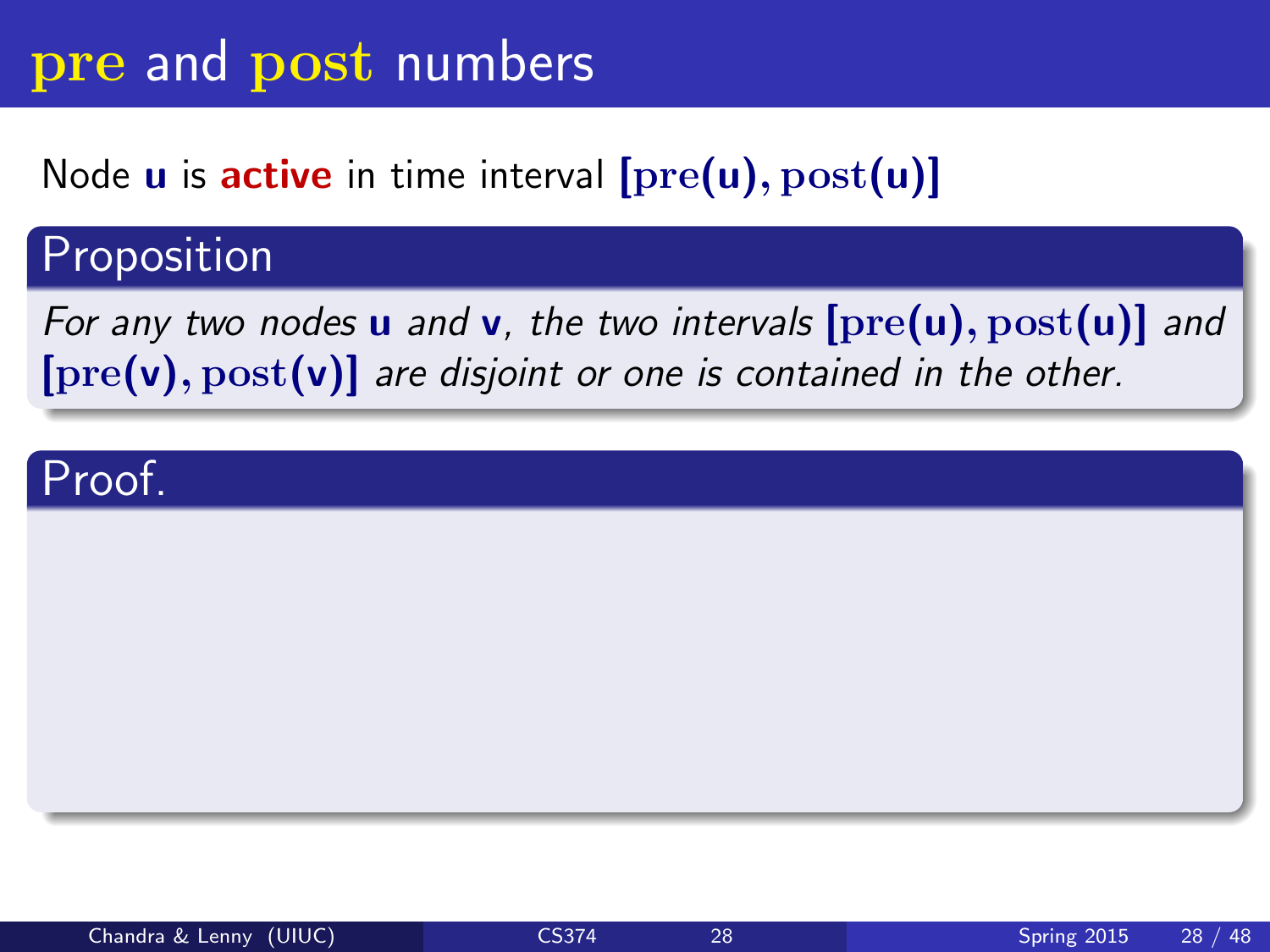### Node  $u$  is active in time interval  $[pre(u), post(u)]$

### Proposition

For any two nodes **u** and **v**, the two intervals  $[\text{pre}(u), \text{post}(u)]$  and  $[pre(v), post(v)]$  are disjoint or one is contained in the other.

### Proof.

• Assume without loss of generality that  $pre(u) < pre(v)$ . Then v visited after u.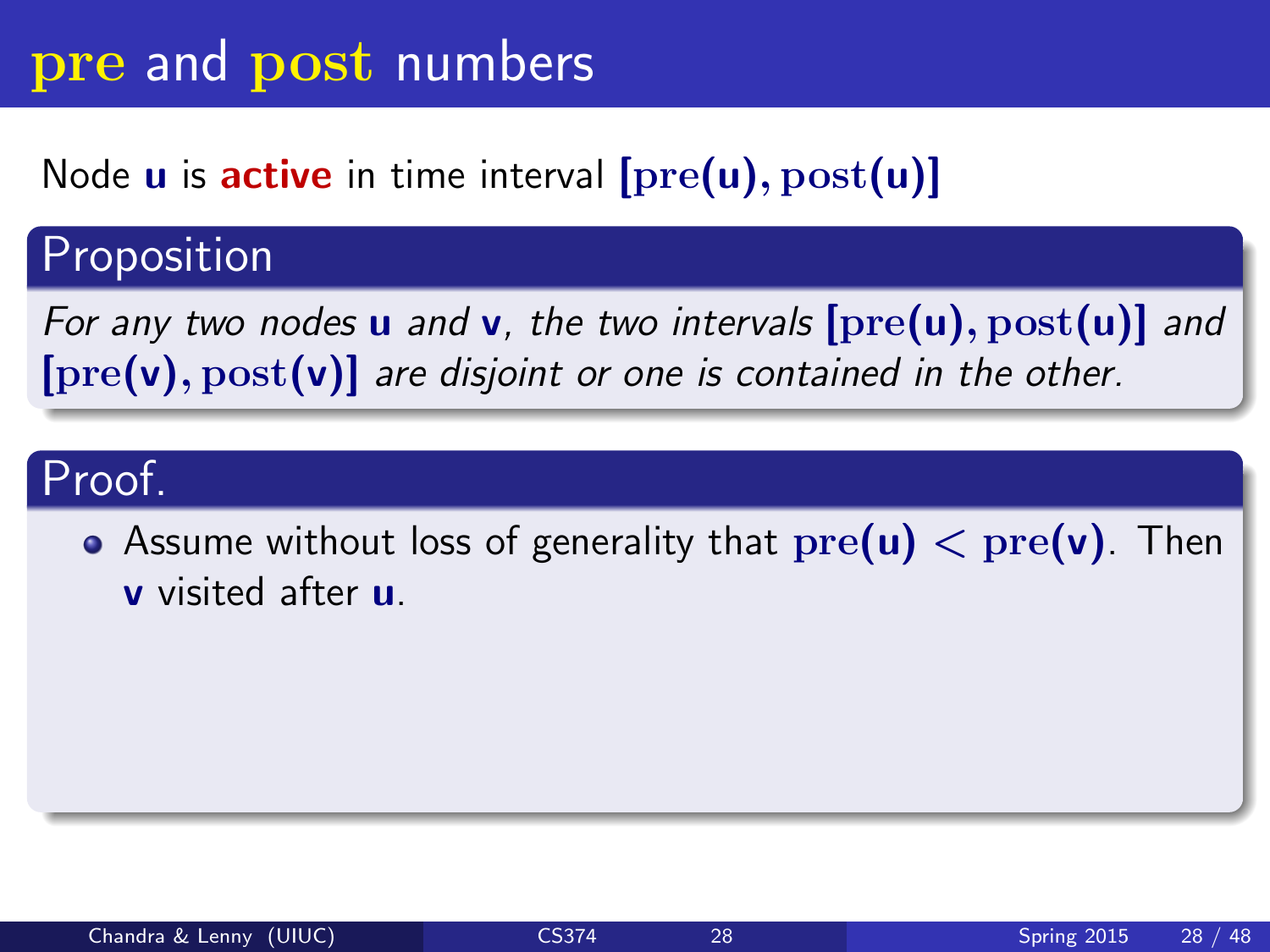### Node  $u$  is active in time interval  $[pre(u), post(u)]$

### Proposition

For any two nodes **u** and **v**, the two intervals  $[\text{pre}(u), \text{post}(u)]$  and  $[pre(v), post(v)]$  are disjoint or one is contained in the other.

### Proof.

- Assume without loss of generality that  $pre(u) < pre(v)$ . Then v visited after u.
- **•** If  $DFS(v)$  invoked before  $DFS(u)$  finished,  $post(v) < post(u)$ .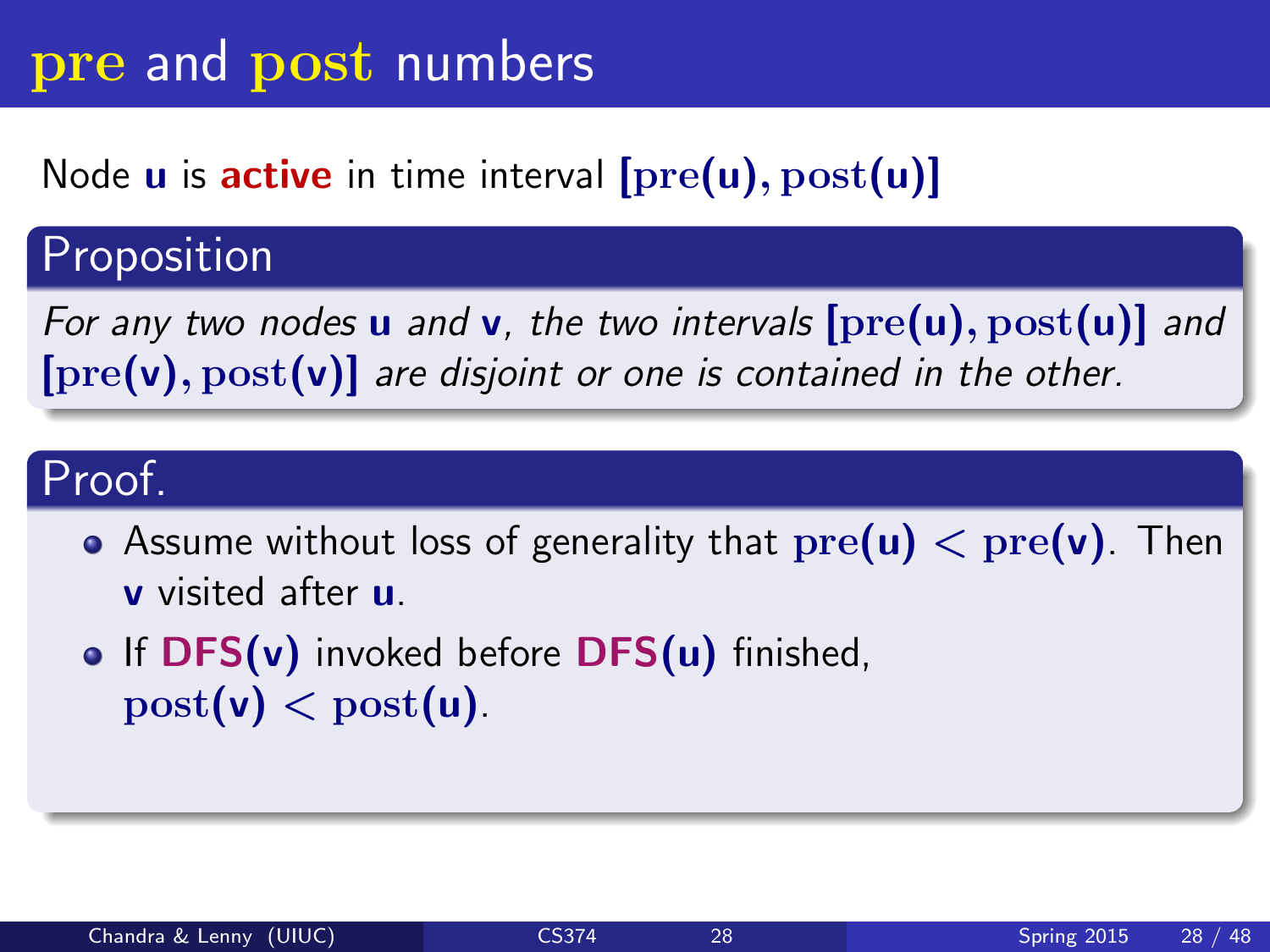### Node **u** is **active** in time interval  $[\text{pre}(u), \text{post}(u)]$

### Proposition

For any two nodes **u** and **v**, the two intervals  $[pre(u), post(u)]$  and  $[pre(v), post(v)]$  are disjoint or one is contained in the other.

### Proof.

- Assume without loss of generality that  $pre(u) < pre(v)$ . Then v visited after u.
- $\bullet$  If DFS(v) invoked before DFS(u) finished,  $post(v) < post(u)$ .
- If DFS(v) invoked after DFS(u) finished,  $pre(v) > post(u)$ .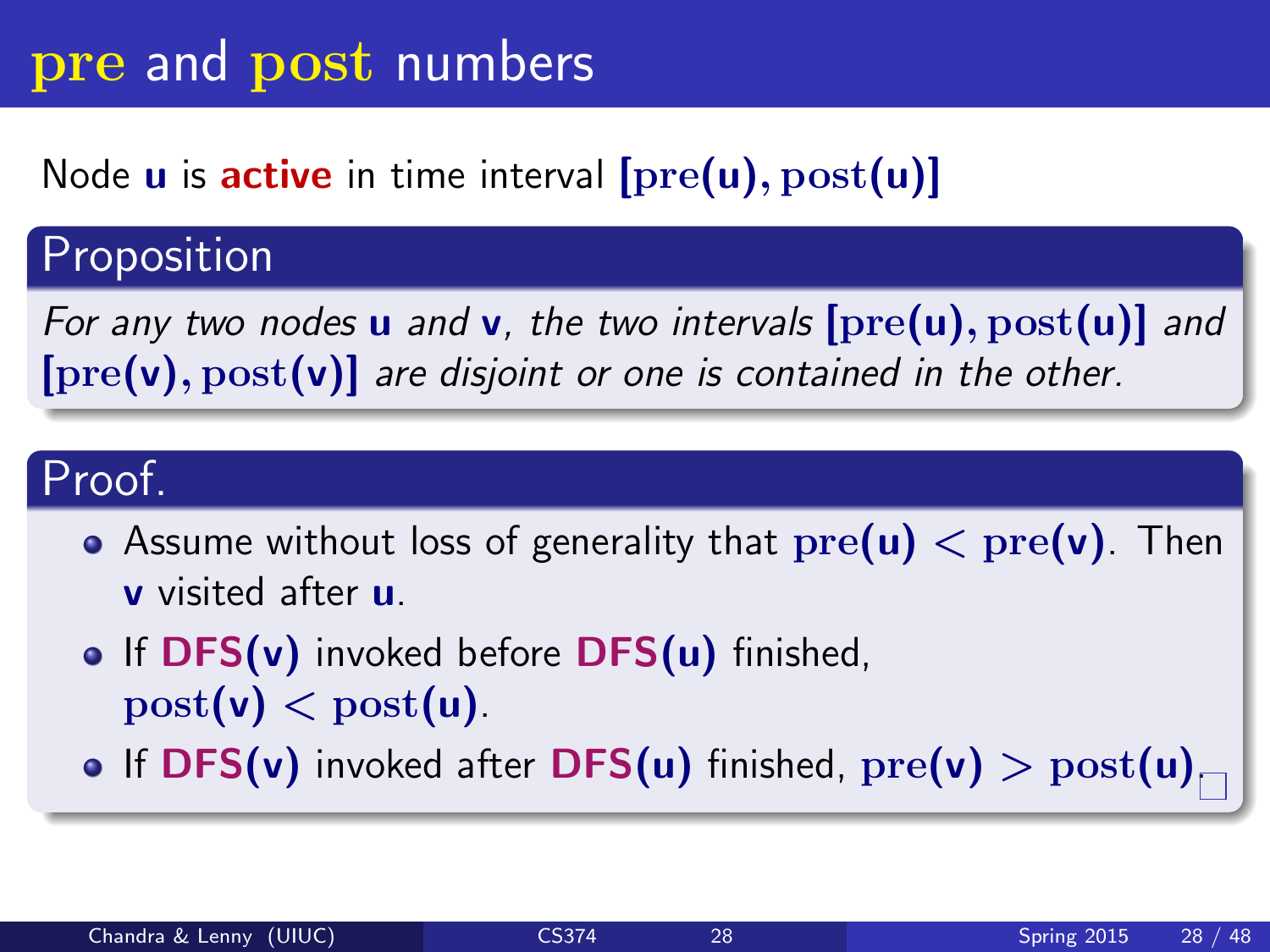### Node **u** is **active** in time interval  $[\text{pre}(u), \text{post}(u)]$

### Proposition

For any two nodes **u** and **v**, the two intervals  $[pre(u), post(u)]$  and  $[pre(v), post(v)]$  are disjoint or one is contained in the other.

### Proof.

- Assume without loss of generality that  $pre(u) < pre(v)$ . Then v visited after u.
- $\bullet$  If DFS(v) invoked before DFS(u) finished,  $post(v) < post(u)$ .
- If DFS(v) invoked after DFS(u) finished,  $\mathrm{pre}(v) > \mathrm{post}(u)_{\square}$

pre and post numbers useful in several applications of DFS- soon!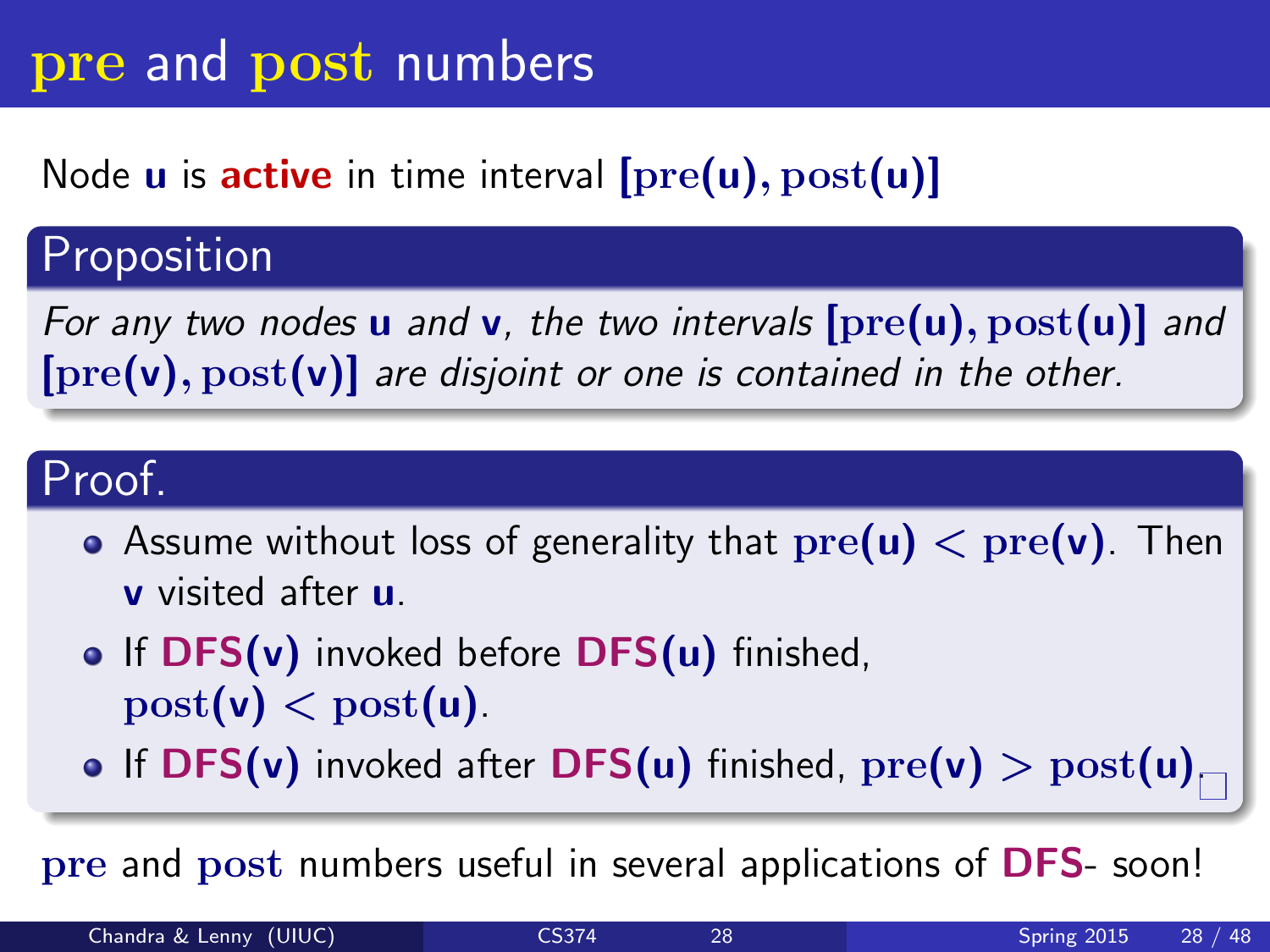# <span id="page-40-0"></span>Part III

# [Directed Graphs and Decomposition](#page-40-0)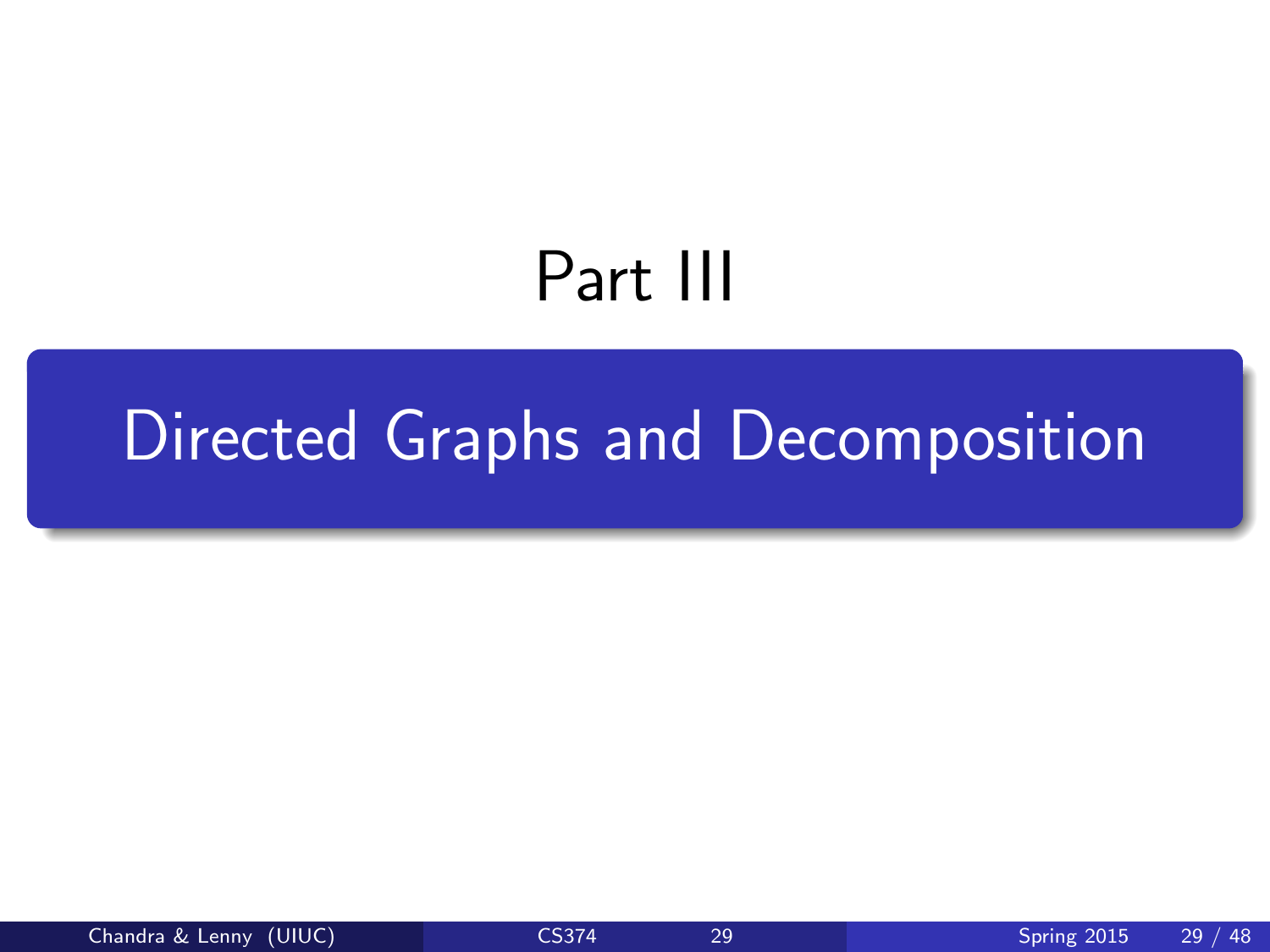# Directed Graphs

### Definition

A directed graph  $G = (V, E)$ consists of

 $\bullet$  set of vertices/nodes V and

2 a set of edges/arcs  $E \subset V \times V$ .  $\overline{\phantom{a}}$ 



An edge is an *ordered* pair of vertices.  $(\mathsf{u},\mathsf{v})$  different from  $(\mathsf{v},\mathsf{u})$ .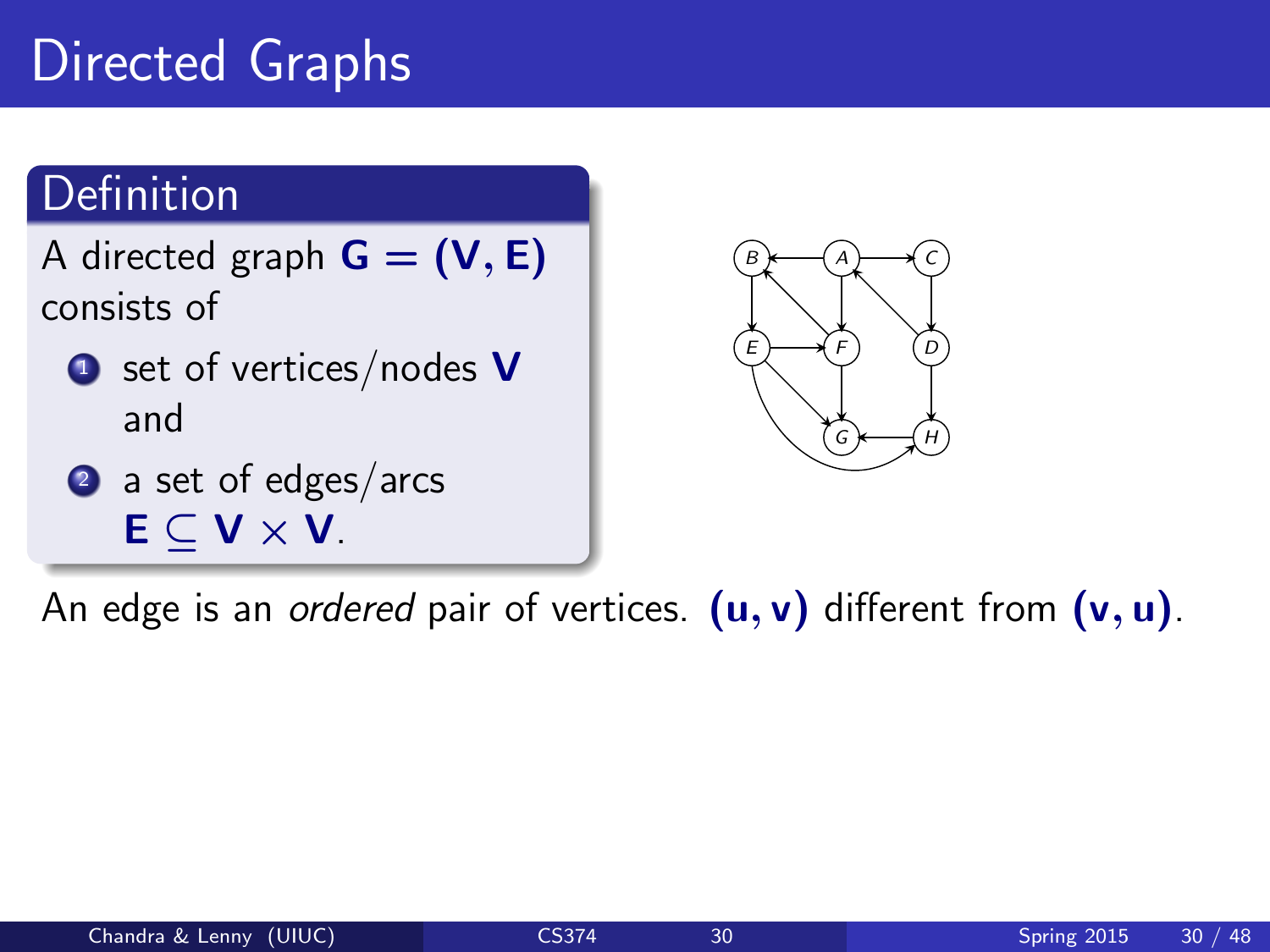### Examples of Directed Graphs

In many situations relationship between vertices is asymmetric:

- **1** Road networks with one-way streets.
- <sup>2</sup> Web-link graph: vertices are web-pages and there is an edge from page **p** to page **p'** if **p** has a link to **p'**. Web graphs used by Google with PageRank algorithm to rank pages.
- **3** Dependency graphs in variety of applications: link from **x** to **y** if **y** depends on **x**. Make files for compiling programs.
- <sup>4</sup> Program Analysis: functions/procedures are vertices and there is an edge from  $x$  to  $y$  if  $x$  calls  $y$ .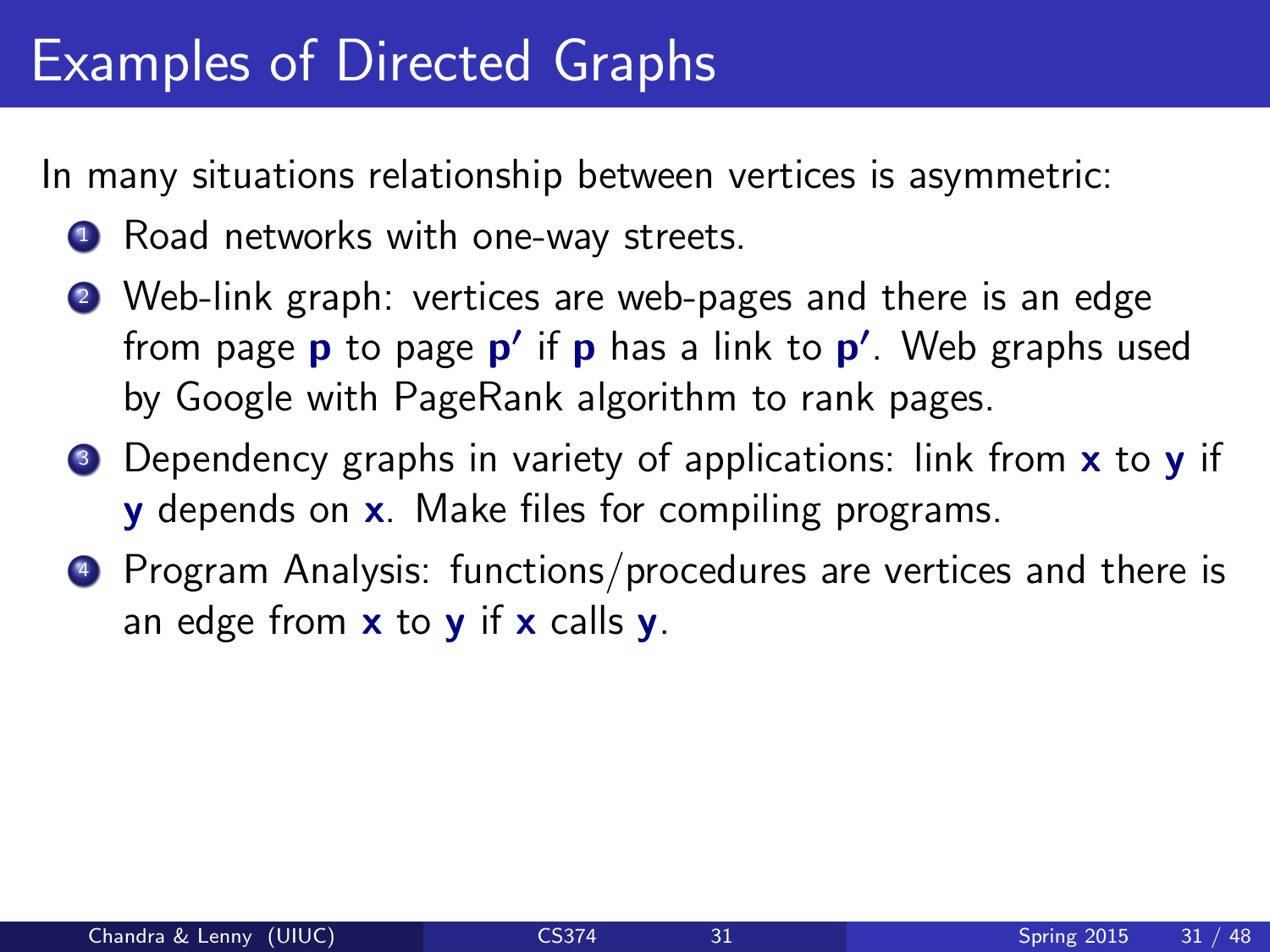Graph  $G = (V, E)$  with **n** vertices and **m** edges:

- **4** Adjacency Matrix:  $n \times n$  asymmetric matrix **A**. A[u, v] = 1 if  $(u, v) \in E$  and  $A[u, v] = 0$  if  $(u, v) \notin E$ . A[u, v] is not same as  $A[v, u]$ .
- **2 Adjacency Lists**: for each node **u**, **Out(u)** (also referred to as  $Adj(u)$  and  $In(u)$  store out-going edges and in-coming edges from u.

Default representation is adjacency lists. Concrete representation discussed previously for undirected graphs easily extends to directed graphs.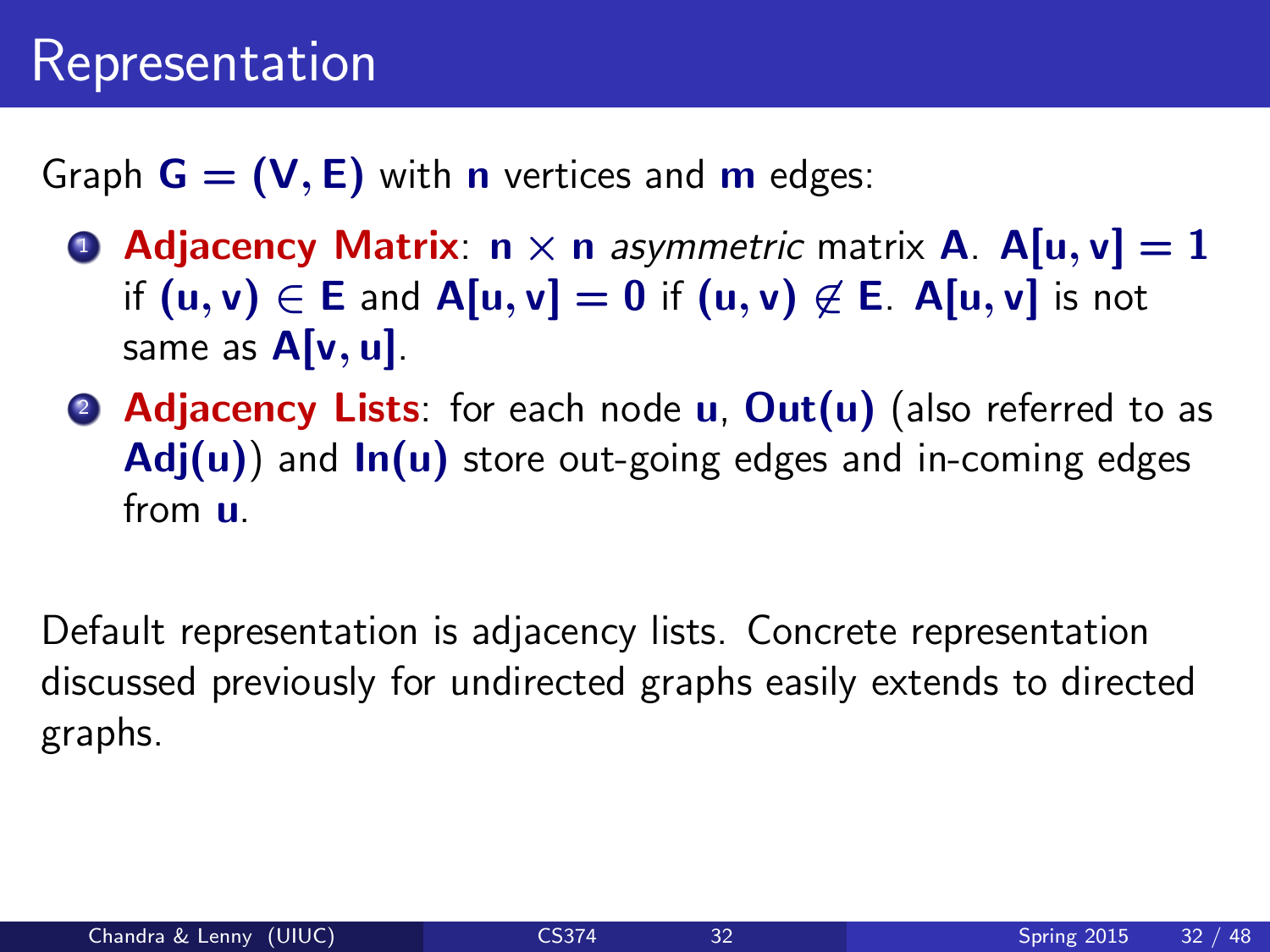Given a graph  $G = (V, E)$ :

**1** A (directed) path is a sequence of *distinct* vertices  $v_1, v_2, \ldots, v_k$  such that  $(v_i, v_{i+1}) \in E$  for  $1 \le i \le k-1$ . The length of the path is  $k - 1$  and the path is from  $v_1$  to  $v_k$ . By convention, a single node  $\bf{u}$  is a path of length  $\bf{0}$ .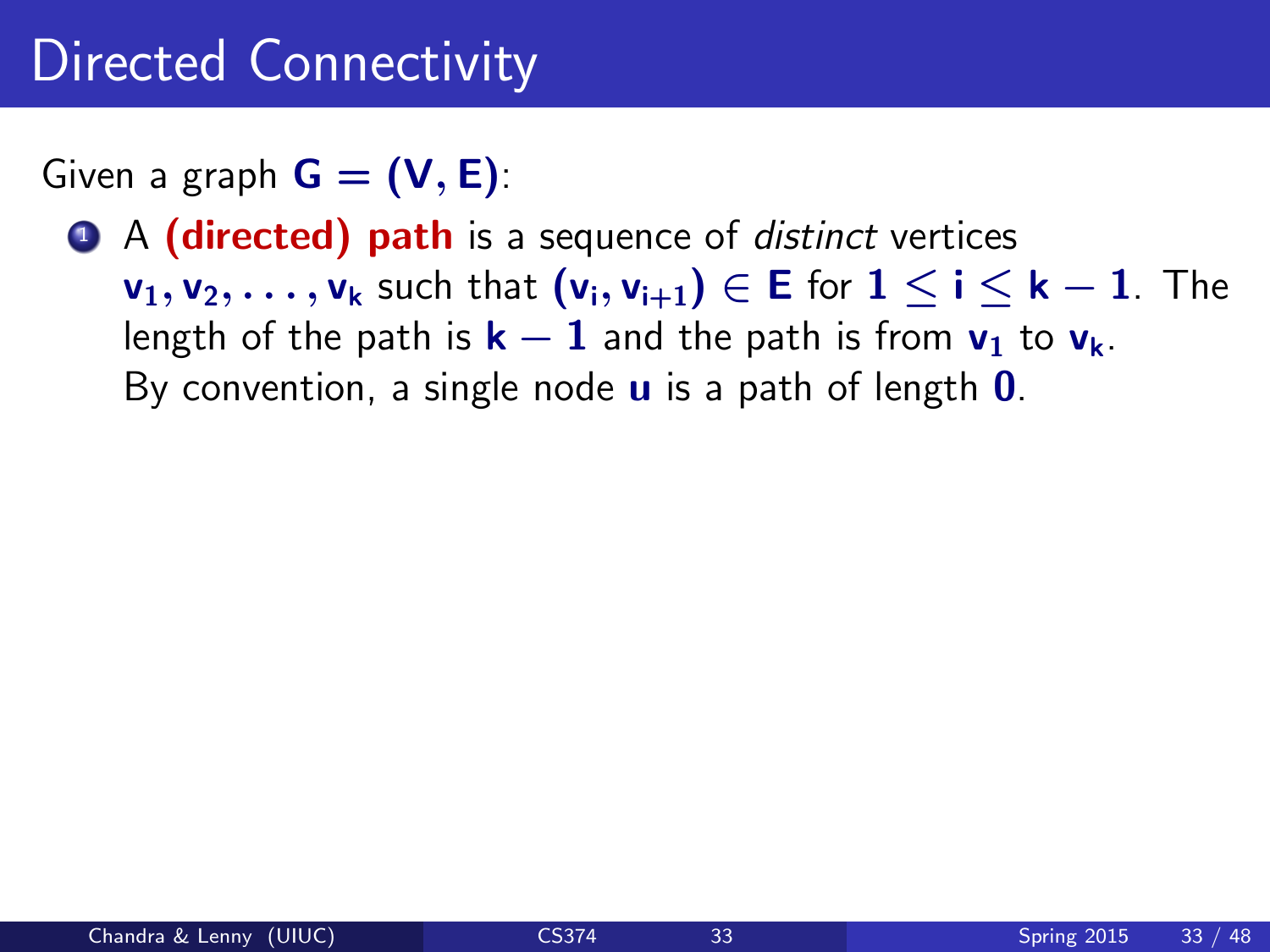Given a graph  $G = (V, E)$ :

- **1** A (directed) path is a sequence of *distinct* vertices  $v_1, v_2, \ldots, v_k$  such that  $(v_i, v_{i+1}) \in E$  for  $1 \le i \le k-1$ . The length of the path is  $k - 1$  and the path is from  $v_1$  to  $v_k$ . By convention, a single node  $\bf{u}$  is a path of length  $\bf{0}$ .
- **2** A cycle is a sequence of *distinct* vertices  $v_1, v_2, \ldots, v_k$  such that  $(v_i, v_{i+1}) \in E$  for  $1 \le i \le k-1$  and  $(v_k, v_1) \in E$ . By convention, a single node  $\boldsymbol{u}$  is not a cycle.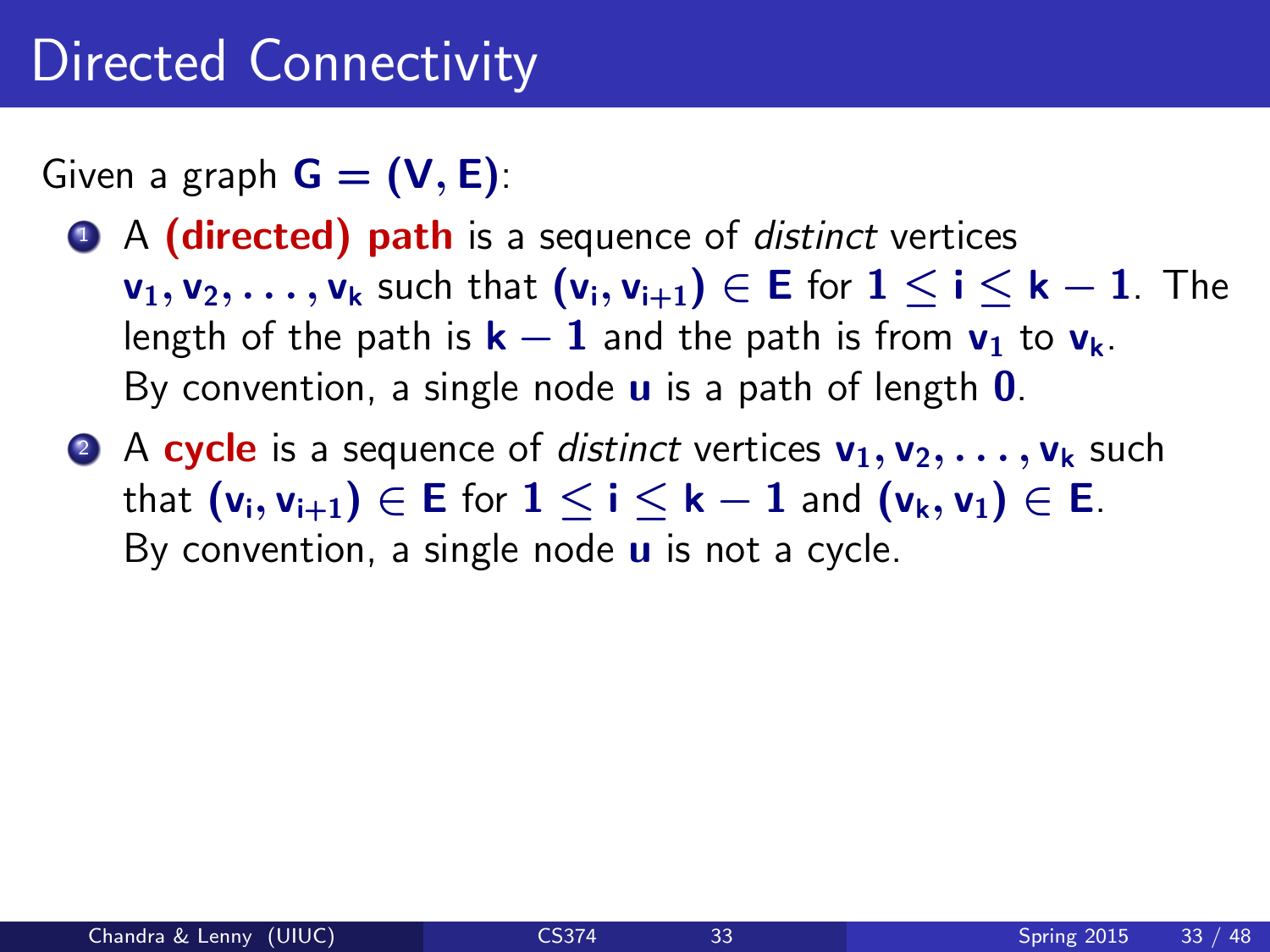Given a graph  $G = (V, E)$ :

- **1** A (directed) path is a sequence of *distinct* vertices  $v_1, v_2, \ldots, v_k$  such that  $(v_i, v_{i+1}) \in E$  for  $1 \le i \le k-1$ . The length of the path is  $k - 1$  and the path is from  $v_1$  to  $v_k$ . By convention, a single node  $\bf{u}$  is a path of length  $\bf{0}$ .
- **2** A cycle is a sequence of distinct vertices  $v_1, v_2, \ldots, v_k$  such that  $(v_i, v_{i+1}) \in E$  for  $1 \le i \le k-1$  and  $(v_k, v_1) \in E$ . By convention, a single node  $\boldsymbol{u}$  is not a cycle.
- **3** A vertex **u** can reach **v** if there is a path from **u** to **v**. Alternatively  $\bf{v}$  can be reached from  $\bf{u}$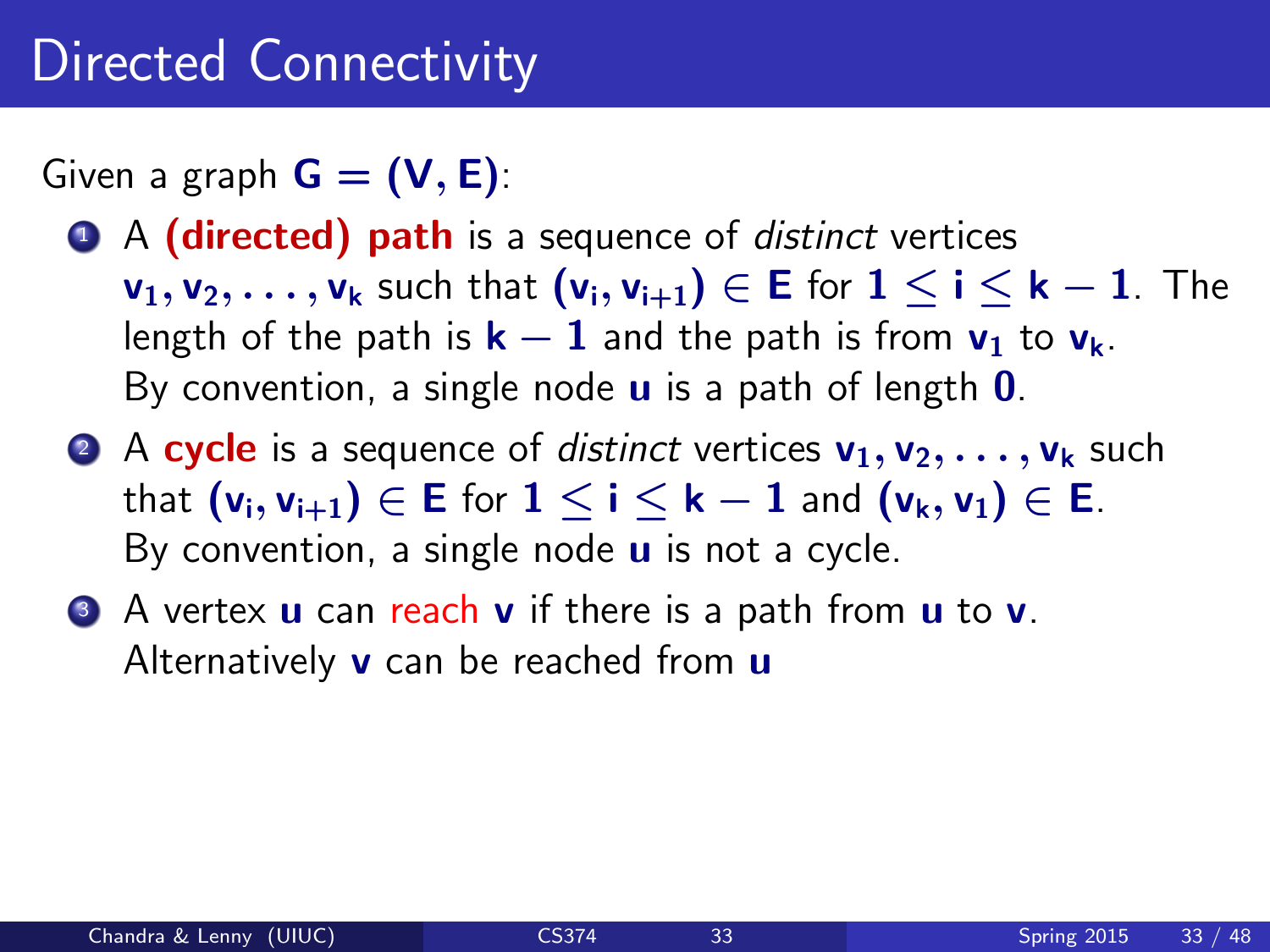Given a graph  $G = (V, E)$ :

- **1** A (directed) path is a sequence of *distinct* vertices  $v_1, v_2, \ldots, v_k$  such that  $(v_i, v_{i+1}) \in E$  for  $1 \le i \le k-1$ . The length of the path is  $k - 1$  and the path is from  $v_1$  to  $v_k$ . By convention, a single node  $\bf{u}$  is a path of length  $\bf{0}$ .
- **2** A cycle is a sequence of distinct vertices  $v_1, v_2, \ldots, v_k$  such that  $(v_i, v_{i+1}) \in E$  for  $1 \le i \le k-1$  and  $(v_k, v_1) \in E$ . By convention, a single node  $\boldsymbol{u}$  is not a cycle.
- **3** A vertex **u** can reach **v** if there is a path from **u** to **v**. Alternatively  $\bf{v}$  can be reached from  $\bf{u}$
- $\bullet$  Let rch(u) be the set of all vertices reachable from u.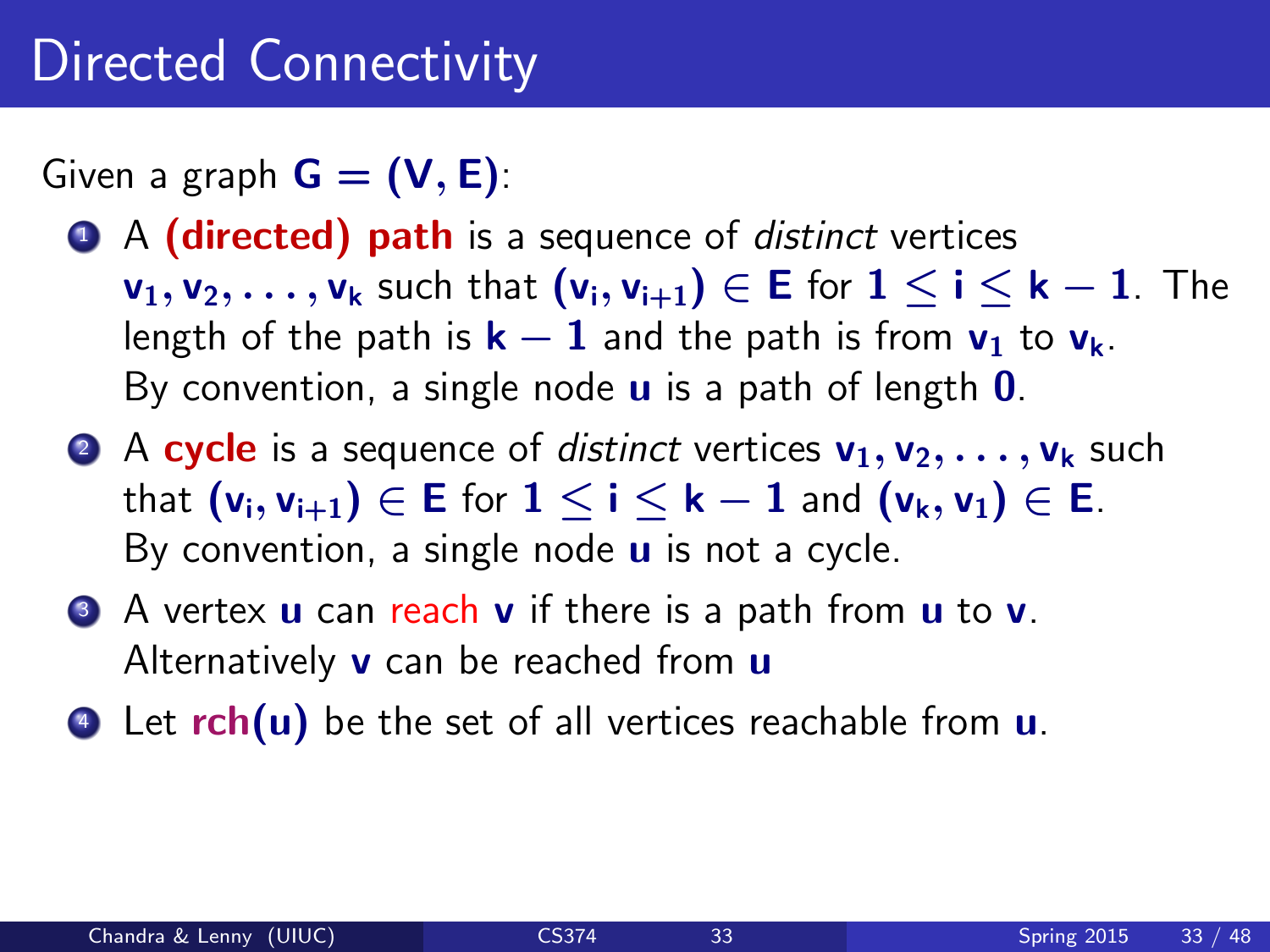# Connectivity contd

# Asymmetricity:  $D$  can reach  $B$  but  $B$  cannot reach  $D$

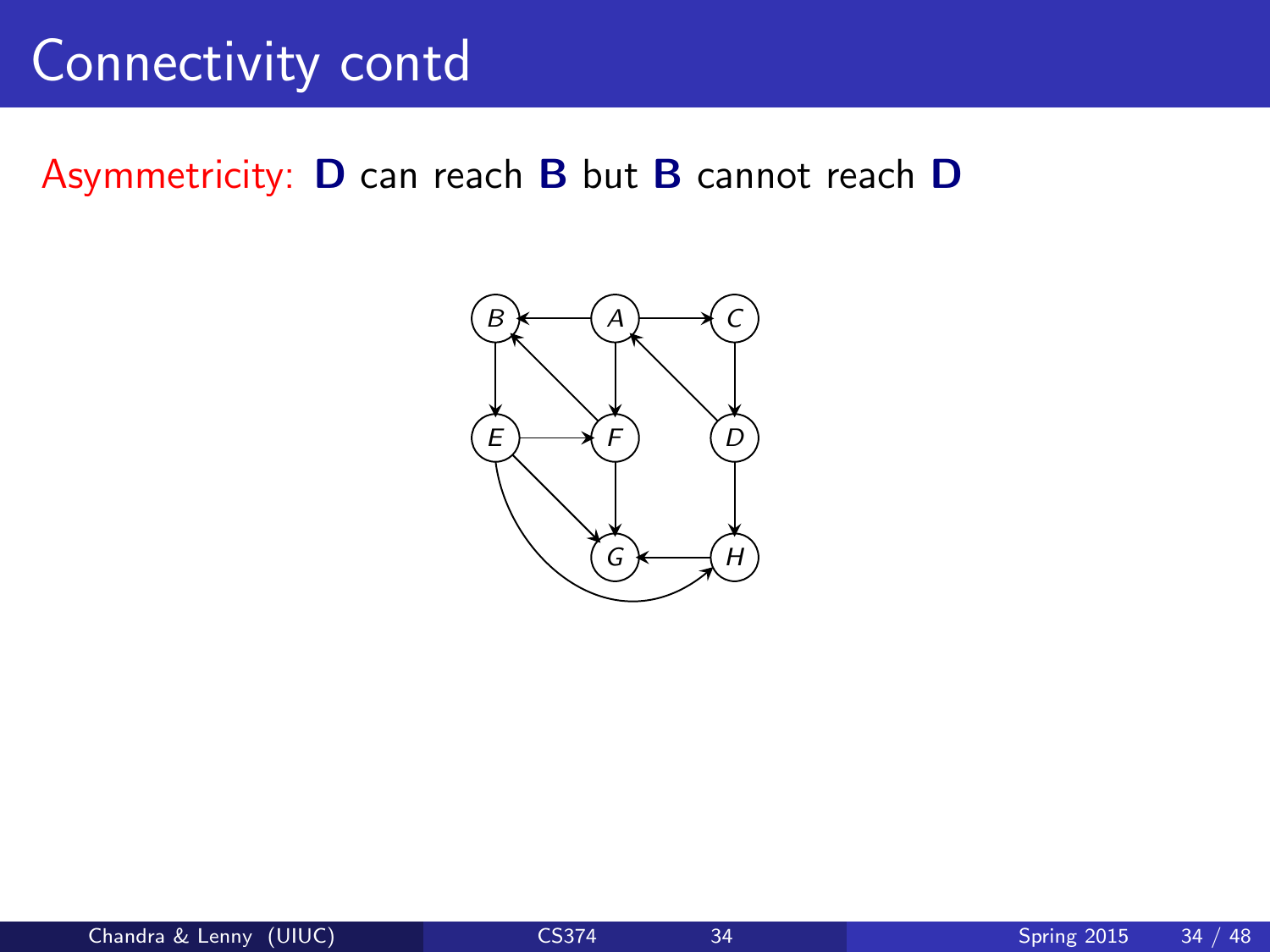# Connectivity contd

# Asymmetricity:  $D$  can reach  $B$  but  $B$  cannot reach  $D$



#### **Questions:**

- **O** Is there a notion of connected components?
	- **2** How do we understand connectivity in directed graphs?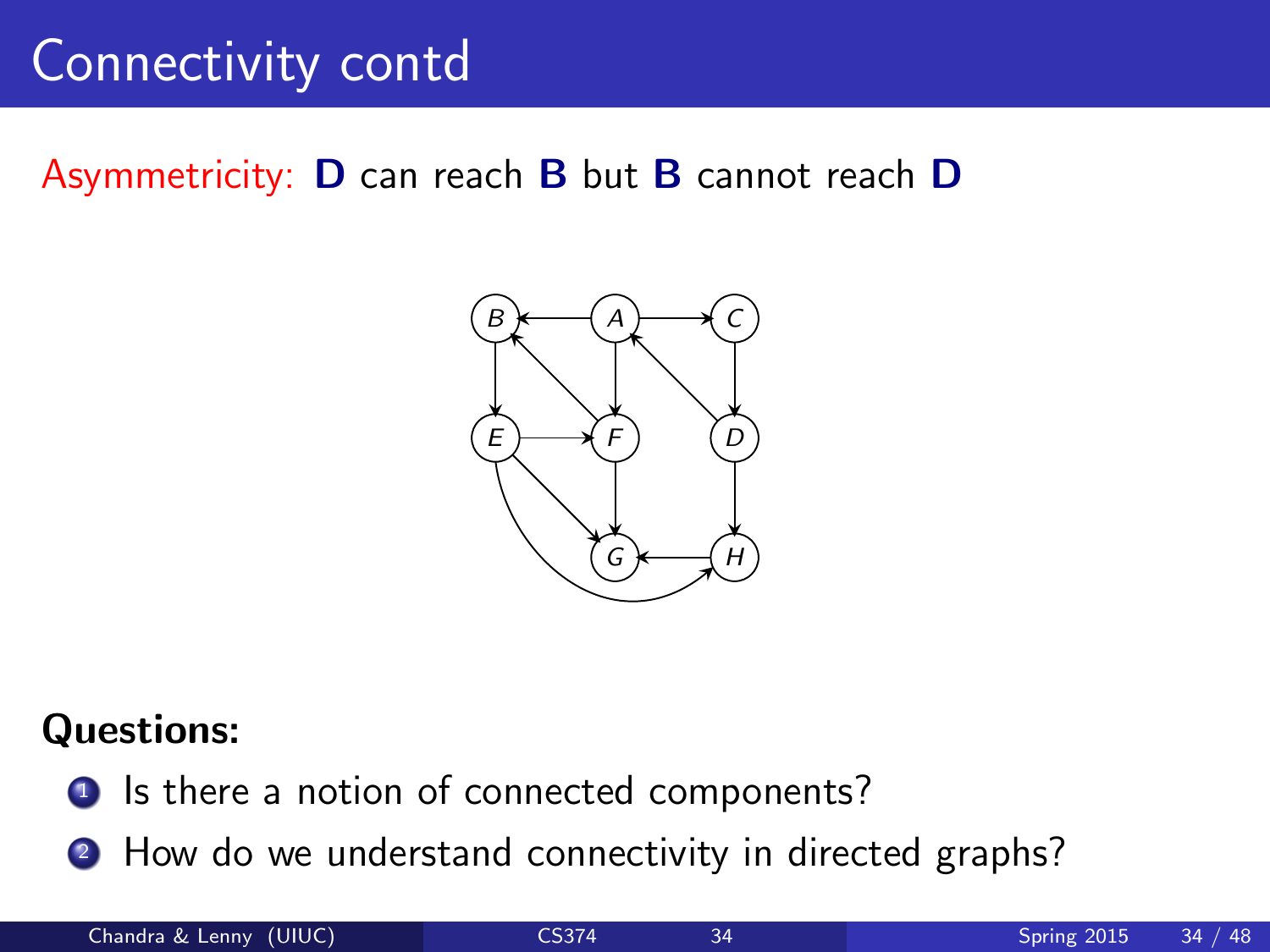#### Definition

Given a directed graph  $G$ ,  $u$  is strongly connected to  $v$  if  $u$  can reach **v** and **v** can reach **u**. In other words  $\mathbf{v} \in \text{rch}(\mathbf{u})$  and  $\mathbf{u} \in \text{rch}(\mathbf{v})$ .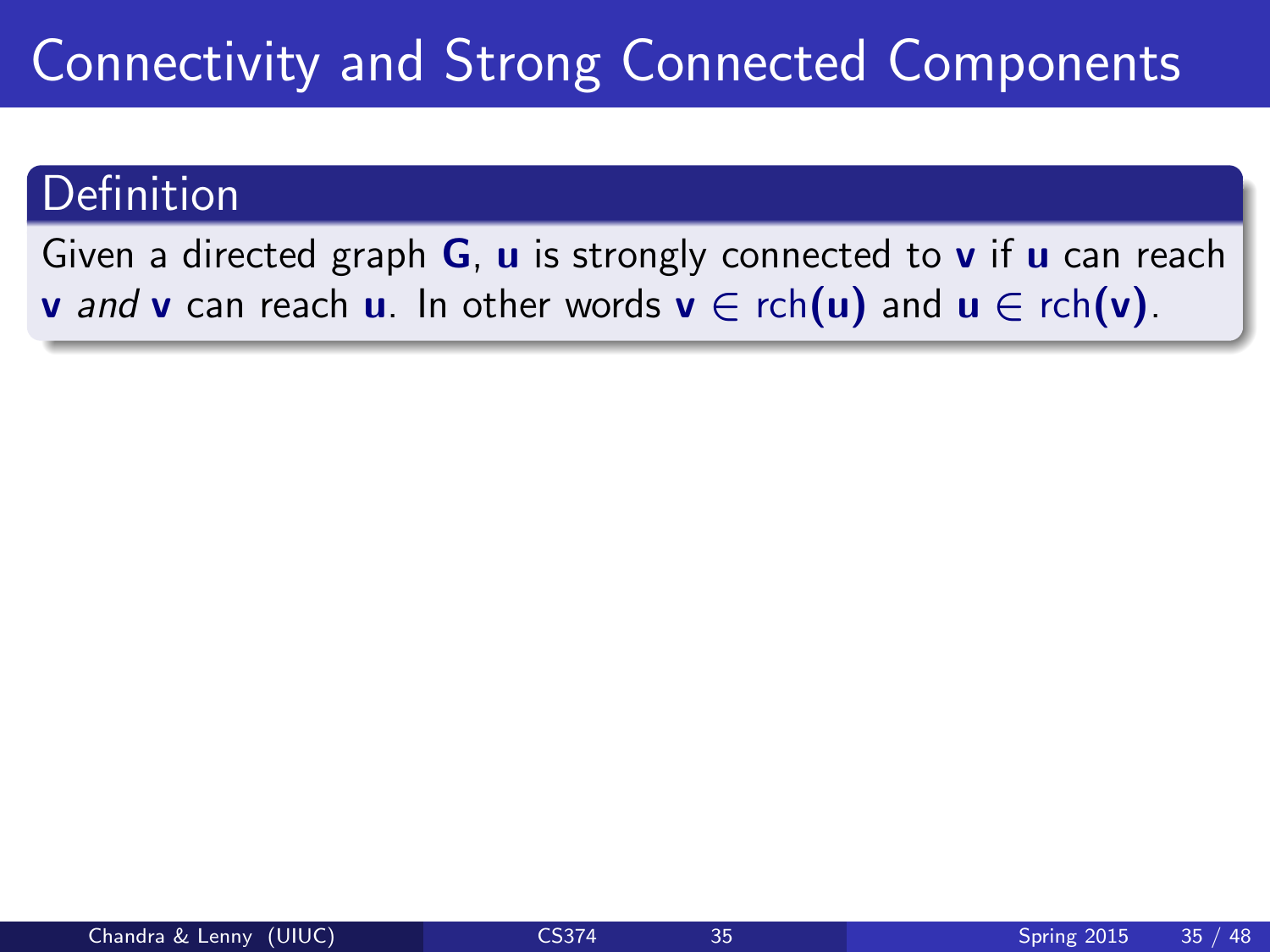#### Definition

Given a directed graph  $G$ ,  $u$  is strongly connected to  $v$  if  $u$  can reach **v** and **v** can reach **u**. In other words **v**  $\in$  rch(**u**) and **u**  $\in$  rch(**v**).

Define relation **C** where  $\mathbf{u}$ **Cv** if **u** is (strongly) connected to **v**.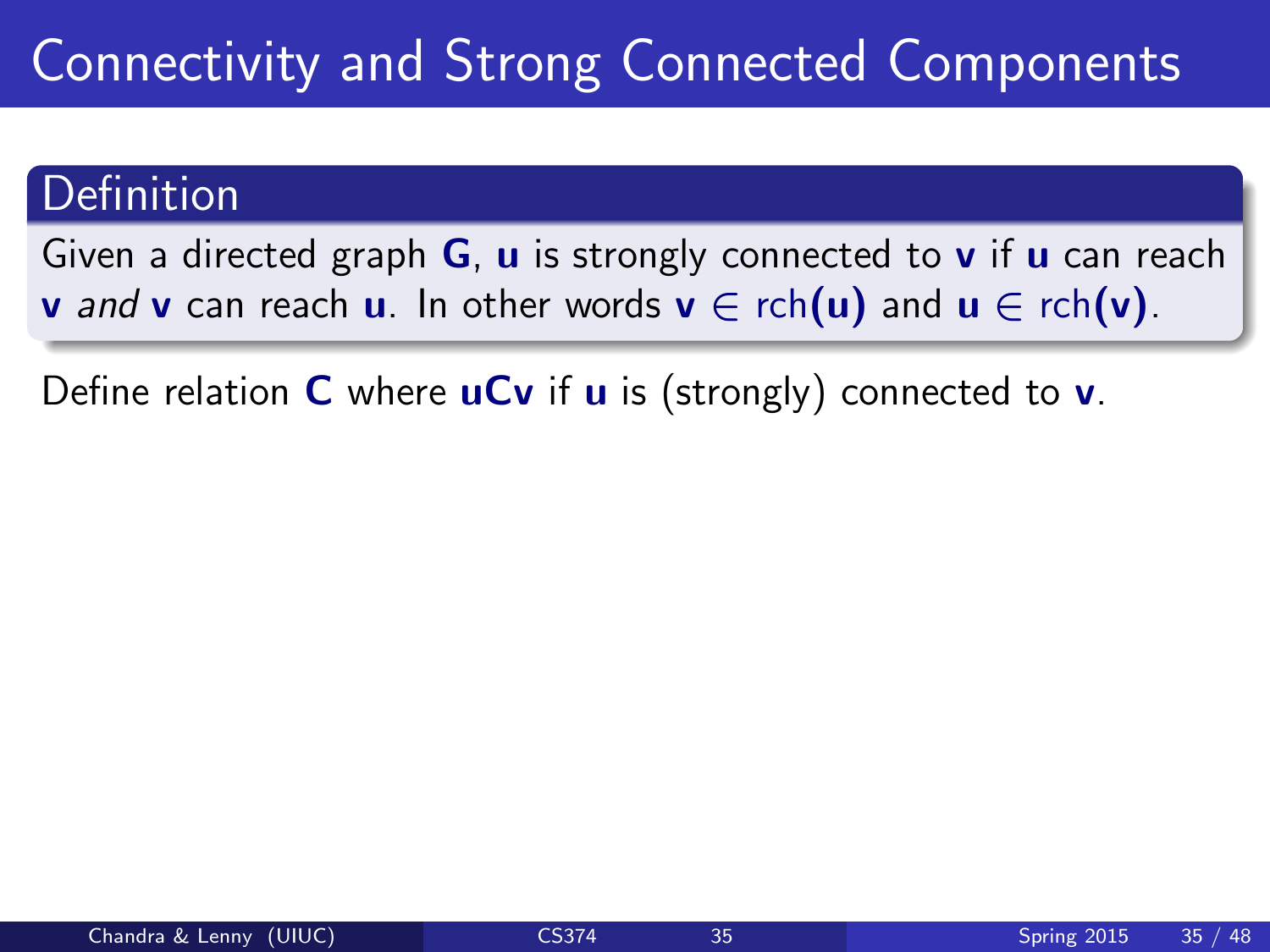#### Definition

Given a directed graph  $G$ ,  $u$  is strongly connected to  $v$  if  $u$  can reach **v** and **v** can reach **u**. In other words **v**  $\in$  rch(**u**) and **u**  $\in$  rch(**v**).

Define relation **C** where  $\mathbf{u}$ **Cv** if **u** is (strongly) connected to **v**.

### Proposition

C is an equivalence relation, that is reflexive, symmetric and transitive.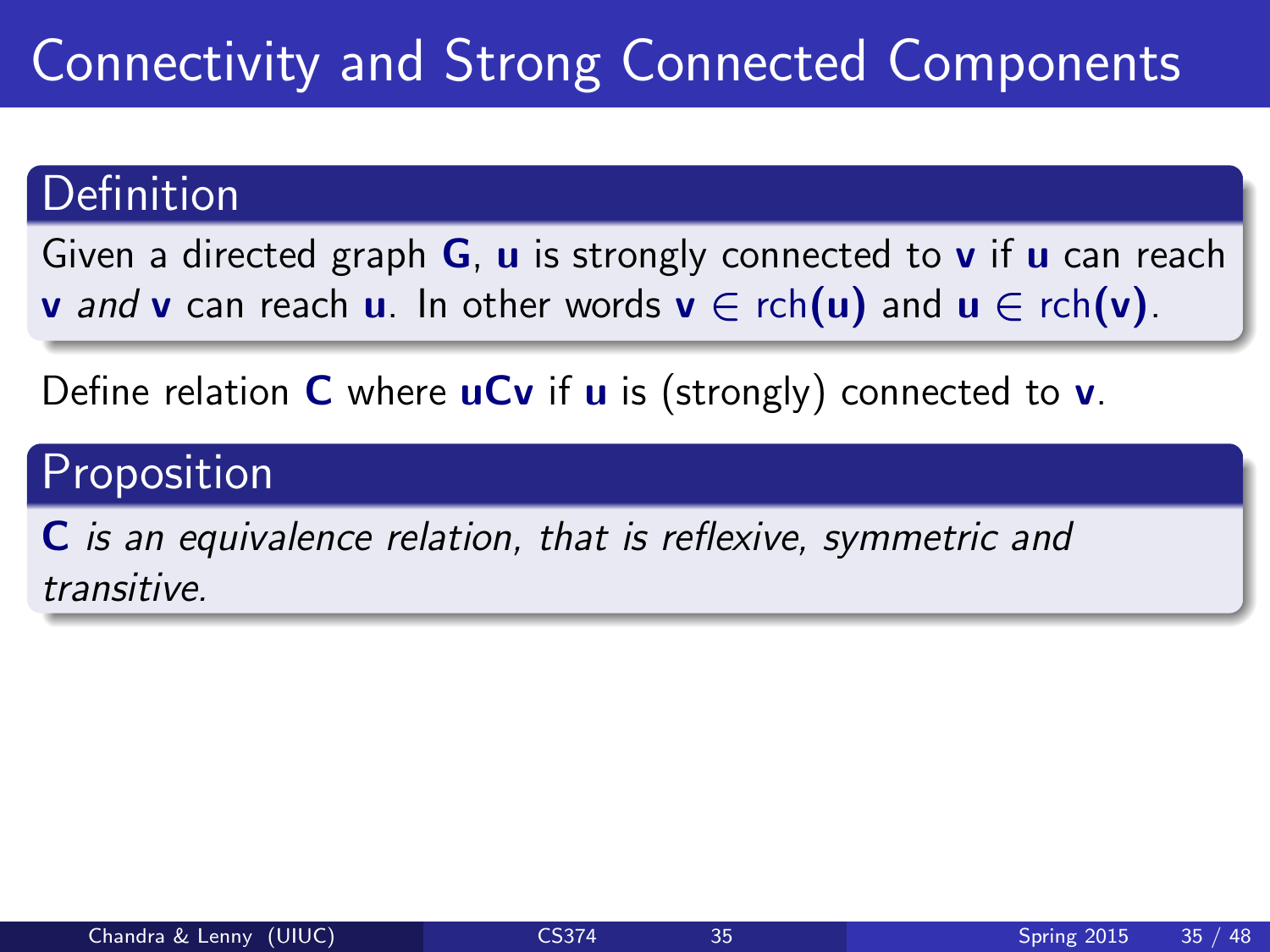### Definition

Given a directed graph  $G$ ,  $u$  is strongly connected to  $v$  if  $u$  can reach **v** and **v** can reach **u**. In other words **v**  $\in$  rch(**u**) and **u**  $\in$  rch(**v**).

Define relation **C** where  $\mathbf{u}$ **Cv** if **u** is (strongly) connected to **v**.

### Proposition

C is an equivalence relation, that is reflexive, symmetric and transitive.

Equivalence classes of  $C$ : strong connected components of  $G$ . They *partition* the vertices of **G**.  $SCC(u)$ : strongly connected component containing  $u$ .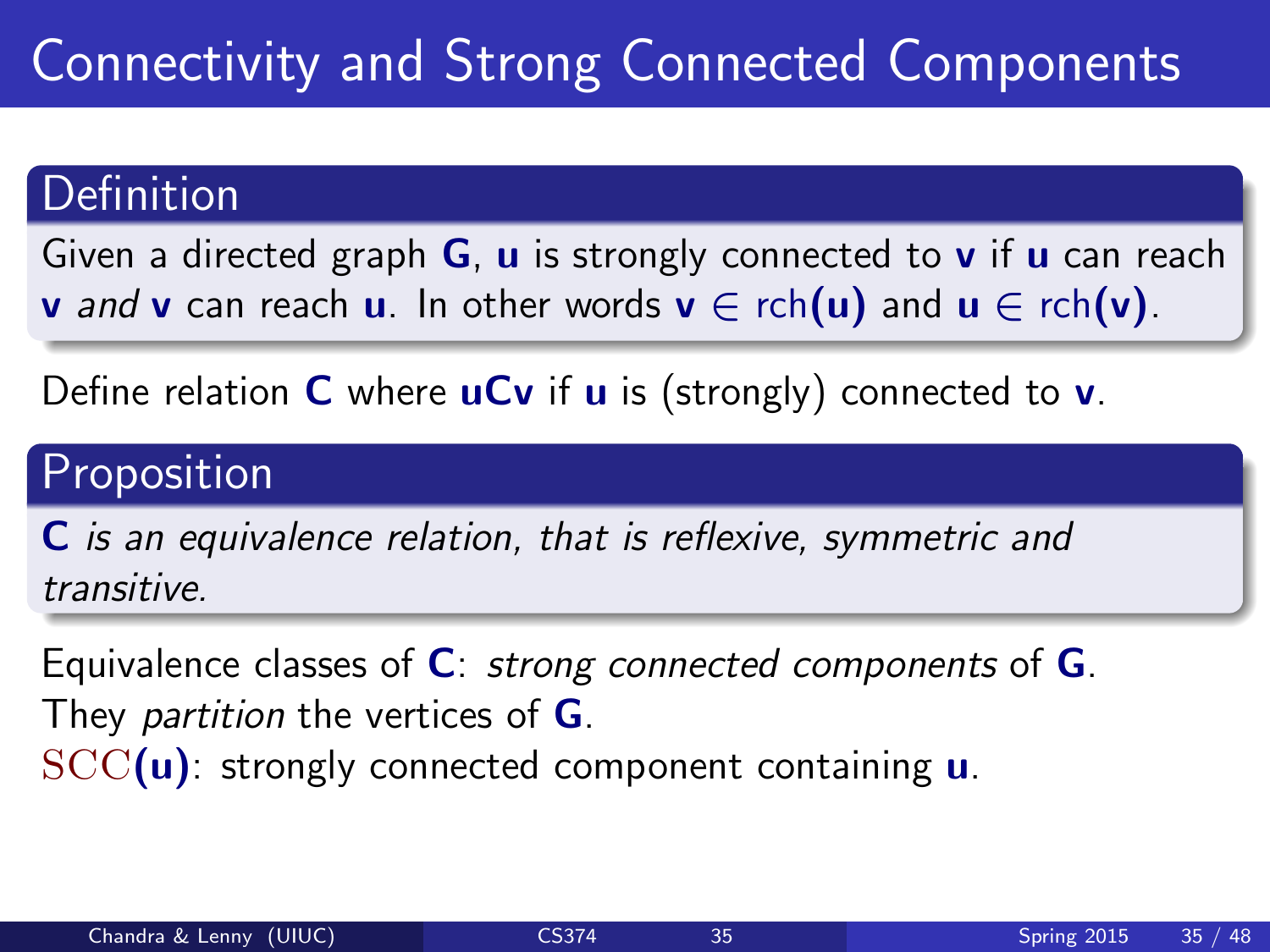#### Strongly Connected Components: Example  $C$

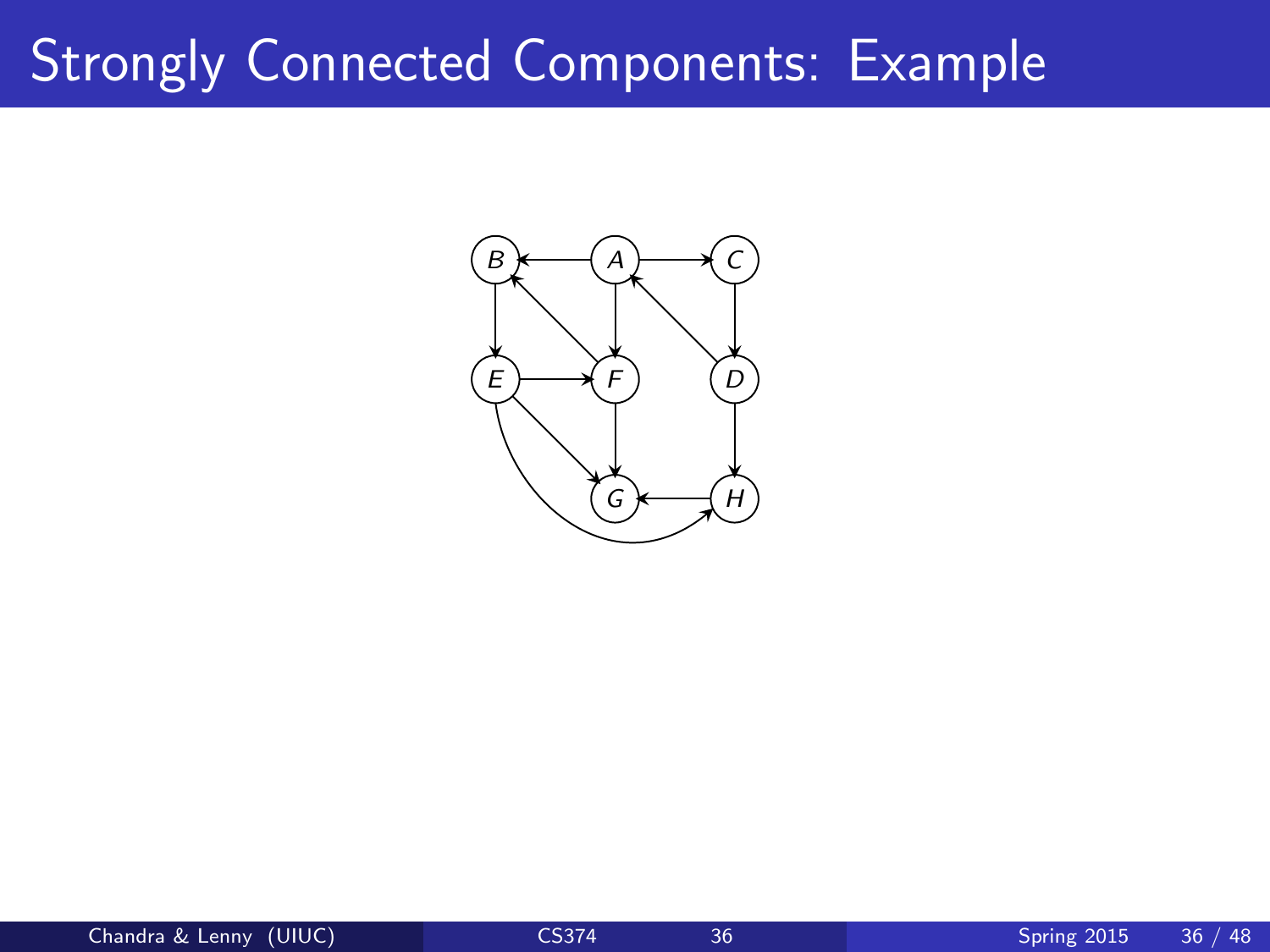### Directed Graph Connectivity Problems

- **1** Given **G** and nodes **u** and **v**, can **u** reach **v**?
- 2 Given **G** and **u**, compute rch(**u**).
- **3** Given **G** and **u**, compute all **v** that can reach **u**, that is all **v** such that  $\mathbf{u} \in \text{rch}(\mathbf{v})$ .
- **4** Find the strongly connected component containing node **u**, that is  $SCC(u)$ .
- **5** Is **G** strongly connected (a single strong component)?
- $\bullet$  Compute all strongly connected components of  $\mathsf G$ .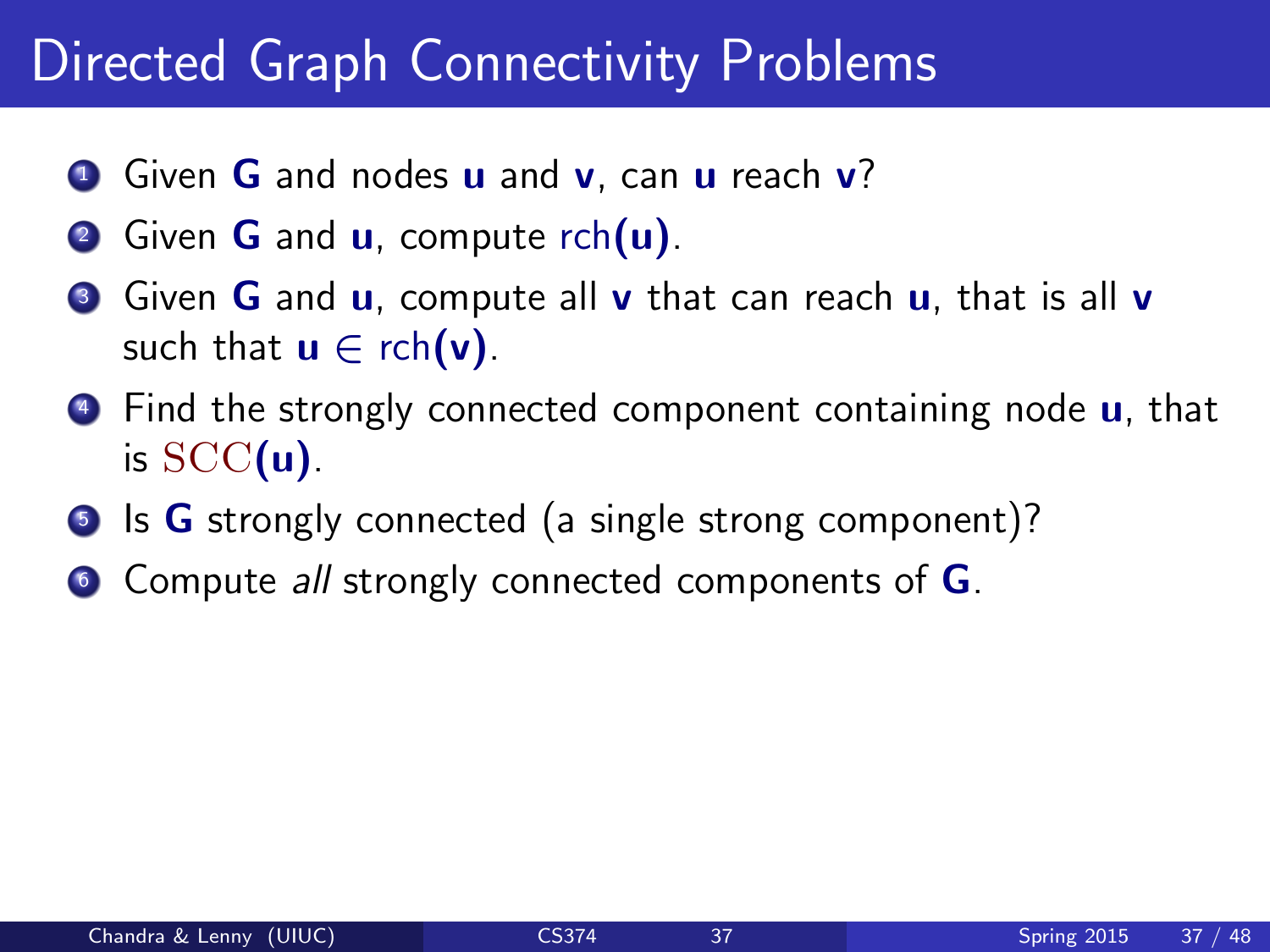### Directed Graph Connectivity Problems

- **1** Given **G** and nodes **u** and **v**, can **u** reach **v**?
- 2 Given **G** and **u**, compute rch(**u**).
- **3** Given **G** and **u**, compute all **v** that can reach **u**, that is all **v** such that  $\mathbf{u} \in \text{rch}(\mathbf{v})$ .
- **4** Find the strongly connected component containing node **u**, that is  $SCC(u)$ .
- **5** Is **G** strongly connected (a single strong component)?
- **6** Compute *all* strongly connected components of **G**.

First five problems can be solved in  $O(n + m)$  time by adapting BFS/DFS to directed graphs. The last one requires a clever DFS based algorithm.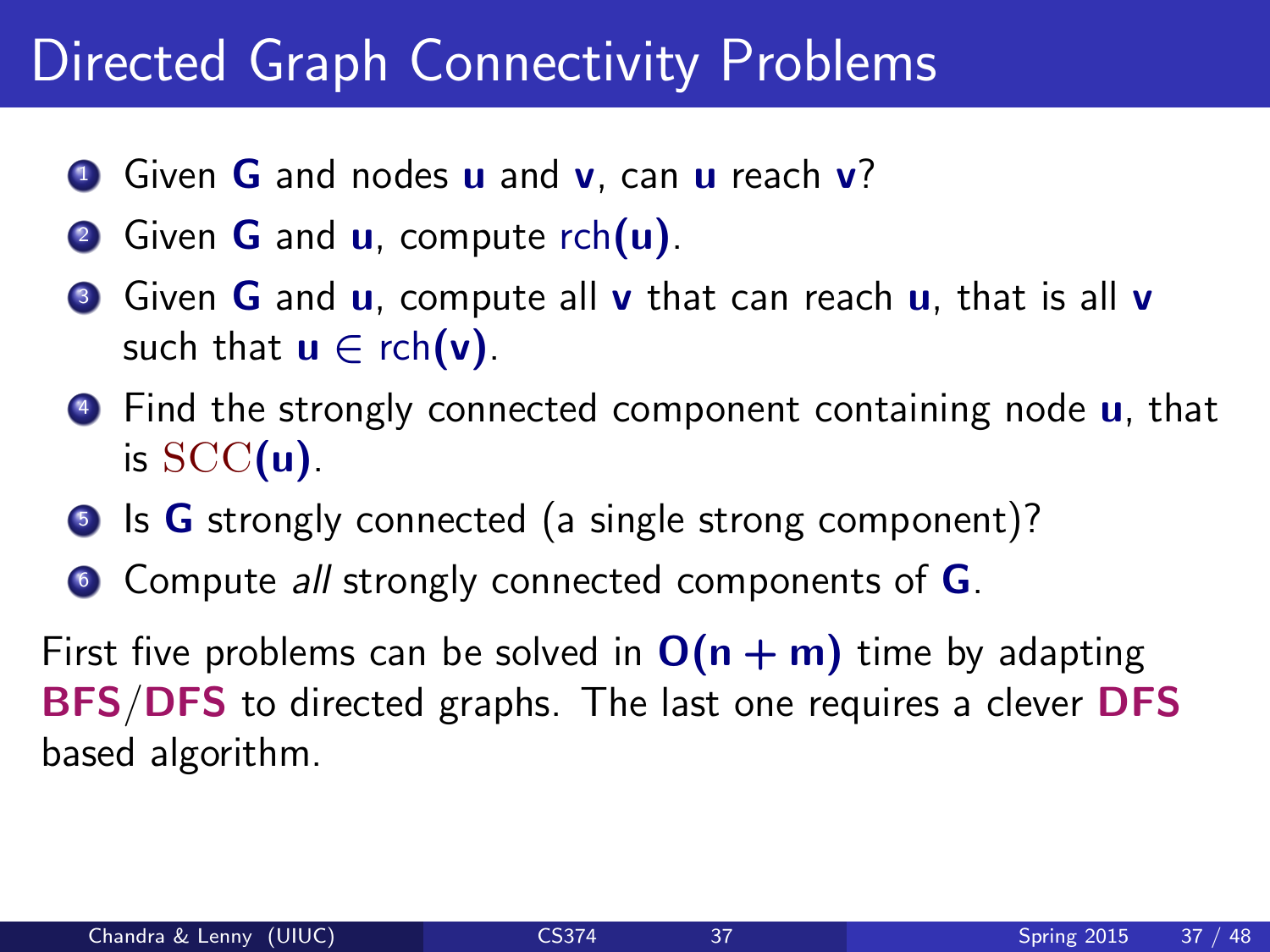# DFS in Directed Graphs

```
DFS(G)
 Mark all nodes u as unvisited
T is set to ∅
 time = 0while there is an unvisited node u do
     DFS(u)
 Output T
```

```
DFS(u)
 Mark u as visited
 pre(u) = ++timefor each edge (u, v) in Out(u) do
     if v is not marked
         add edge (u, v) to TDFS(v)
 post(u) = ++time
```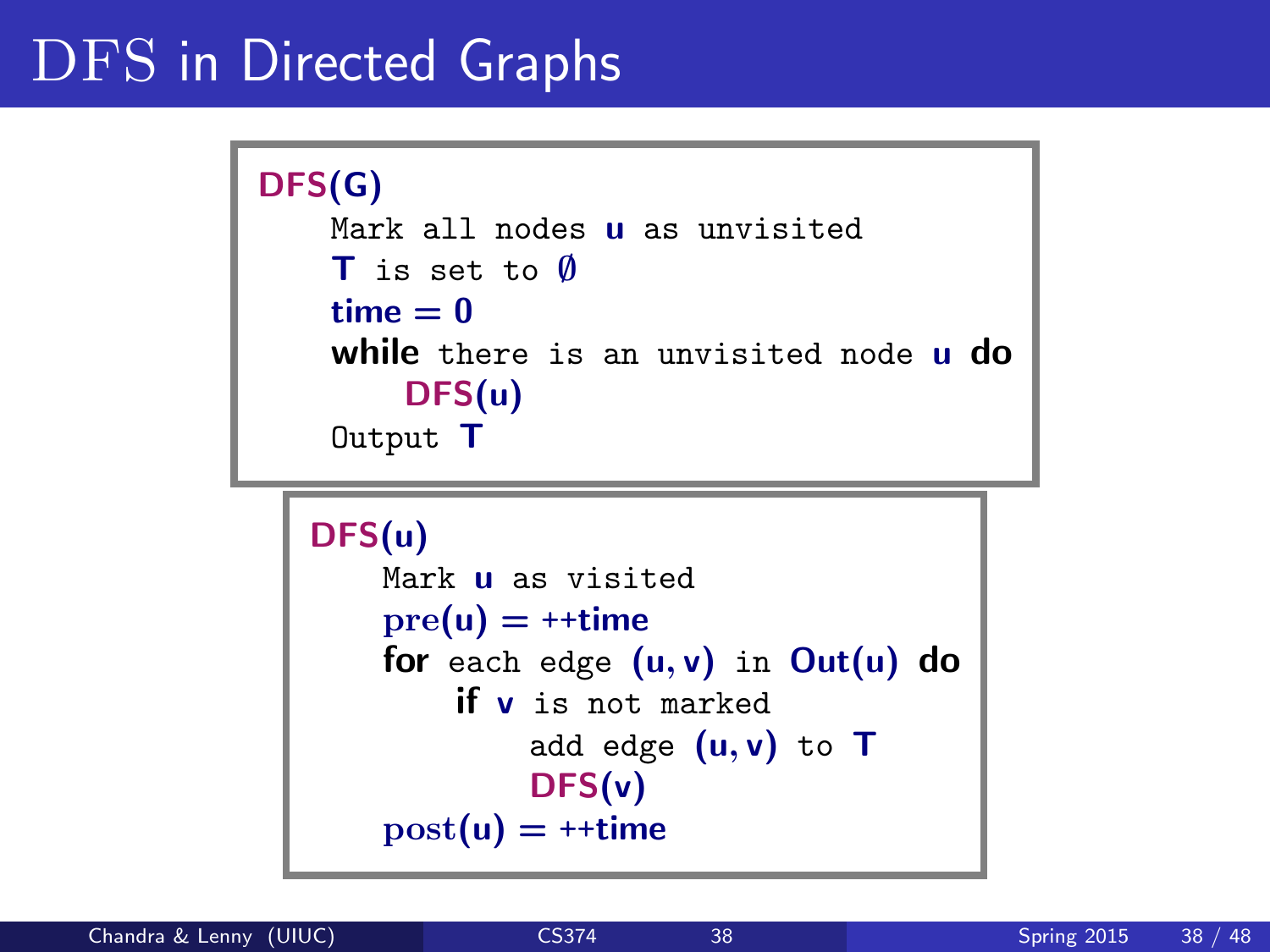

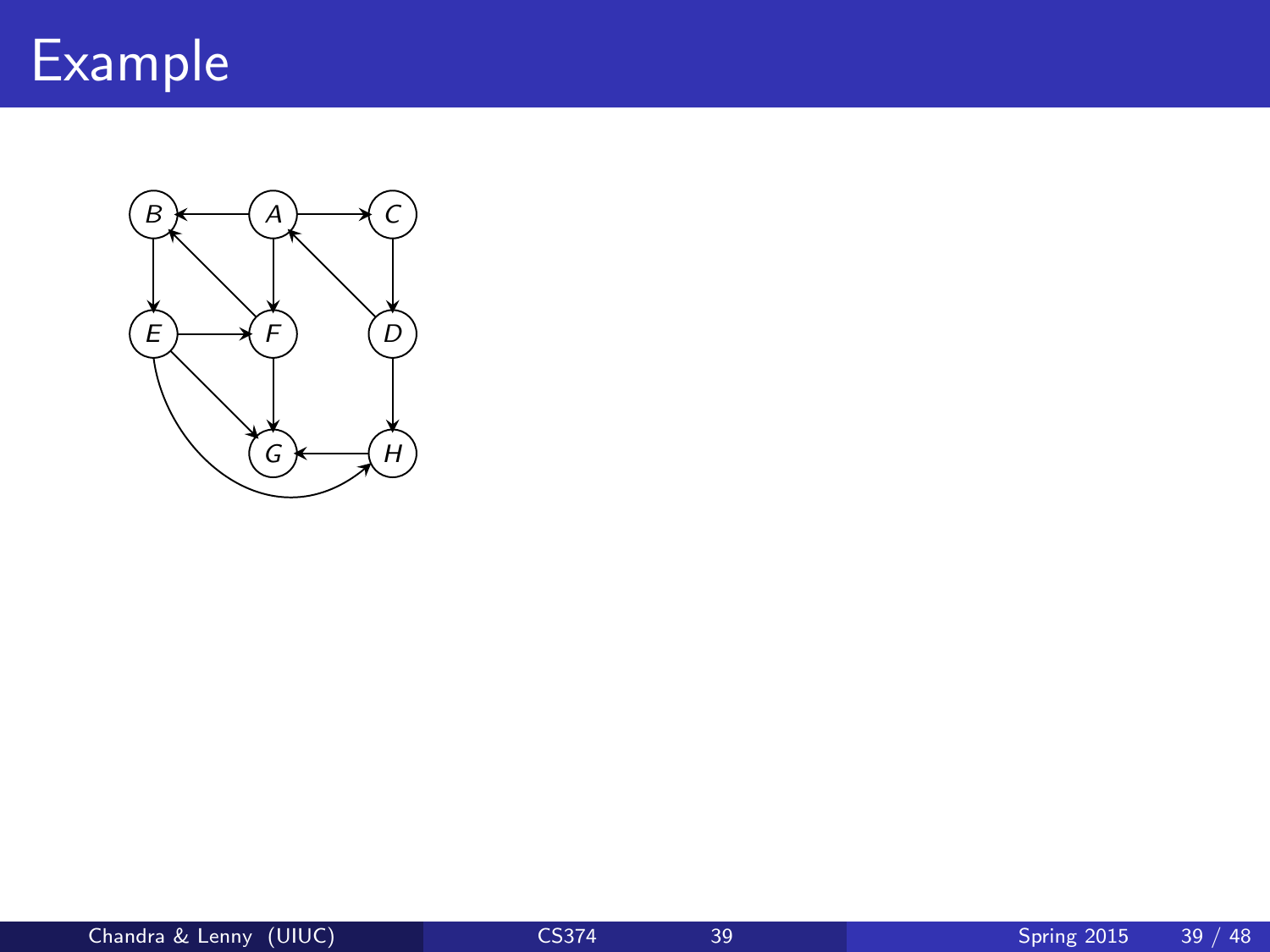Generalizing ideas from undirected graphs:  $\bullet$  DFS(u) outputs a directed out-tree T rooted at u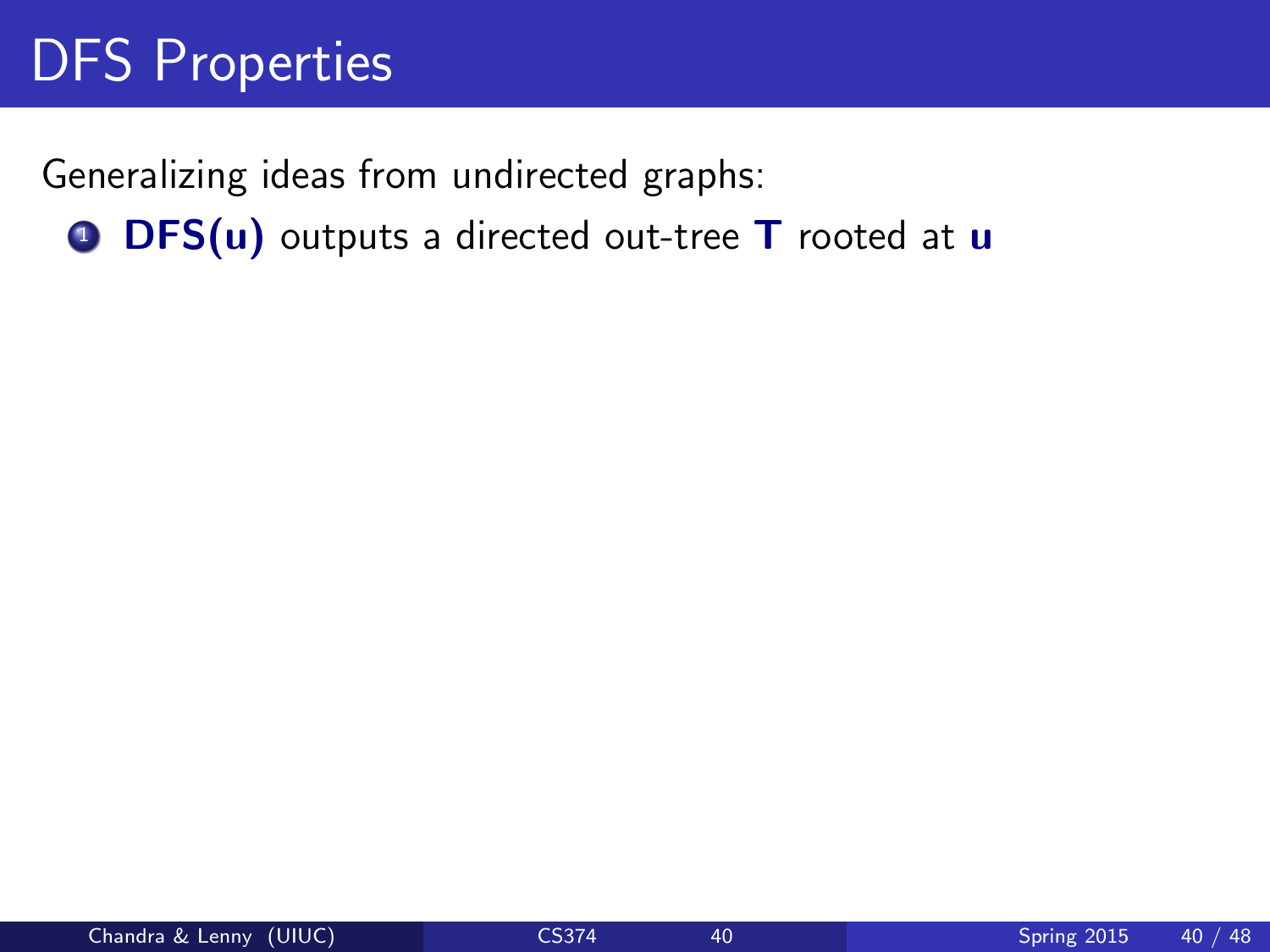- $\bullet$  DFS(u) outputs a directed out-tree T rooted at u
- 2 A vertex **v** is in **T** if and only if  $v \in \text{rch}(u)$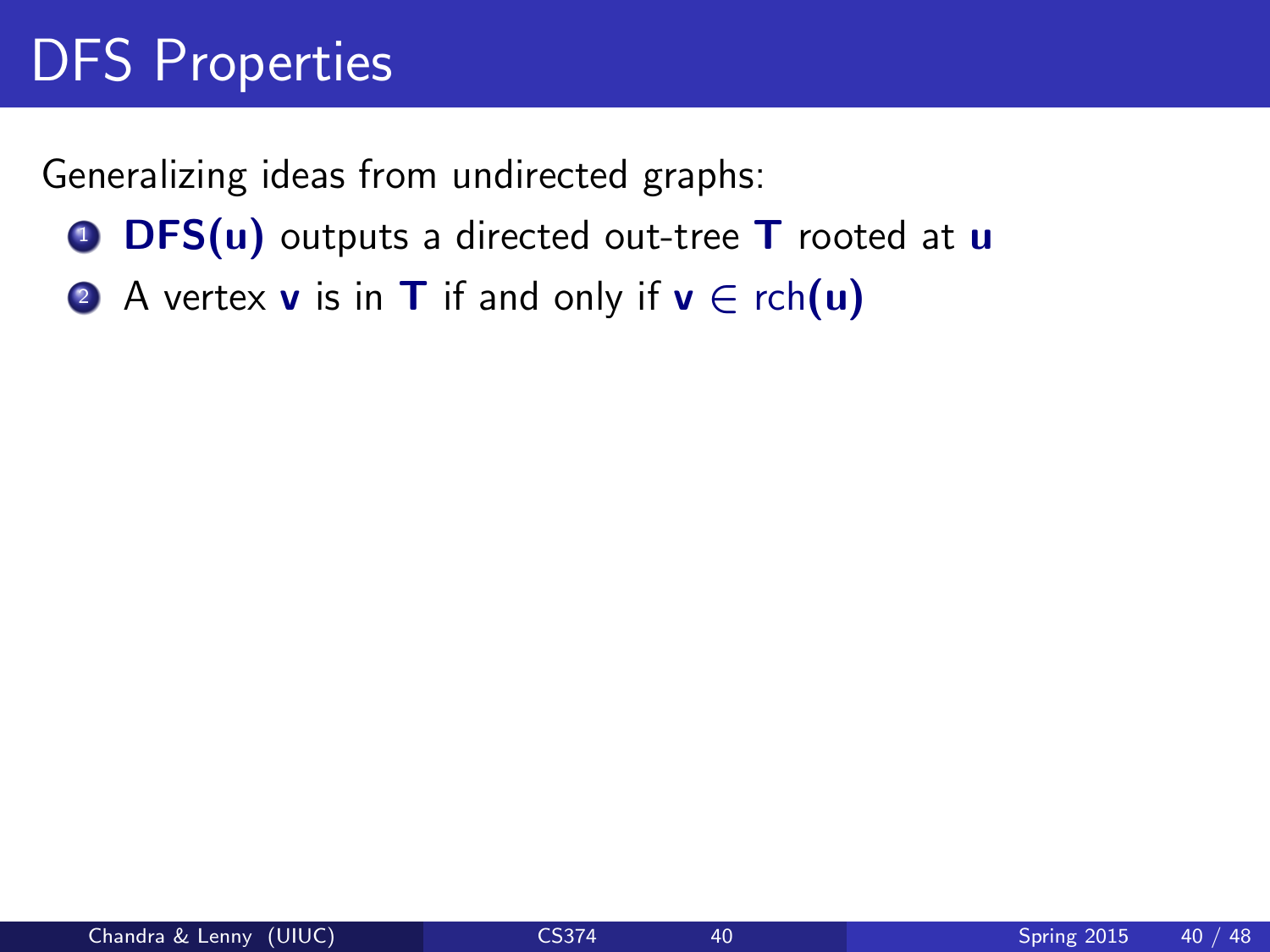- $\bullet$  DFS(u) outputs a directed out-tree  $\mathsf T$  rooted at u
- 2 A vertex **v** is in **T** if and only if  $v \in \text{rch}(u)$
- **3** For any two vertices  $x, y$  the intervals  $[pre(x), post(x)]$  and  $[pre(y), post(y)]$  are either disjoint or one is contained in the other.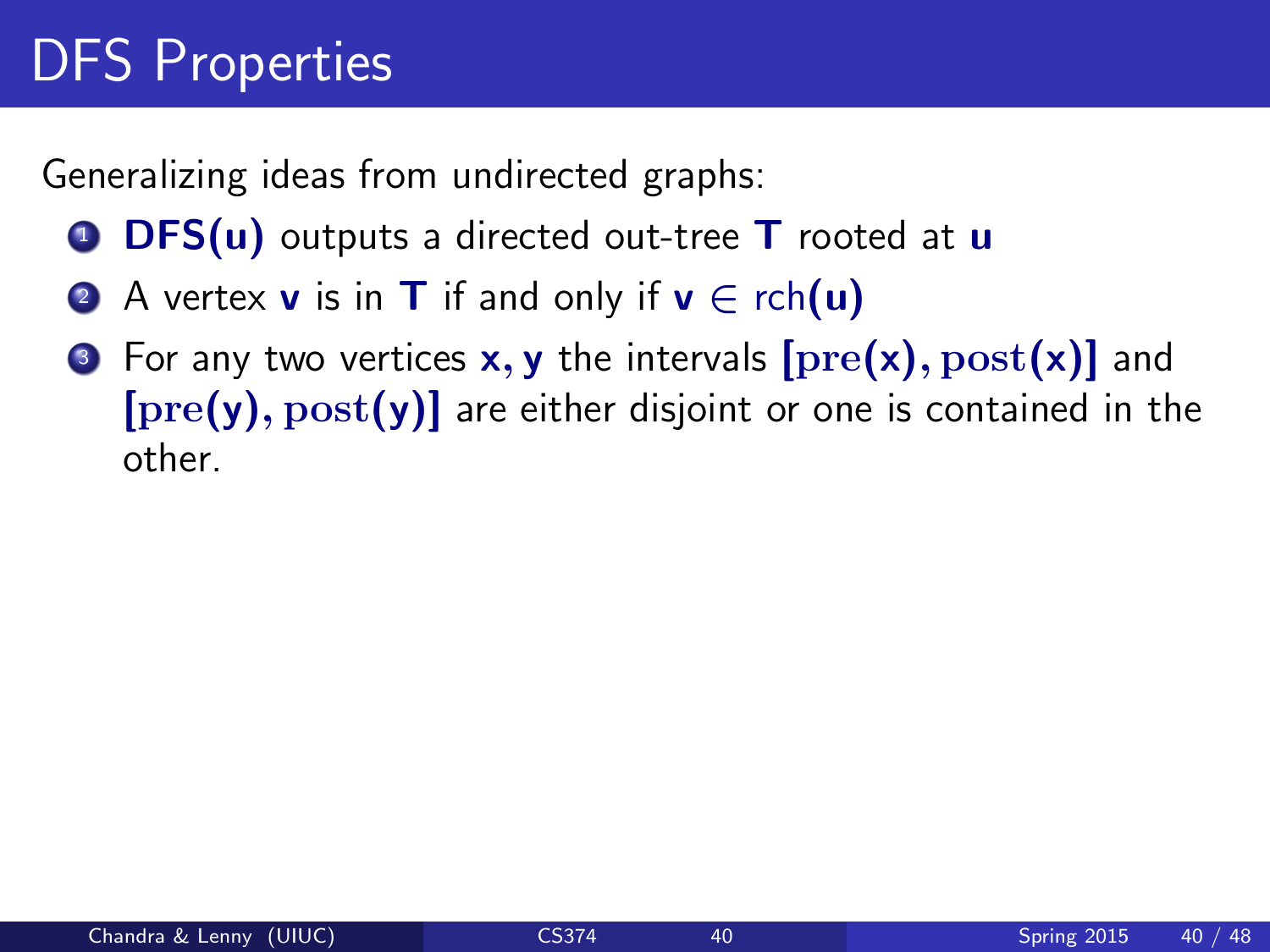- $\bullet$  DFS(u) outputs a directed out-tree  $\mathsf T$  rooted at u
- **2** A vertex **v** is in **T** if and only if  $v \in \text{rch}(u)$
- **3** For any two vertices  $x, y$  the intervals  $[pre(x), post(x)]$  and  $[pre(y), post(y)]$  are either disjoint or one is contained in the other.
- **4** After initialization of Mark array and data structures: the running time of  $\mathsf{DFS}(u)$  is  $\mathsf{O}(\mathsf{k})$  where  $\mathsf{k} = \sum_{\mathsf{v} \in \mathsf{rch}(u)} |\mathsf{Adj}(\mathsf{v})|.$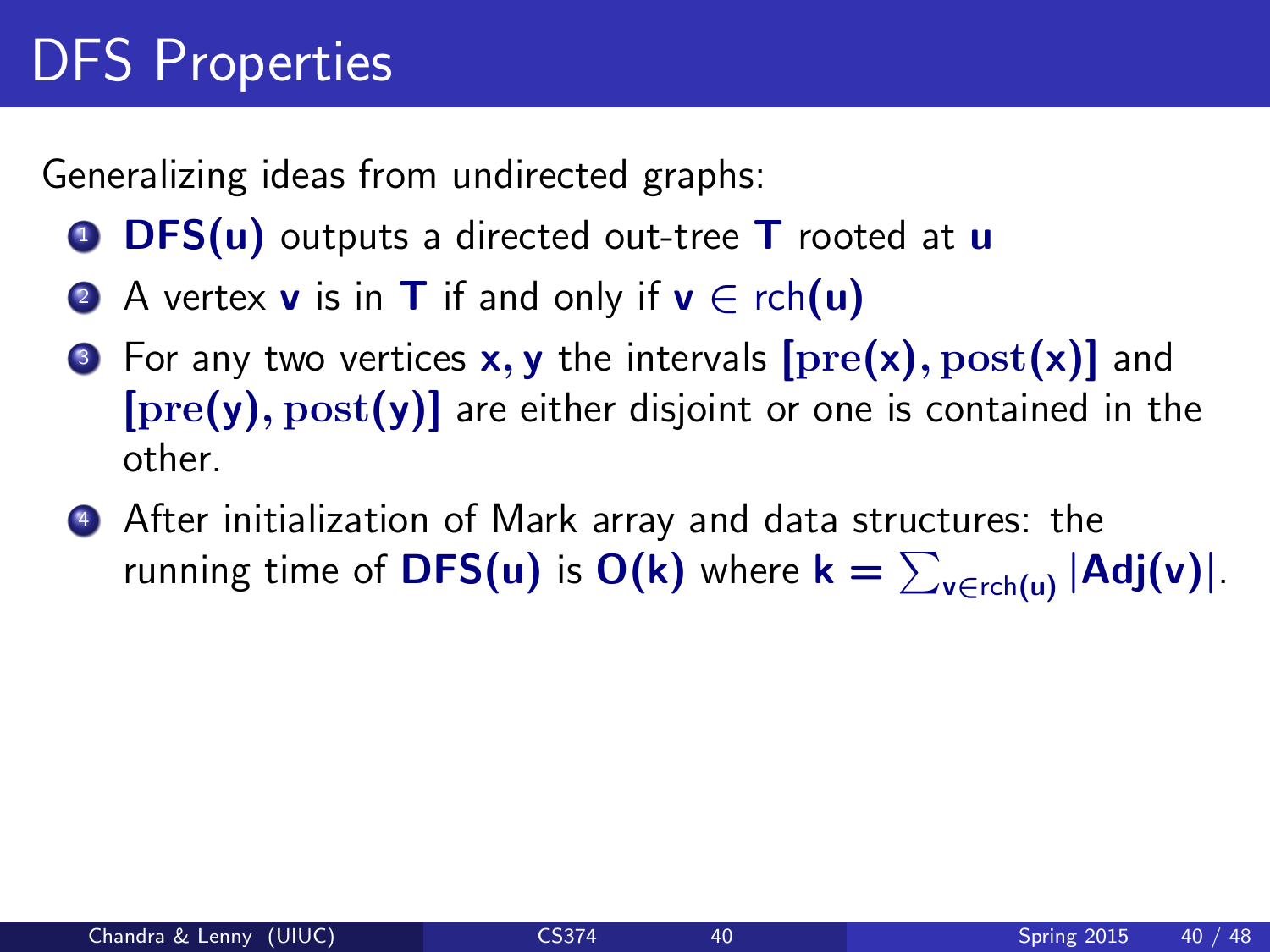- $\bullet$  DFS(u) outputs a directed out-tree  $\mathsf T$  rooted at u
- **2** A vertex **v** is in **T** if and only if  $v \in \text{rch}(u)$
- **3** For any two vertices  $x, y$  the intervals  $[pre(x), post(x)]$  and  $[pre(y), post(y)]$  are either disjoint or one is contained in the other.
- **4** After initialization of Mark array and data structures: the running time of  $\mathsf{DFS}(u)$  is  $\mathsf{O}(\mathsf{k})$  where  $\mathsf{k} = \sum_{\mathsf{v} \in \mathsf{rch}(u)} |\mathsf{Adj}(\mathsf{v})|.$
- **DFS(G)** takes  $O(m + n)$  time.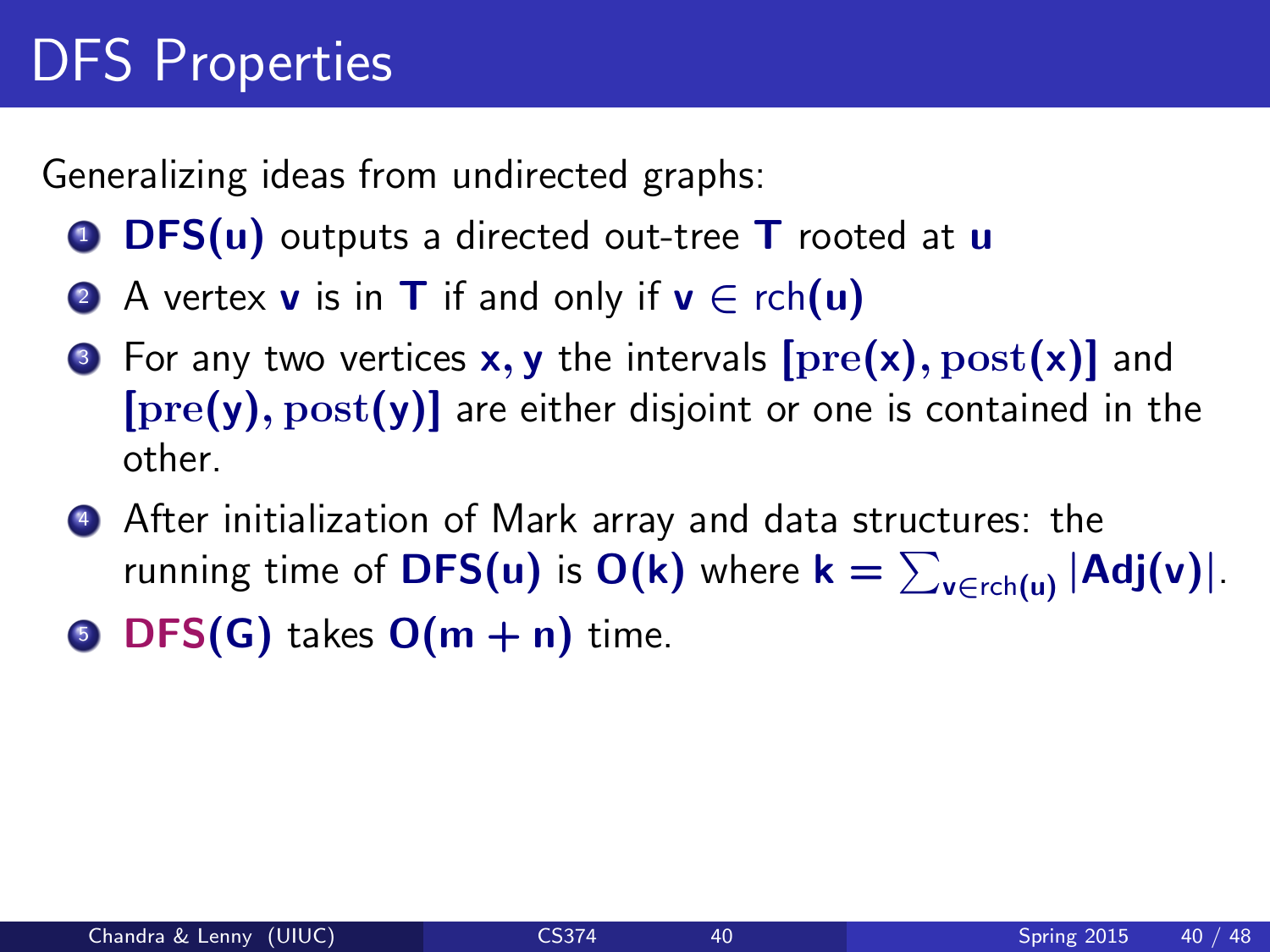- $\bullet$  DFS(u) outputs a directed out-tree T rooted at u
- 2 A vertex **v** is in **T** if and only if  $v \in \text{rch}(u)$
- **3** For any two vertices  $x, y$  the intervals  $[pre(x), post(x)]$  and  $[pre(y), post(y)]$  are either disjoint or one is contained in the other.
- <sup>4</sup> After initialization of Mark array and data structures: the running time of  $\mathsf{DFS}(u)$  is  $\mathsf{O}(\mathsf{k})$  where  $\mathsf{k} = \sum_{\mathsf{v} \in \mathsf{rch}(u)} |\mathsf{Adj}(\mathsf{v})|.$
- **5 DFS(G)** takes  $O(m + n)$  time.
- <sup>6</sup> Edges added form a branching: a forest of out-trees. Output of DFS(G) depends on the order in which vertices are considered.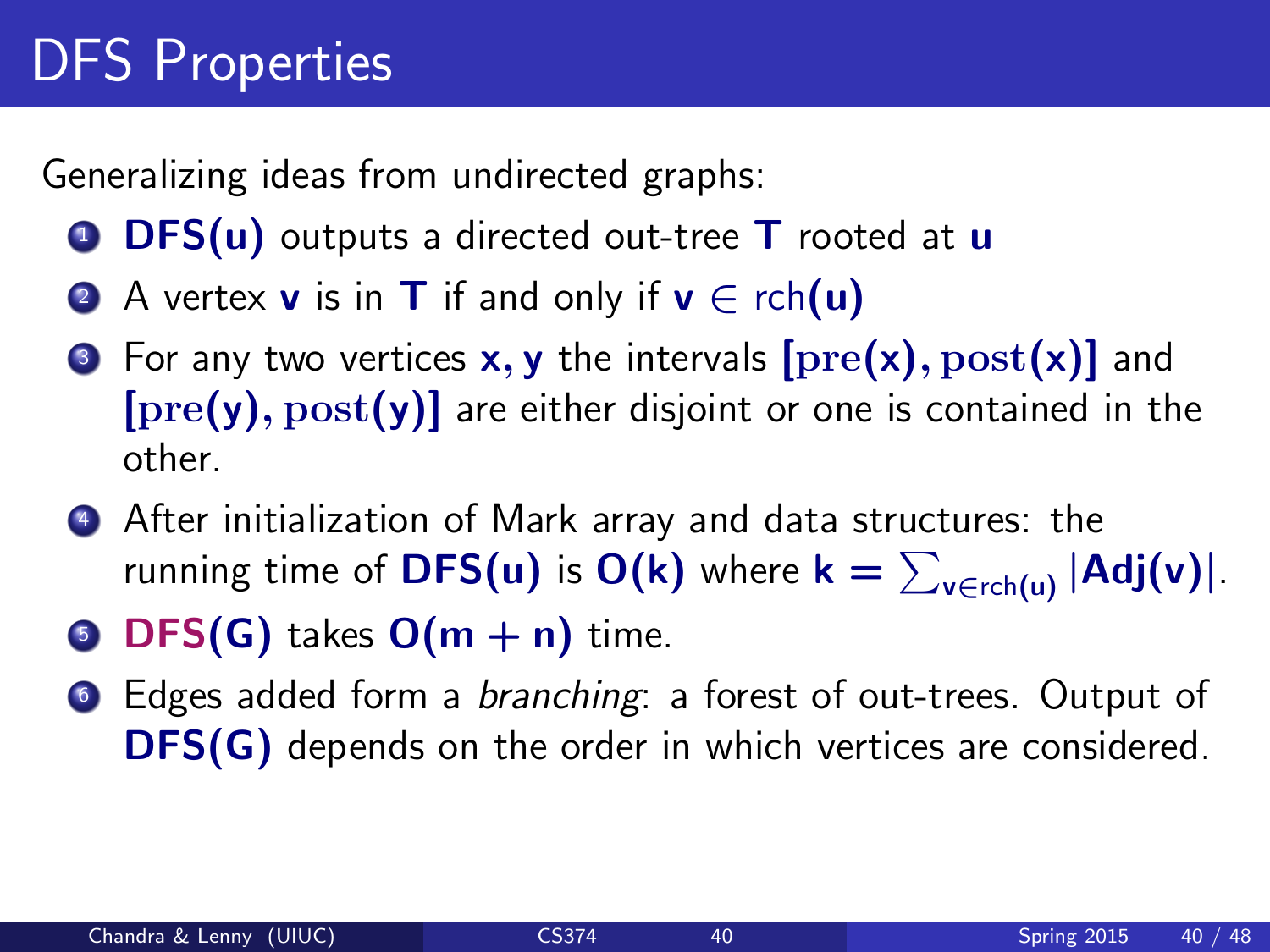Generalizing ideas from undirected graphs:

- $\bullet$  DFS(u) outputs a directed out-tree T rooted at u
- 2 A vertex **v** is in **T** if and only if  $v \in \text{rch}(u)$
- **3** For any two vertices  $x, y$  the intervals  $[pre(x), post(x)]$  and  $[pre(y), post(y)]$  are either disjoint or one is contained in the other.
- **4** After initialization of Mark array and data structures: the running time of  $\mathsf{DFS}(u)$  is  $\mathsf{O}(\mathsf{k})$  where  $\mathsf{k} = \sum_{\mathsf{v} \in \mathsf{rch}(u)} |\mathsf{Adj}(\mathsf{v})|.$
- **DFS(G)** takes  $O(m + n)$  time.
- <sup>6</sup> Edges added form a branching: a forest of out-trees. Output of DFS(G) depends on the order in which vertices are considered.

Note: Not obvious whether **DFS(G)** is useful in dir graphs but it is.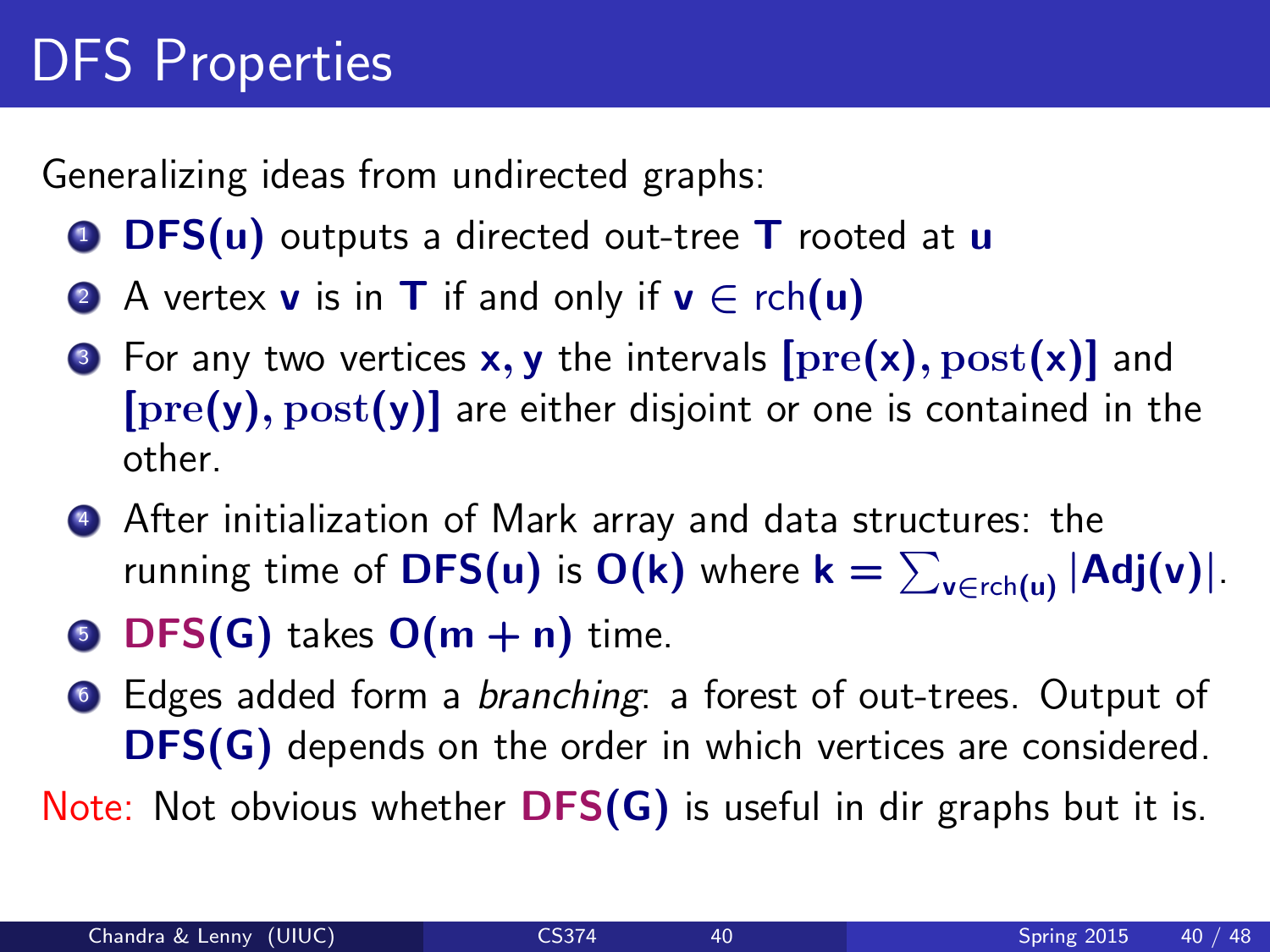## DFS Tree

Edges of  $G$  can be classified with respect to the DFS tree  $T$  as:

- **1** Tree edges that belong to T
- 2 A forward edge is a non-tree edges  $(x, y)$  such that  $pre(x) < pre(y) < post(y) < post(x)$ .
- $\bullet$  A backward edge is a non-tree edge  $(y, x)$  such that  $pre(x) < pre(y) < post(y) < post(x)$ .
- $\bullet$  A cross edge is a non-tree edges  $(x, y)$  such that the intervals  $[pref(x), post(x)]$  and  $[pref(y), post(y)]$  are disjoint.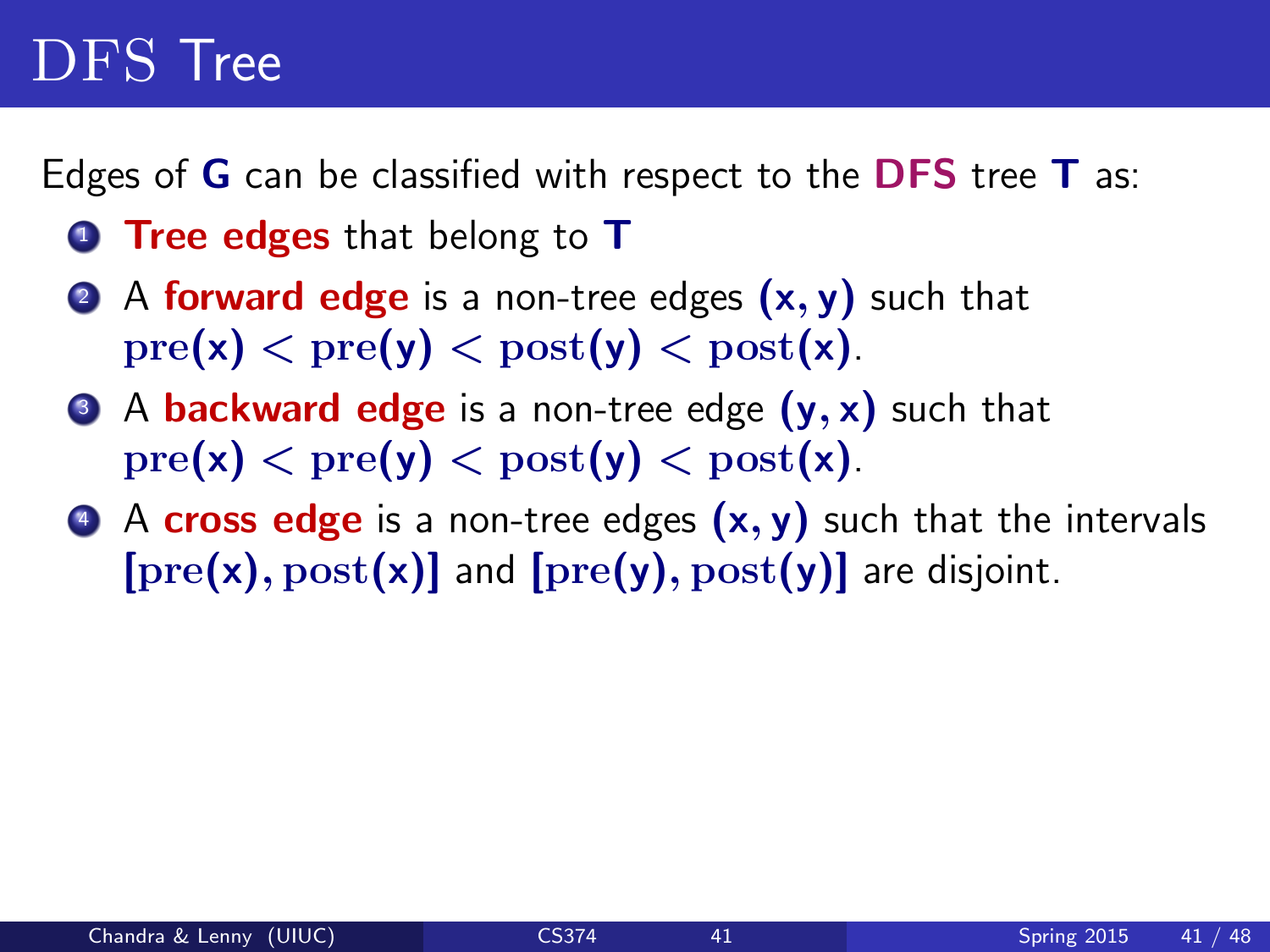# Types of Edges

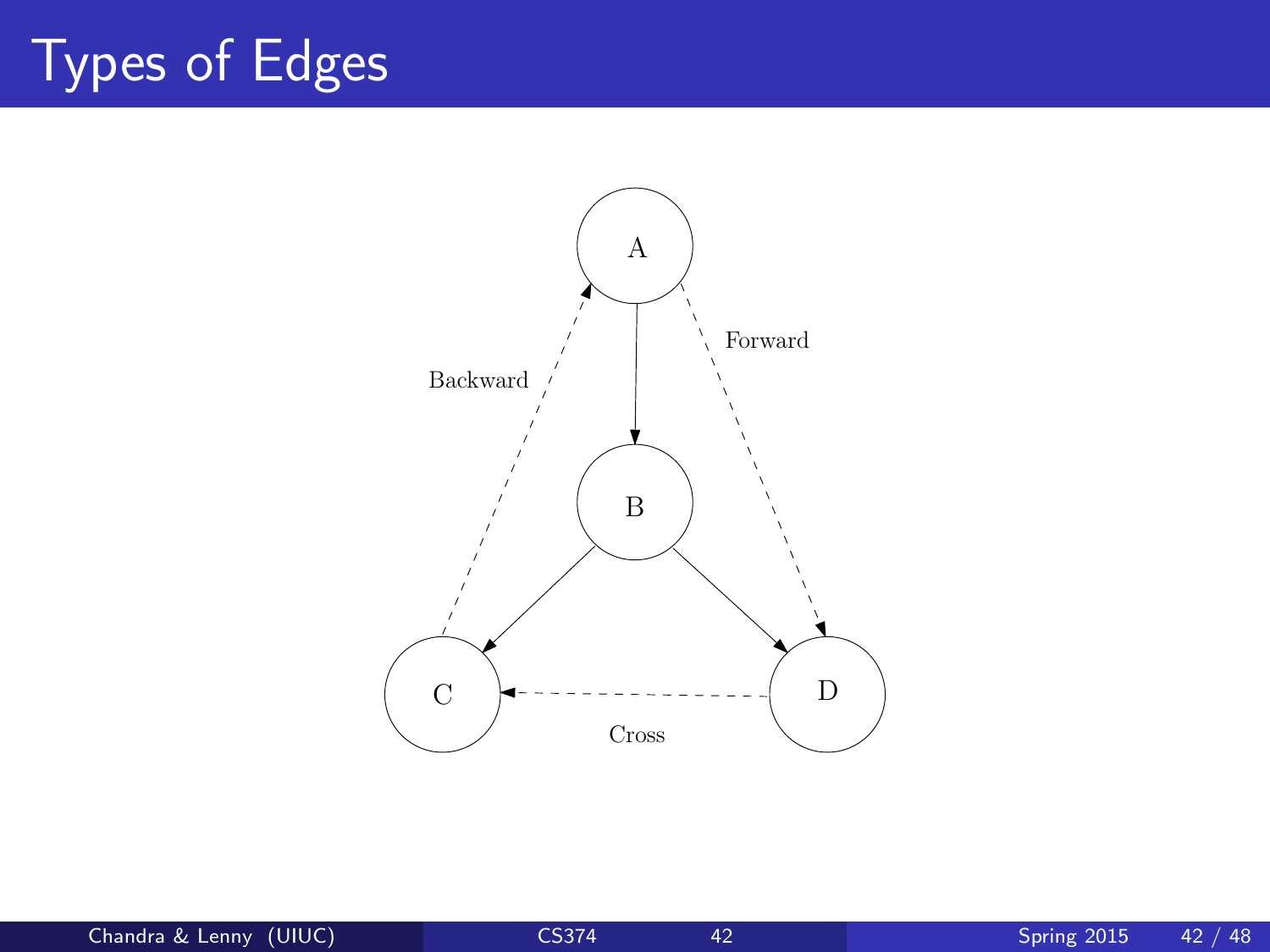### Directed Graph Connectivity Problems

- **1** Given **G** and nodes **u** and **v**, can **u** reach **v**?
- 2 Given **G** and **u**, compute rch(**u**).
- **3** Given **G** and **u**, compute all **v** that can reach **u**, that is all **v** such that  $\mathbf{u} \in \text{rch}(\mathbf{v})$ .
- **4** Find the strongly connected component containing node **u**, that is  $SCC(u)$ .
- **5** Is **G** strongly connected (a single strong component)?
- $\bullet$  Compute all strongly connected components of  $\mathsf G$ .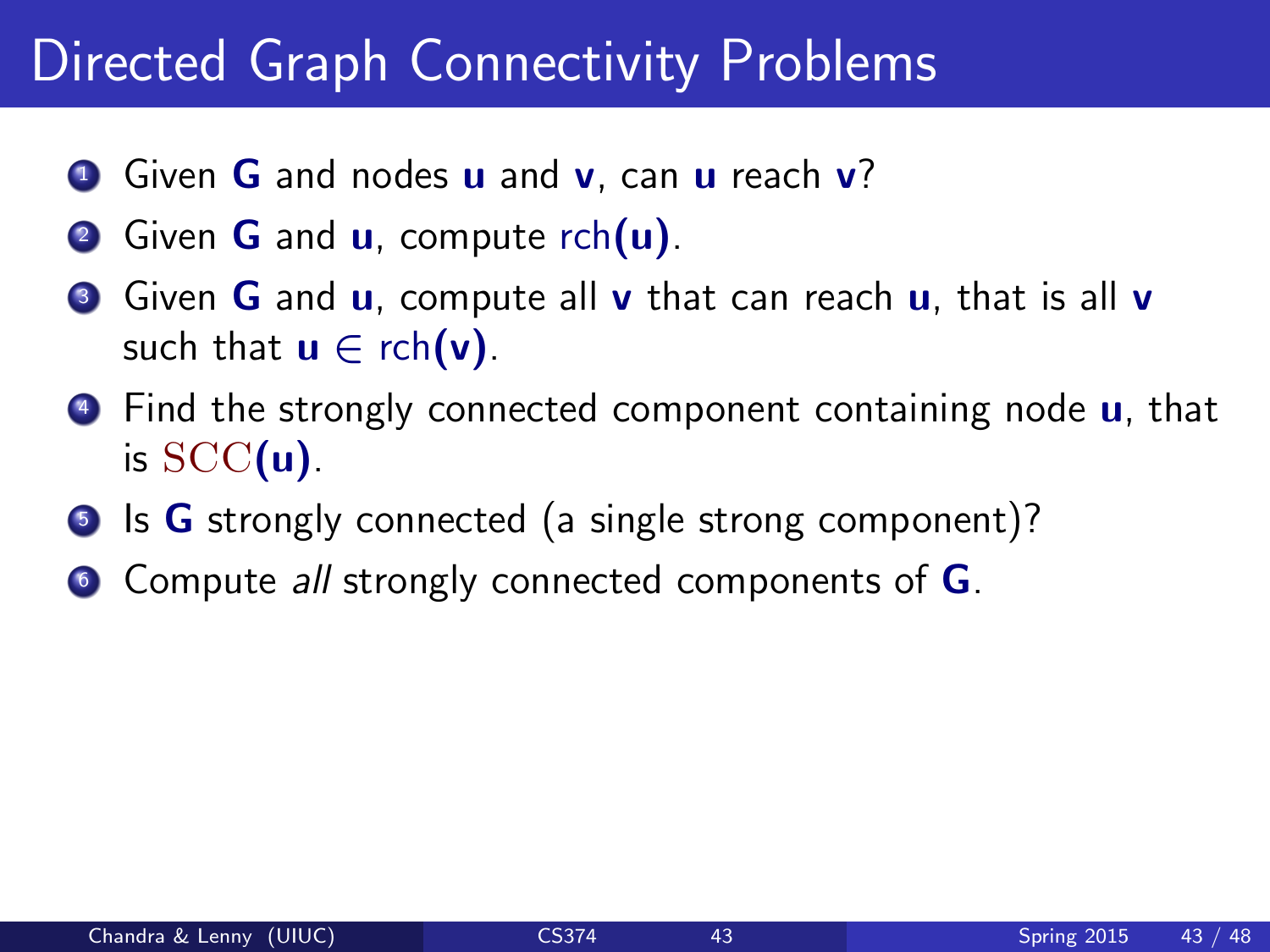# Algorithms via DFS- I

- **1** Given **G** and nodes **u** and **v**, can **u** reach **v**?
- 2 Given **G** and **u**, compute rch(**u**).

Use DFS(G, u) to compute rch(u) in  $O(n + m)$  time.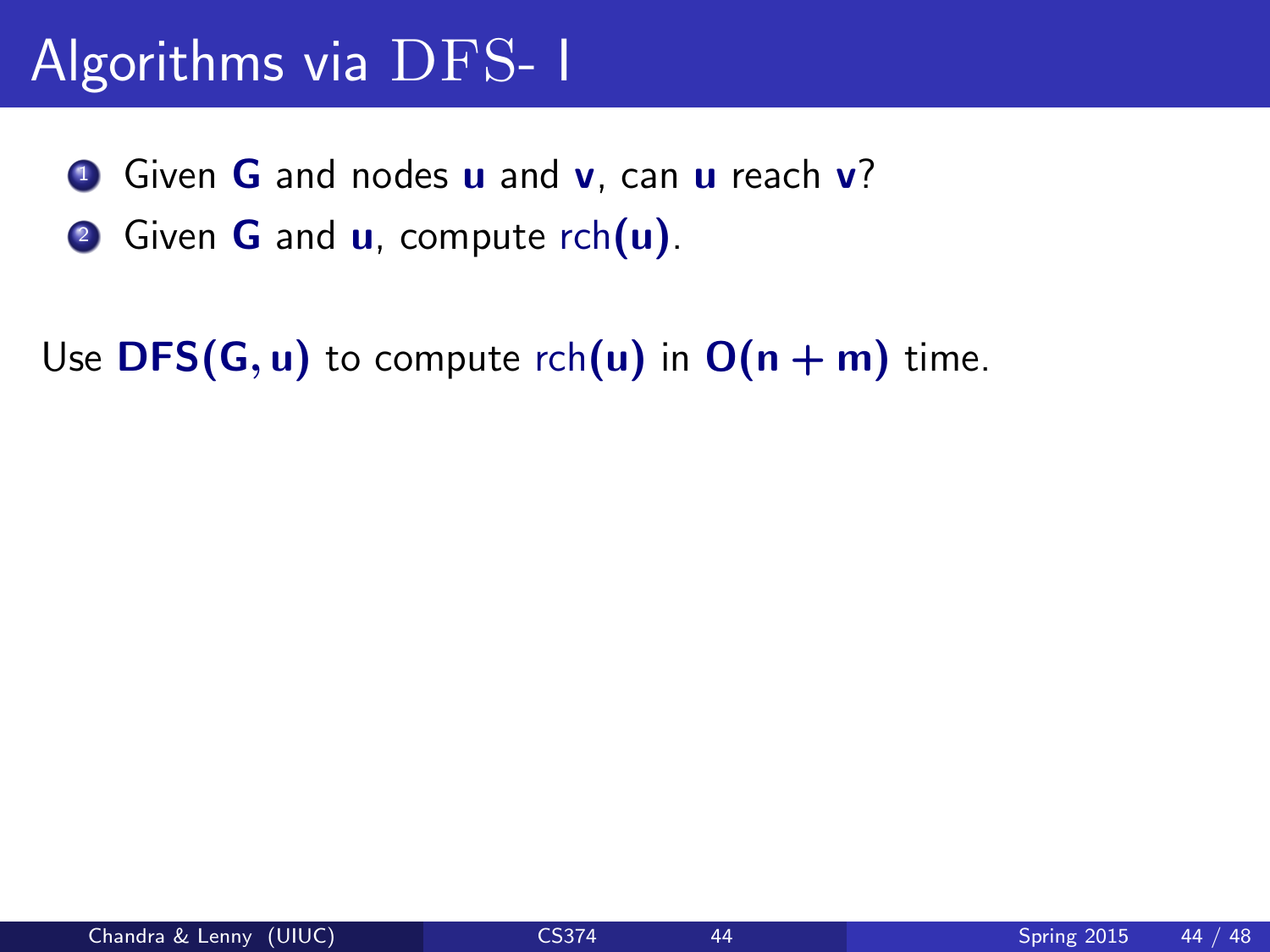## Algorithms via DFS- II

**1** Given **G** and **u**, compute all **v** that can reach **u**, that is all **v** such that  $u \in \text{rch}(v)$ .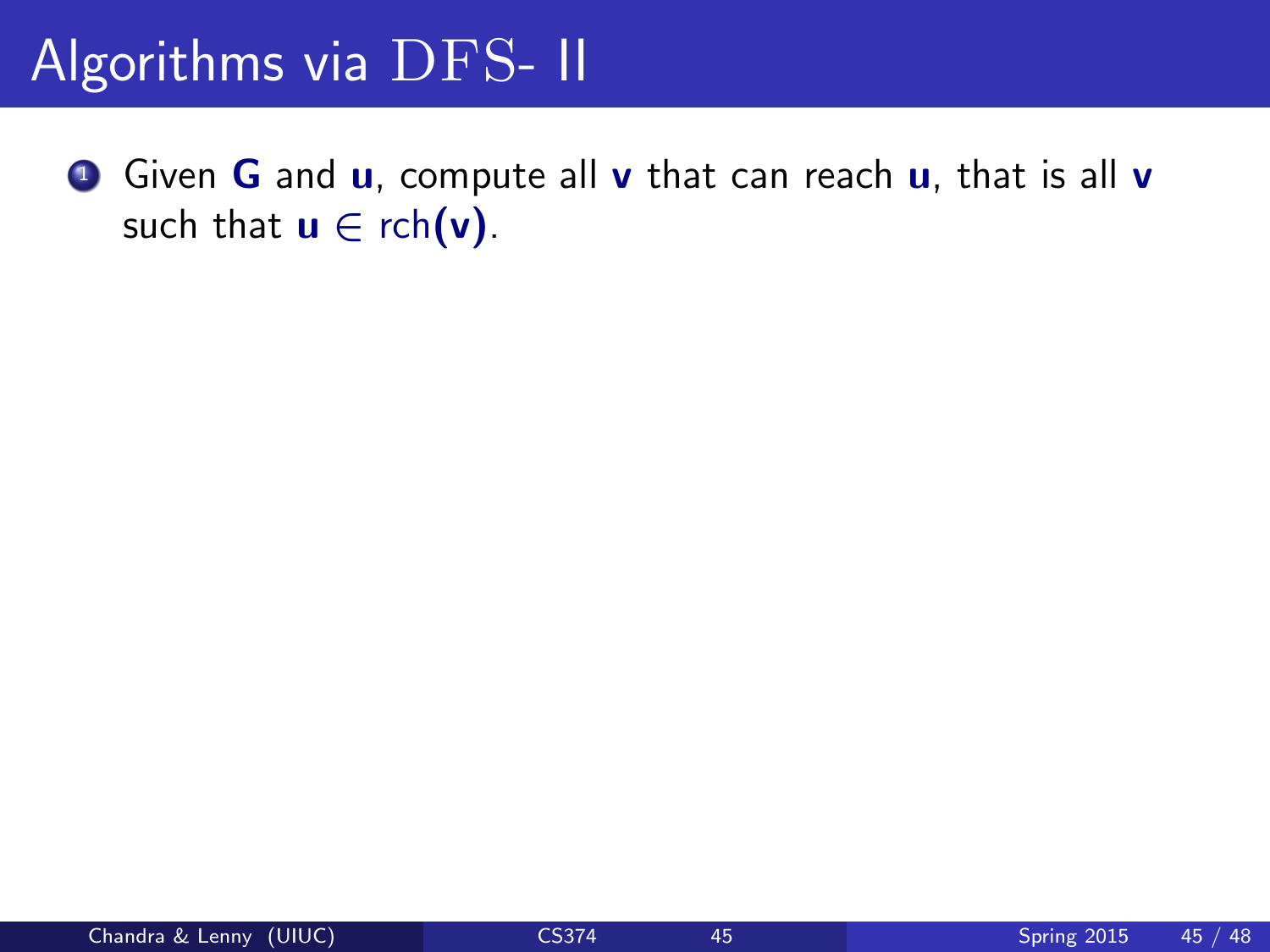# Algorithms via DFS- II

**1** Given **G** and **u**, compute all **v** that can reach **u**, that is all **v** such that  $u \in \text{rch}(v)$ . Naive:  $O(n(n + m))$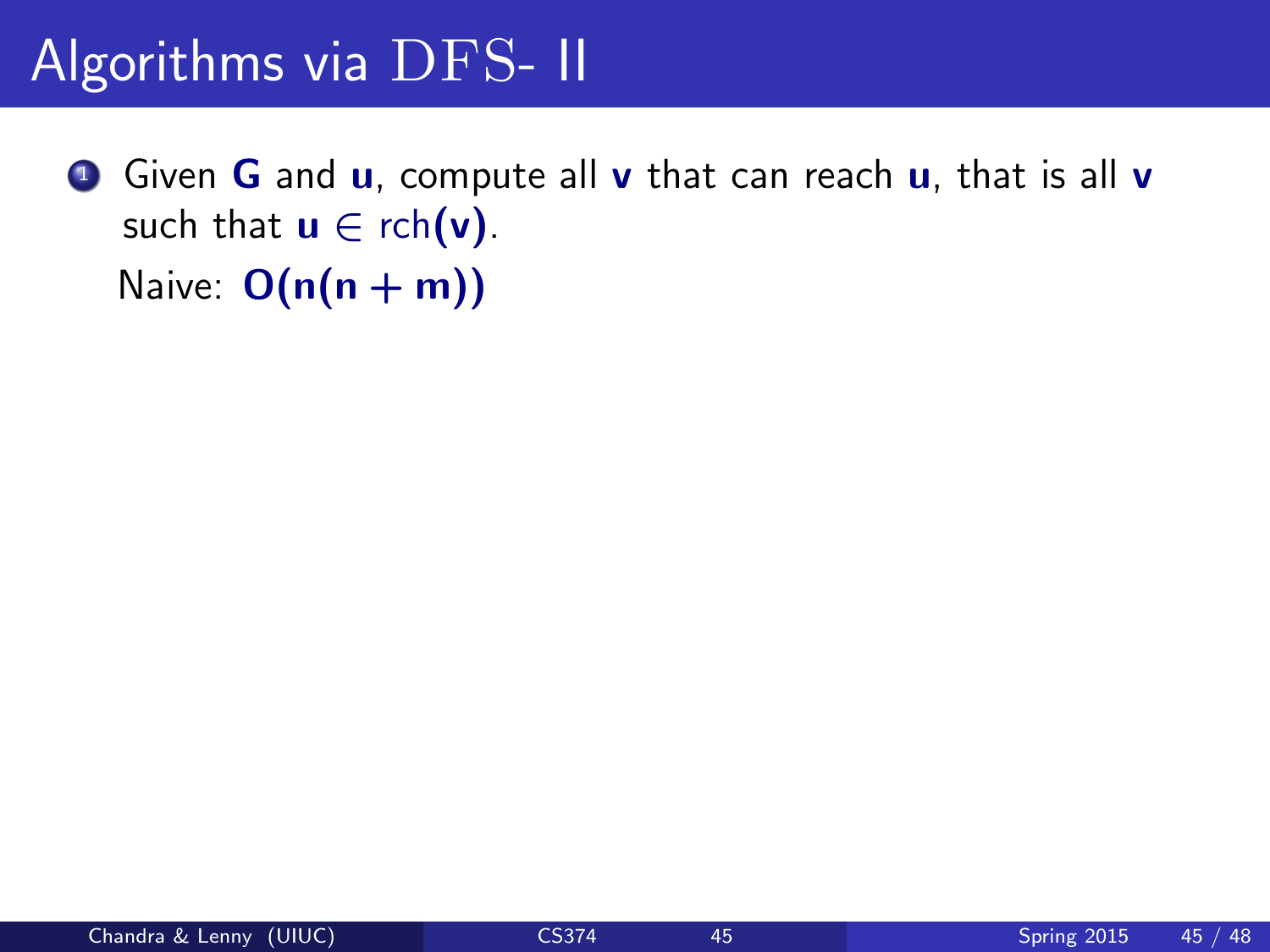**1** Given **G** and **u**, compute all **v** that can reach **u**, that is all **v** such that  $u \in \text{rch}(v)$ . Naive:  $O(n(n + m))$ 

Definition (Reverse graph.)

Given  $G = (V, E)$ ,  $G^{rev}$  is the graph with edge directions reversed  $G<sup>rev</sup> = (V, E')$  where  $E' = \{(y, x) | (x, y) \in E\}$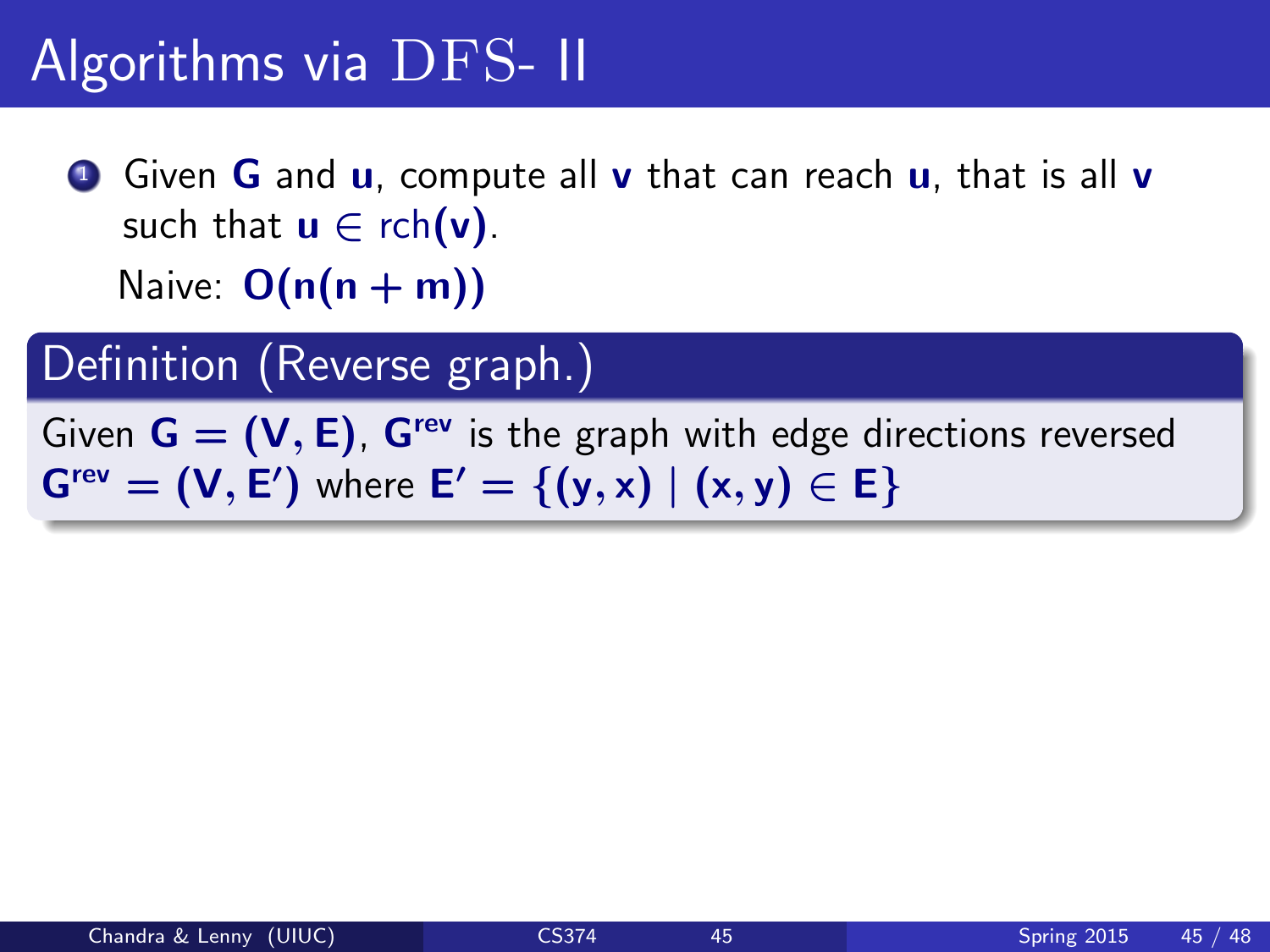**1** Given **G** and **u**, compute all **v** that can reach **u**, that is all **v** such that  $u \in \text{rch}(v)$ . Naive:  $O(n(n + m))$ 

Definition (Reverse graph.)

Given  $G = (V, E)$ .  $G^{rev}$  is the graph with edge directions reversed  $G<sup>rev</sup> = (V, E')$  where  $E' = \{(y, x) | (x, y) \in E\}$ 

Compute  $rch(u)$  in  $G<sup>rev</sup>$ !

- **1 Correctness:** exercise
- **2 Running time:**  $O(n + m)$  to obtain  $G<sup>rev</sup>$  from G and  $O(n + m)$  time to compute rch(u) via DFS. If both  $Out(v)$ and  $\ln(v)$  are available at each v then no need to explicitly compute  $G^{rev}$ . Can do  $DFS(u)$  in  $G^{rev}$  implicitly.

Chandra & Lenny (UIUC) [CS374](#page-0-0) 45 Spring 2015 45 / 48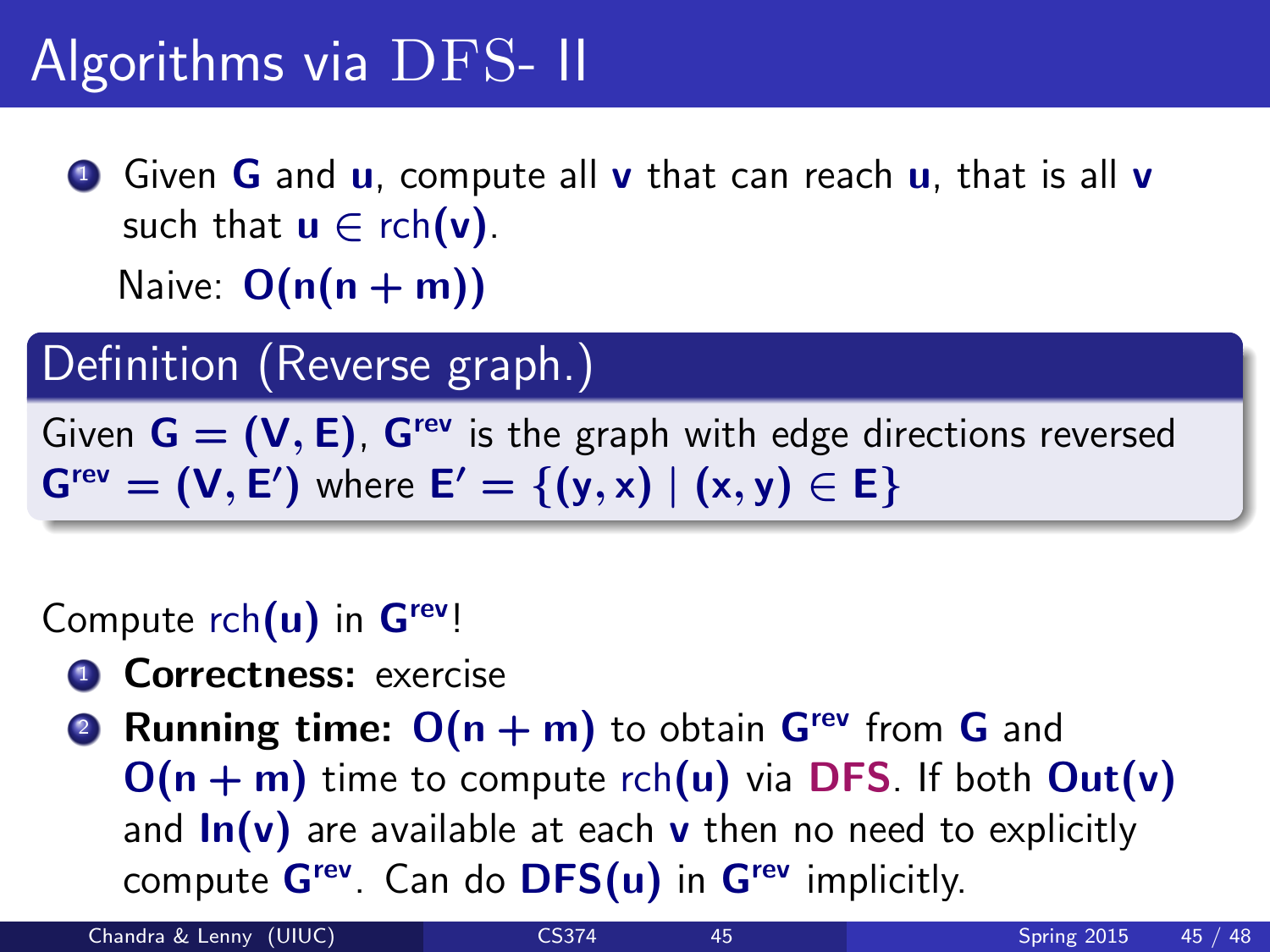#### $SC(G, u) = \{v \mid u \text{ is strongly connected to } v\}$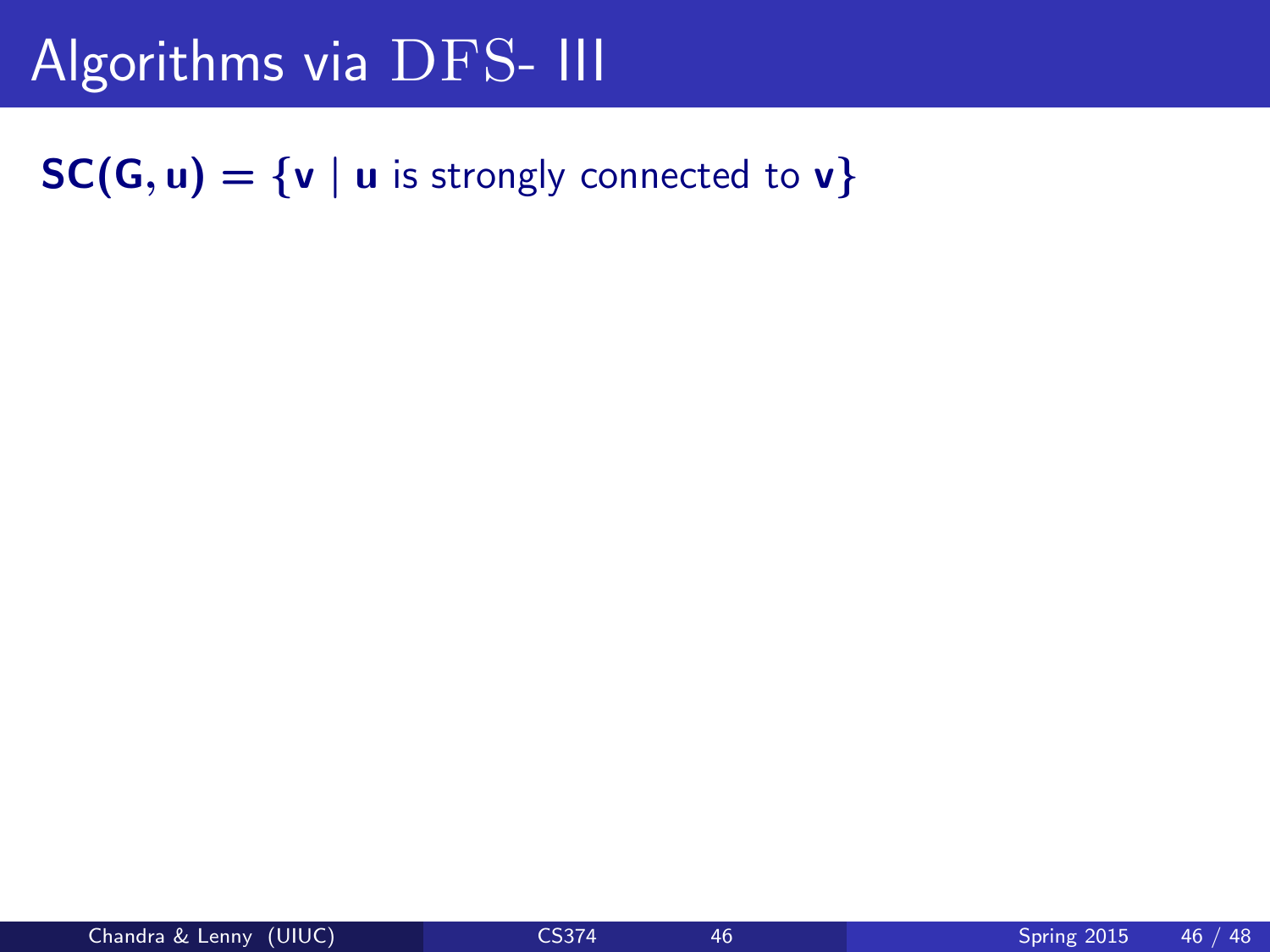#### $SC(G, u) = \{v \mid u \text{ is strongly connected to } v\}$

**1** Find the strongly connected component containing node **u**. That is, compute  $SCC(G, u)$ .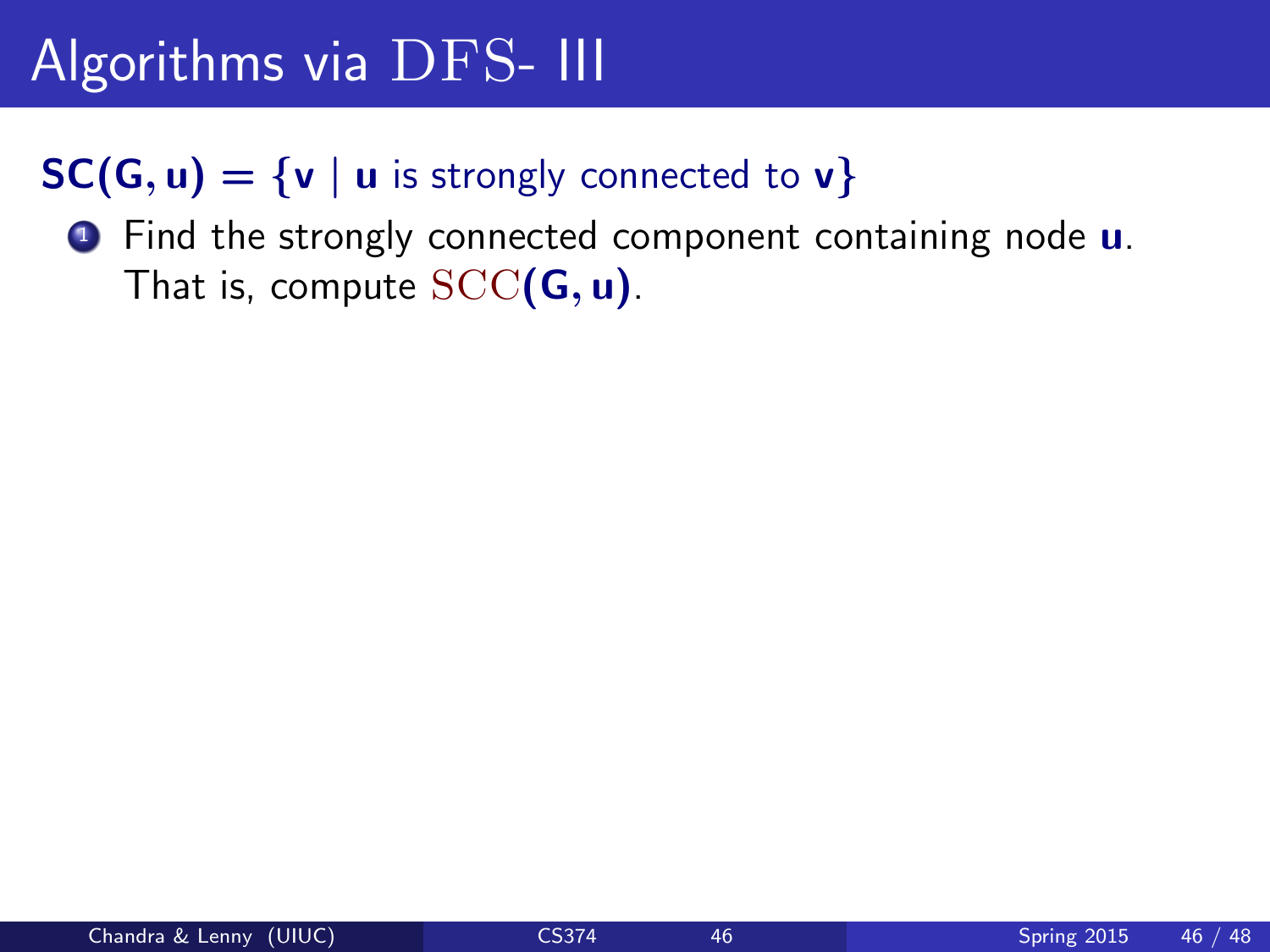#### $SC(G, u) = \{v \mid u \text{ is strongly connected to } v\}$

**1** Find the strongly connected component containing node **u**. That is, compute  $SCC(G, u)$ .

```
\mathrm{SCC}(\mathsf{G},\mathsf{u}) = \mathsf{rch}(\mathsf{G},\mathsf{u}) \cap \mathsf{rch}(\mathsf{G}^\mathsf{rev},\mathsf{u})
```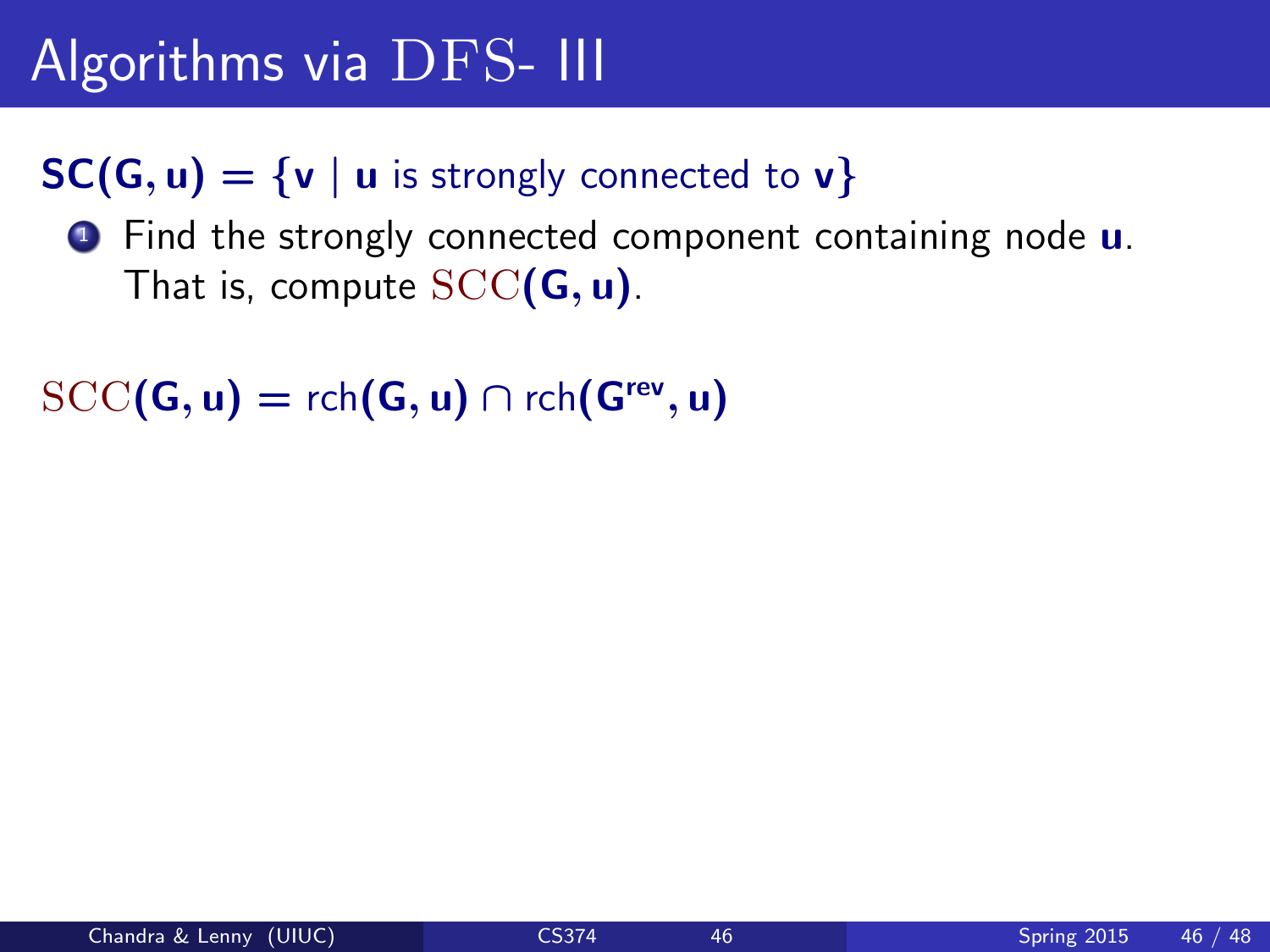#### $SC(G, u) = \{v \mid u \text{ is strongly connected to } v\}$

**1** Find the strongly connected component containing node **u**. That is, compute  $SCC(G, u)$ .

### $\mathrm{SCC}(\mathsf{G},\mathsf{u}) = \mathsf{rch}(\mathsf{G},\mathsf{u}) \cap \mathsf{rch}(\mathsf{G}^\mathsf{rev},\mathsf{u})$

Hence,  $SCC(G, u)$  can be computed with two DFSes, one in G and the other in  $G^{rev}$ . Total  $O(n + m)$  time.

Why can rch $(\mathsf{G},\mathsf{u})\cap$  rch $(\mathsf{G}^{\mathsf{rev}},\mathsf{u})$  be done in  $\mathsf{O}(\mathsf{n})$  time?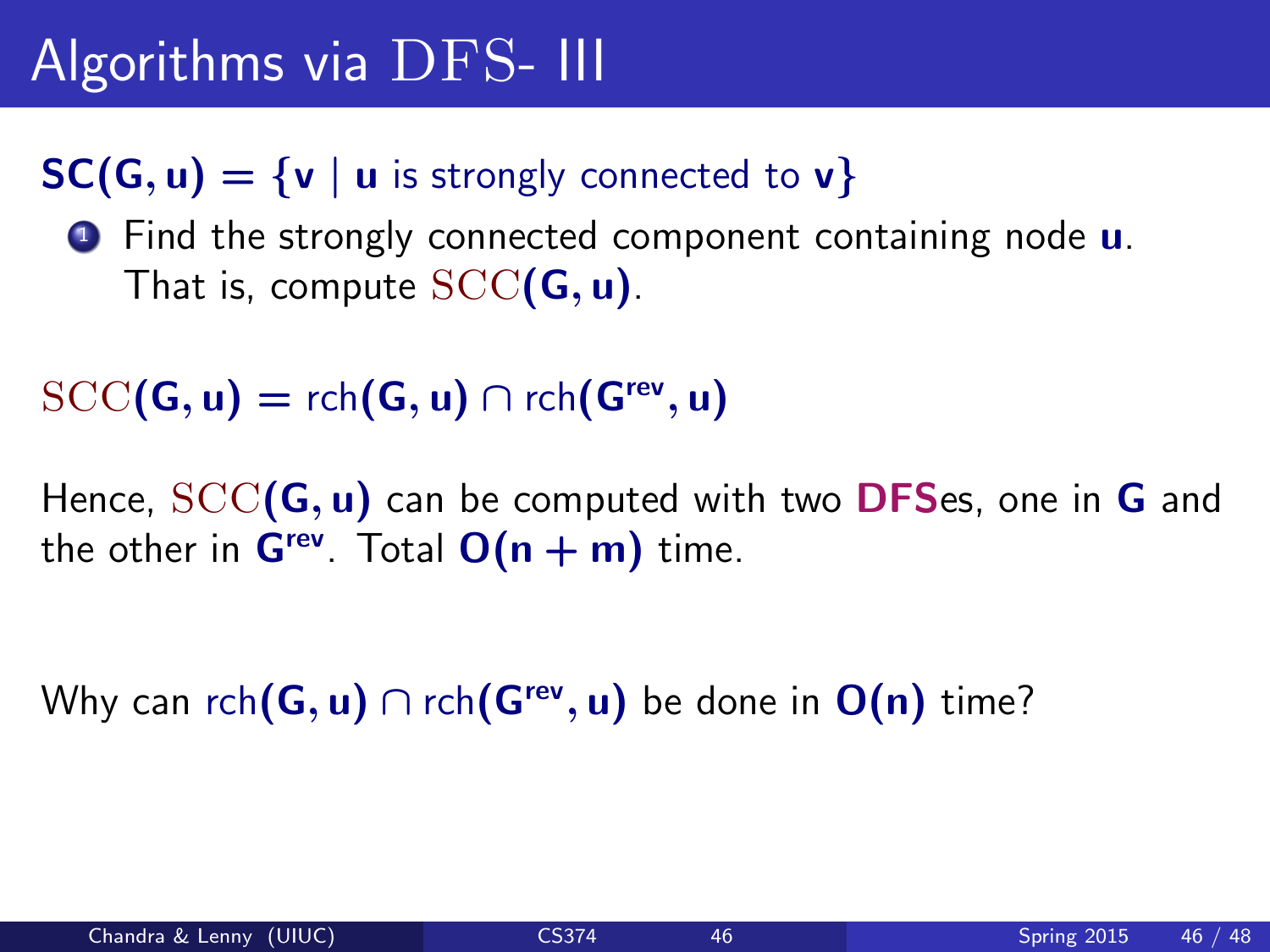**1** Is **G** strongly connected?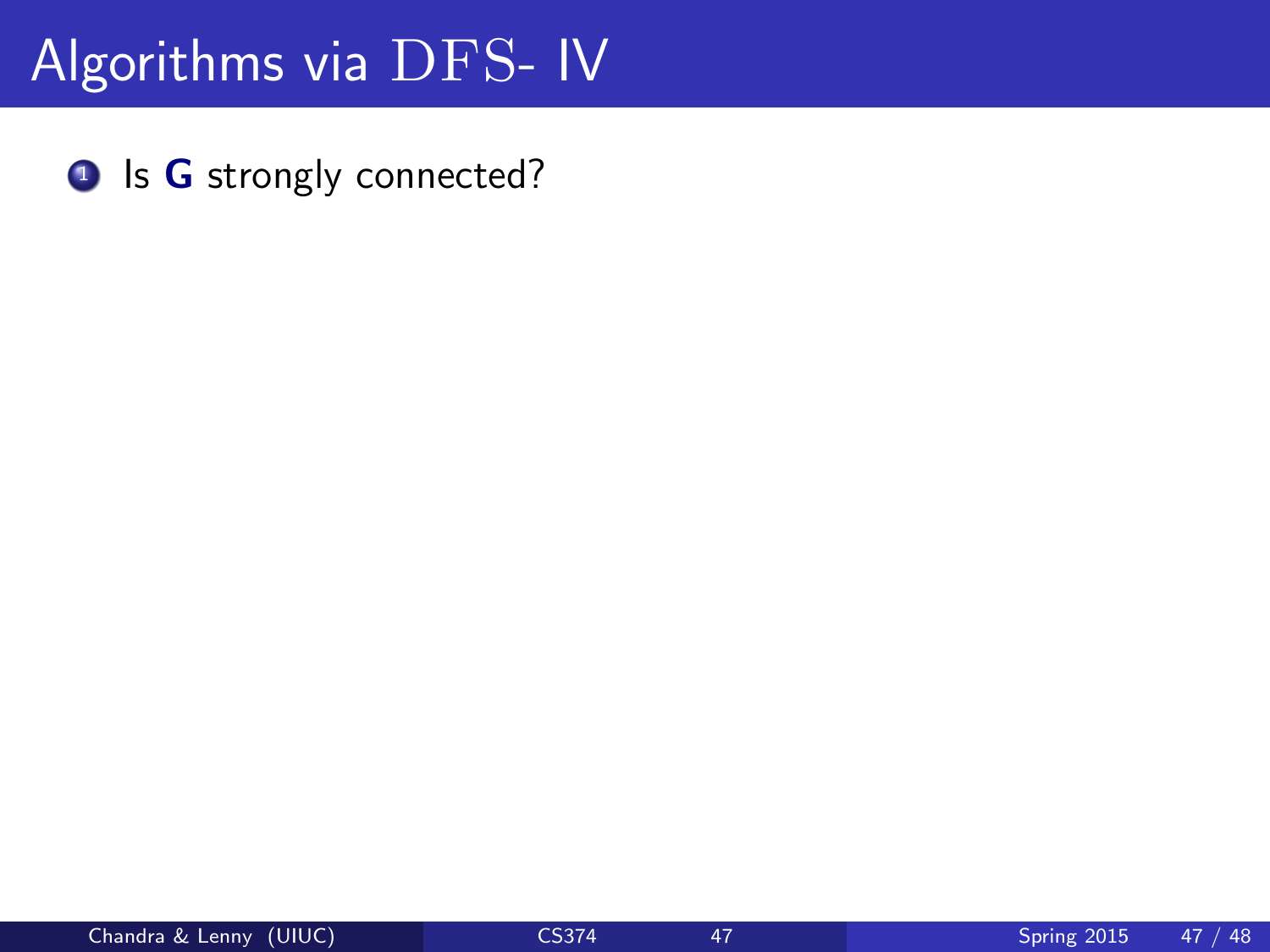<sup>1</sup> Is G strongly connected?

Pick arbitrary vertex **u**. Check if  $SC(G, u) = V$ .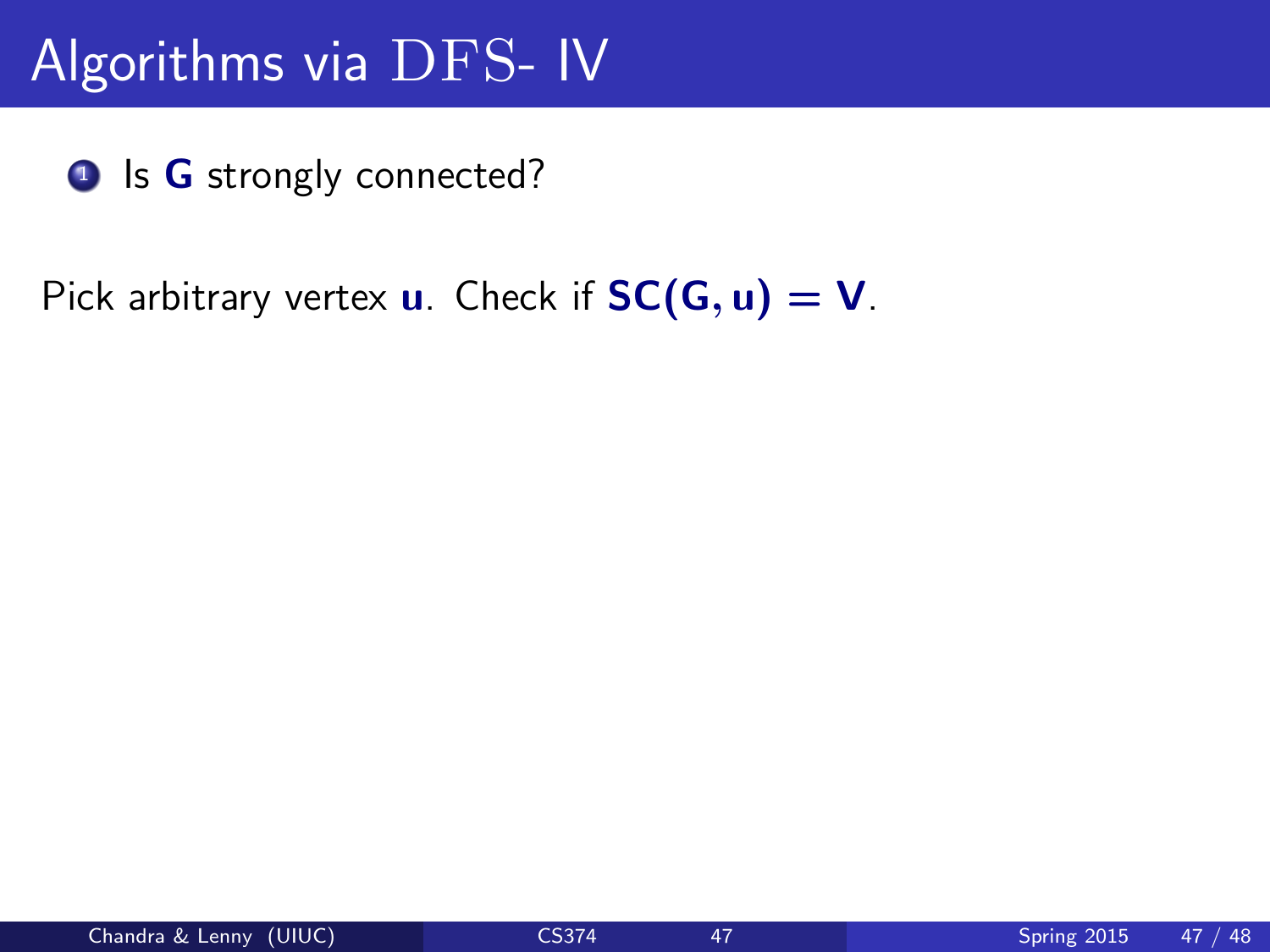$\bullet$  Find *all* strongly connected components of  $\bullet$ .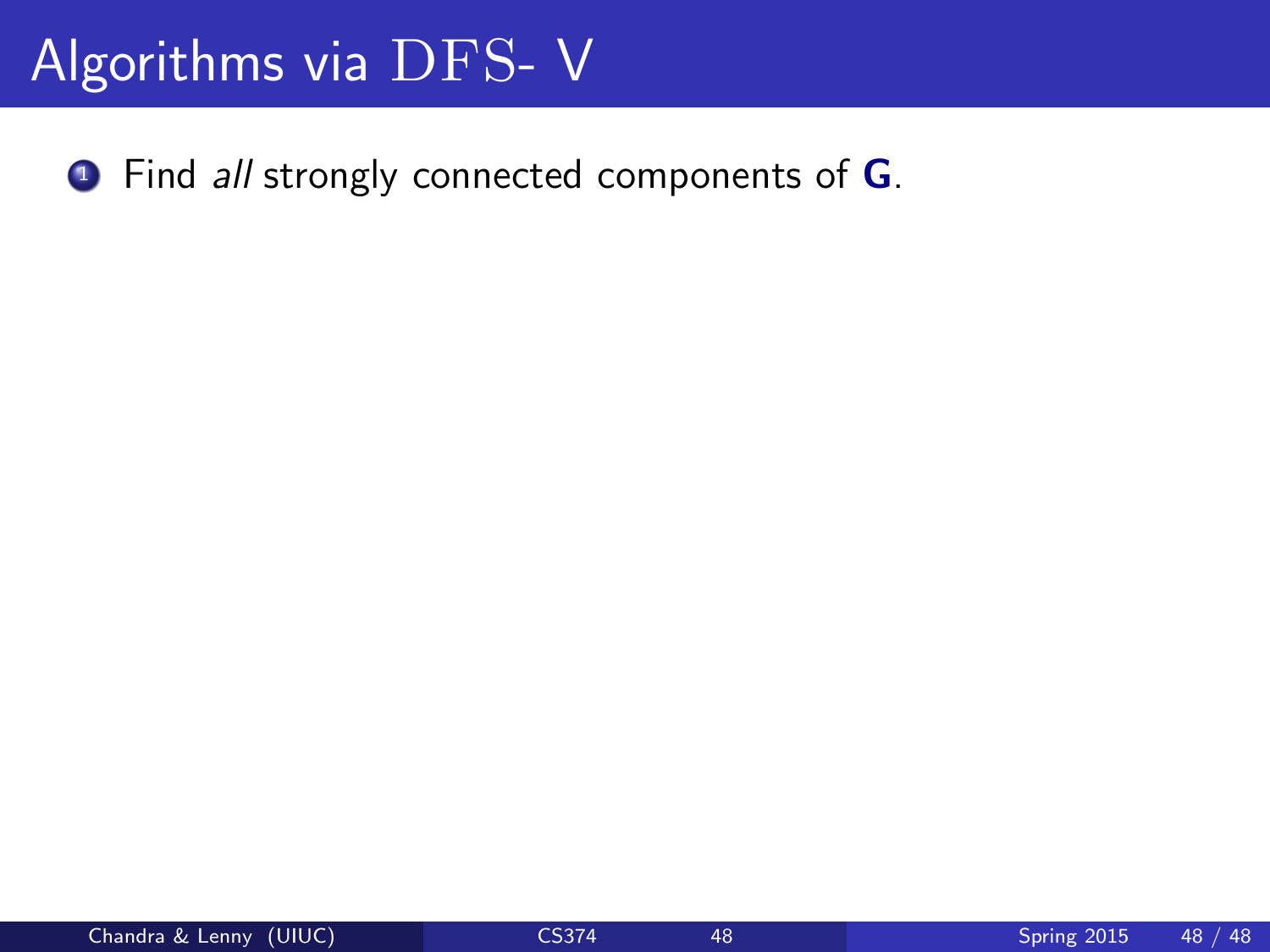**1** Find *all* strongly connected components of **G**.

for each vertex  $u \in V$  do find  $SC(G, u)$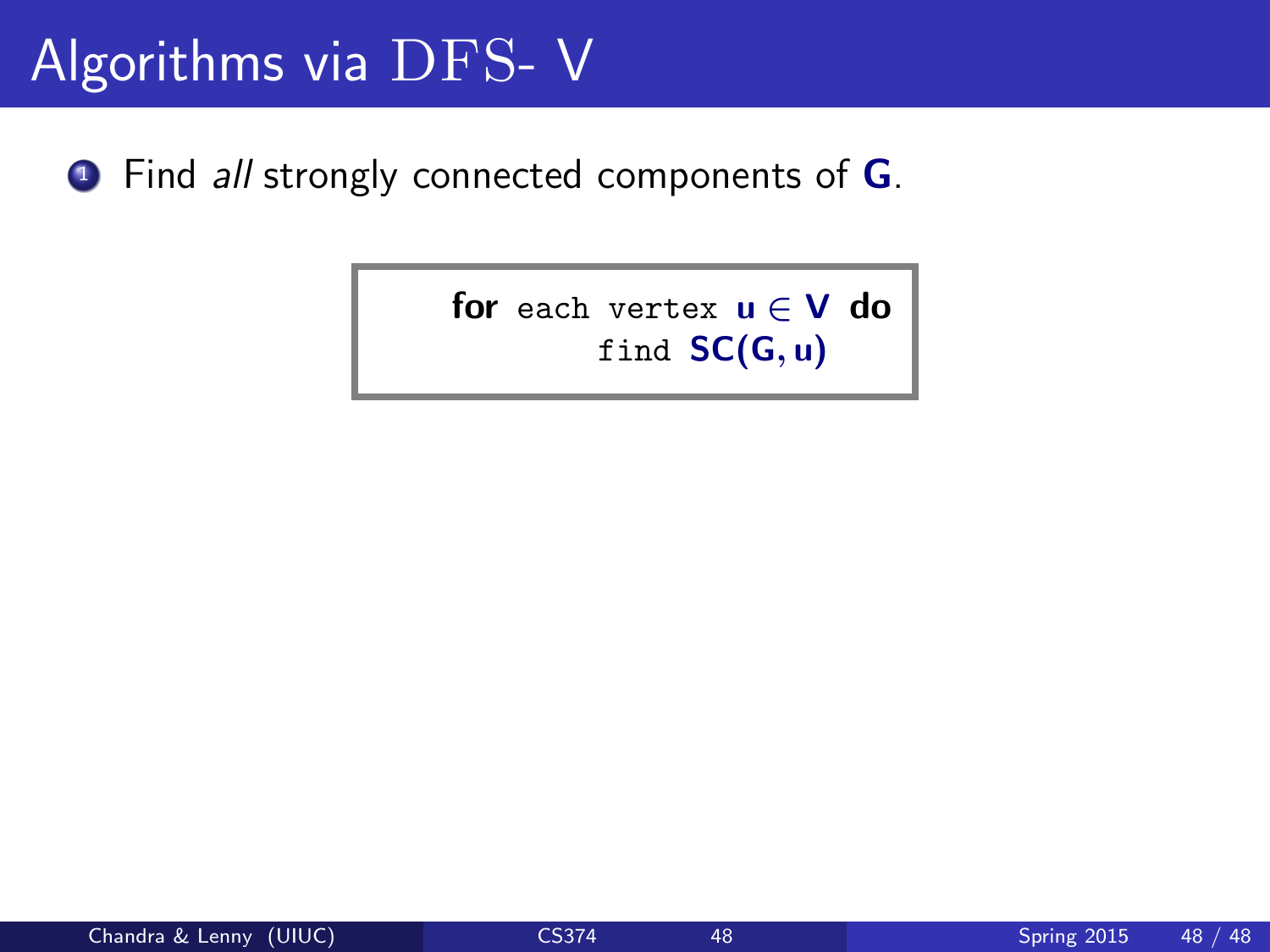**1** Find *all* strongly connected components of **G**.

for each vertex  $u \in V$  do find  $SC(G, u)$ 

Running time:  $O(n(n + m))$ .